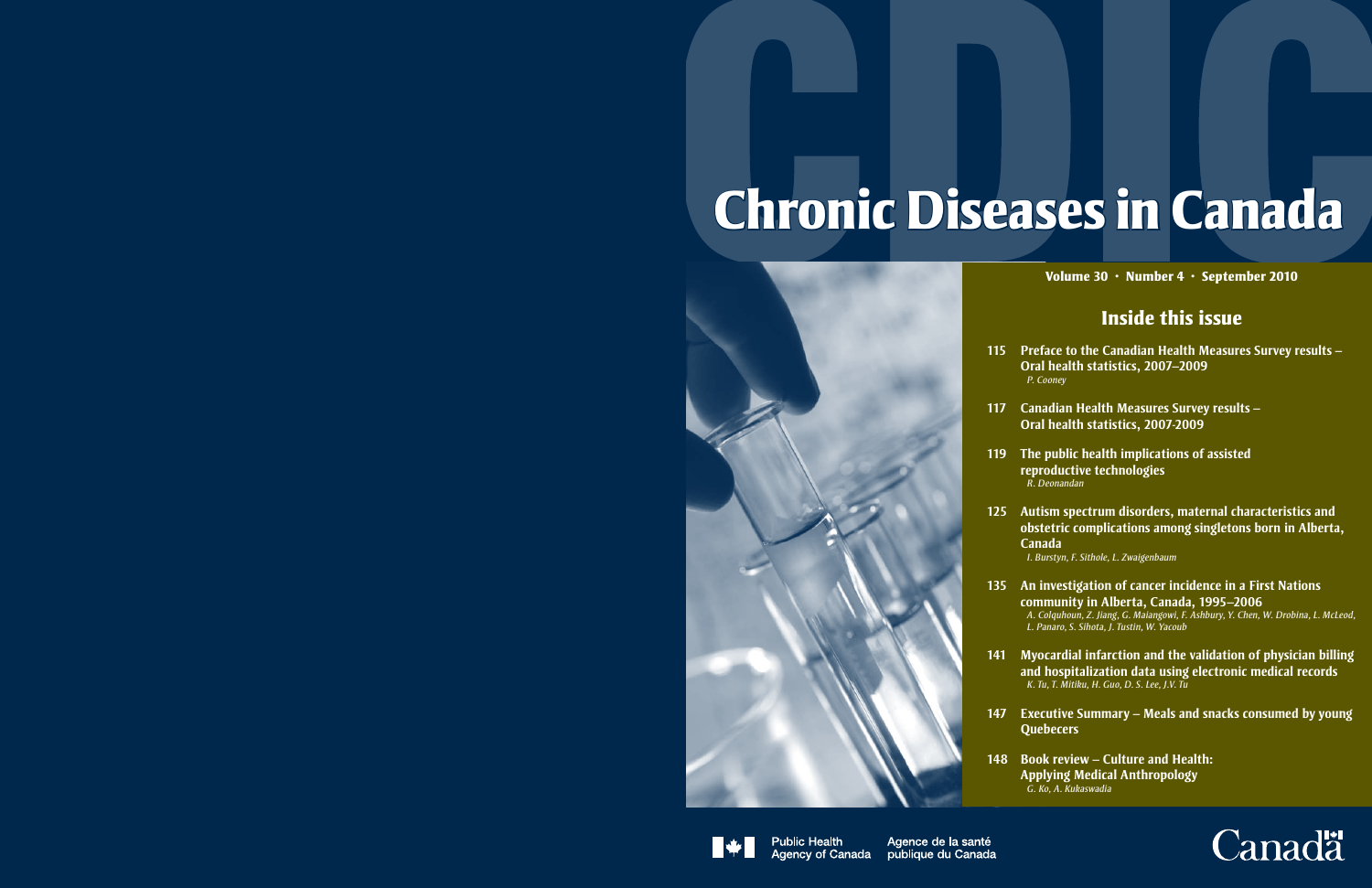### **Chronic Diseases in Canada**

**a publication of the Public Health Agency of Canada**

> **Howard Morrison, PhD Editor-in-Chief (613) 941-1286**

**Robert A. Spasoff, MD Associate Scientific Editor**

**Claire Infante-Rivard, MD Associate Scientific Editor**

**Elizabeth Kristjansson, PhD Associate Scientific Editor**

> **Michelle Tracy, MA Managing Editor**

**CDIC Editorial Board**

**Robert Geneau, PhD Public Health Agency of Canada**

**Isra Levy, MB, FRCPC, FACPM Ottawa Public Health**

**Heather Logan, BScN Canadian Association of Provincial Cancer Agencies**

**Lesli Mitchell, MA Centers for Disease Control and Prevention**

**Scott Patten, MD, PhD, FRCPC University of Calgary**

**Barry Pless, CM, MD, FRCPC Montreal Children's Hospital**

**Kerry Robinson, PhD Public Health Agency of Canada**

**Fabiola Tatone-Tokuda, MSc (c) University of Ottawa** 

**Andreas T. Wielgosz, MD, PhD, FRCPC Public Health Agency of Canada**

> **Don Wigle, MD, PhD University of Ottawa**

**Russell Wilkins, MUrb Statistics Canada**

**Chronic Diseases in Canada (CDIC) is a quarterly scientific journal focussing on current evidence relevant to the control and prevention of chronic (i.e. non-communicable) diseases and injuries in Canada. Since 1980 the journal has published a unique blend of peer-reviewed feature articles by authors from the public and private sectors and which may include research from such fields as epidemiology, public/community health, biostatistics, the behavioural sciences, and health services or economics. Only feature articles are peer reviewed. Authors retain responsibility for the content of their articles; the opinions expressed are not necessarily those of the CDIC editorial committee nor of the Public Health Agency of Canada.**

> **Chronic Diseases in Canada Public Health Agency of Canada 785 Carling Avenue Address Locator 6805B Ottawa, Ontario K1A 0K9**

**Fax: (613) 941-9502 E-mail: cdic-mcc@phac-aspc.gc.ca**

**Indexed in Index Medicus/MEDLINE, SciSearch® and Journal Citation Reports/ Science Edition**

**To promote and protect the health of Canadians through leadership, partnership, innovation and action in public health. — Public Health Agency of Canada**

> **Published by authority of the Minister of Health. © Her Majesty the Queen in Right of Canada, represented by the Minister of Health, 2010 ISSN 0228-8699**

**This publication is also available online at www.publichealth.gc.ca/cdic Également disponible en français sous le titre :** *Maladies chroniques au Canada*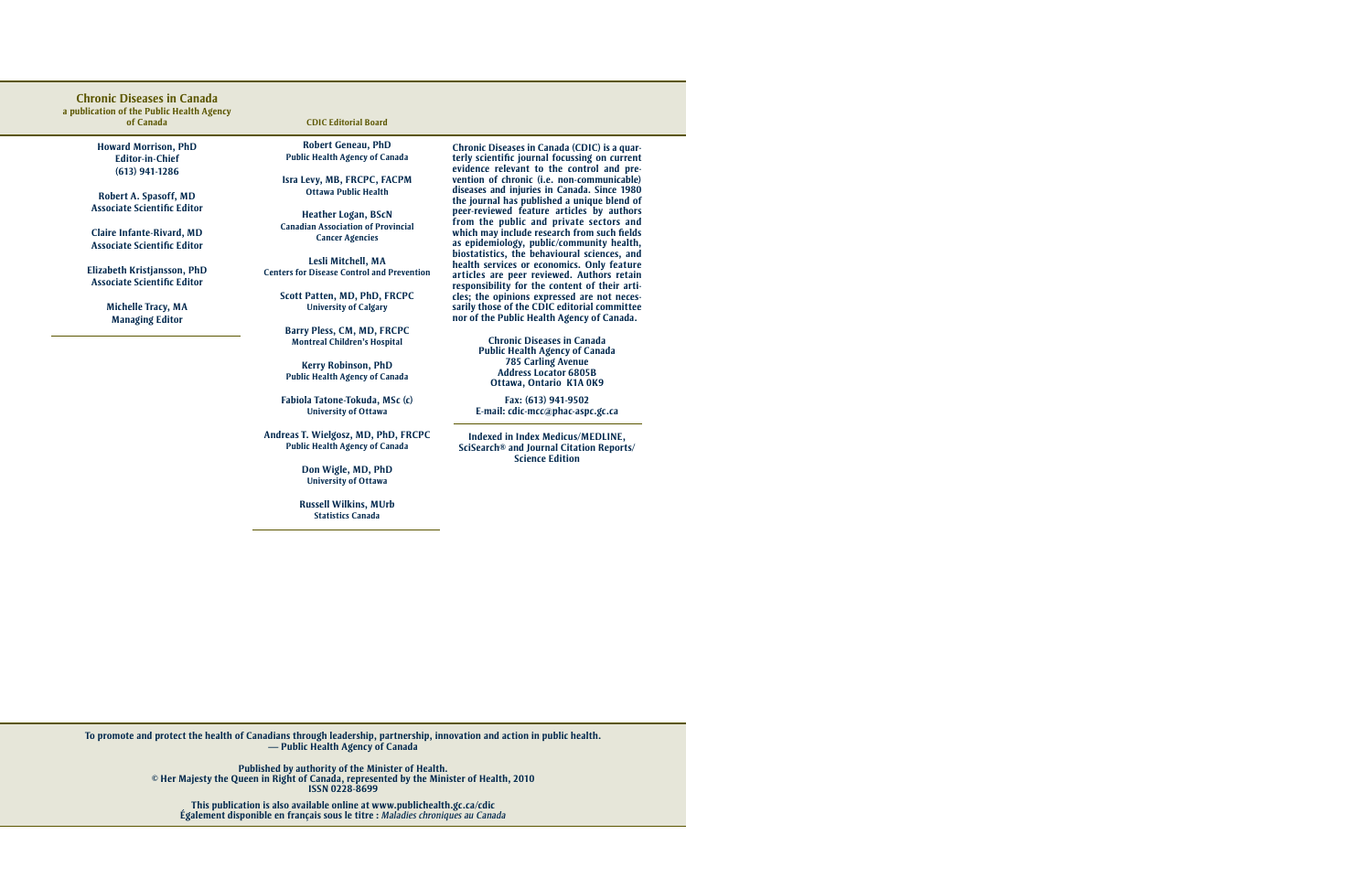# **Preface to the Canadian Health Measures Survey results Oral health statistics, 2007–20091**

### *Dr. P. Cooney, Chief Dental Officer, Health Canada*

# *While the eyes are the window to the soul, the mouth is a mirror to the body.2*

Both dental professionals and the general public increasingly understand that oral health is connected to overall health and that oral diseases are chronic diseases in their own right. According to the World Health Organization (WHO), "oral diseases share common risk factors with the four leading chronic diseases—cardiovascular diseases, cancer, chronic respiratory diseases and diabetes—including unhealthy diet, tobacco use, and harmful alcohol use. Poor oral hygiene is also a risk factor."3

Chronic disease is defined as disease that is long-lasting or recurring; systemic disease refers to disease that affects the whole body. With these definitions in mind, we can classify the two major oral health conditions—periodontal (gum) disease and dental caries (tooth decay)—as both chronic and systemic diseases. Oral diseases can be recurring and long-lasting, and impact overall health, as in the case of painful tooth decay that affects eating and hence nutritional intake. According to WHO, "oral health means being free of chronic mouth and facial pain, oral and throat cancer, oral sores, birth defects such as cleft lip and palate, periodontal (gum) disease, tooth decay and tooth loss, and other diseases and disorders that affect the mouth and oral cavity."3

Periodontal diseases and dental caries are the most prevalent chronic diseases, affecting children, adolescents, adults and the elderly.4,5 In fact, dental caries affects 60% to 90% of schoolchildren and the vast majority of adults in most industrialized countries.6 Among 5-to 17-year-olds, dental decay is five times as common as asthma and seven times as common as hay fever.7 Research points to a connection between poor oral health and diabetes as well as respiratory diseases; poor oral health may

also contribute to heart disease, stroke, and the risk of having premature, low birth-weight babies.<sup>7</sup>

Results of systemic disorders, for example, loss of saliva due to radiation treatment or medications, affect conditions in the mouth. Oral signs and symptoms can also be precursors of systemic diseases such as leukoplakia, a white spot or patch on soft tissues in the mouth that may become cancerous.8 Many other systemic conditions and illnesses play a role in oral health. Significant examples include malnutrition, osteoporosis, eating disorders, anemia, HIV/AIDS, thyroid disorders and even stress.

The Office of the Chief Dental Officer (OCDO) was created in October 2004 to increase awareness about ways to prevent oral diseases and to improve the oral health status of Canadians. One of OCDO's top priorities is to collect current statistical information. The Canadian Health Measures Survey (CHMS) was developed in collaboration with Statistics Canada, Health Canada, and the National Department of Defence to collect baseline information on a number of health factors, including oral health; with no national oral health assessment since 1972, there was a great need for this baseline data. The CHMS collected health measures from almost 6000 people, representing 97% of the Canadian population aged 6 to 79, from March 2007 to November 2009. Following the design of the CHMS, four sub-group surveys (First Nations onreserve, Inuit, seniors, and the homeless in Toronto) have been or are in the process of being completed.

The results from the oral health component of the CHMS, along with the results expected from the other sub-group surveys on oral health, means that public health dental professionals now have a real understanding of the current status of oral health in Canada. This information will allow us to develop informed policies to address the true oral health needs of Canadians. I hope that you as readers will use this information and research to better understand the connections between oral health and other health issues, and to explore these connections with the goal of improving the oral health and hence the overall health of Canadians.

### **References**

- 1. Health Canada. Canadian Health Measures Survey, Report on the Findings of the Oral Health Module of the Canadian Health Measures Survey 2007-2009. Ottawa (ON): Health Canada; 2010 [cited 2010 Jun 1]. Available from: http://www.fptdwg.ca/ English/e-documents.html
- 2. US Department of Health and Human Services. Oral health in America: A report of the Surgeon-General [Internet]. Rockville (MD): US Department of Health and Human Services, National Institute of Dental and Craniofacial Research, National Institutes of Health; 2000 [cited 2010 Jun 1]. Executive Summary. Available from: http:// www2.nidcr.nih.gov/sgr/execsumm. htm#execSumm\
- 3. World Health Organization. Fact sheet number 318: Oral health [Internet]. Geneva: World Health Organization; 2007 Feb [cited 2010 Jun 1]. Available from: http://www.who.int/mediacentre/ factsheets/fs318/en/index.html
- 4. Ismail AI, Lewis DW, Dingle JL. Prevention of periodontal disease. In: The Canadian Task Force on the Periodic Health Examination. The Canadian guide to clinical preventive health care [Internet]. Ottawa (ON): Public Health Agency of Canada; 1994 [cited 2010 Jun 1]. Chapter 37, p. 420-31. Available from: http://www/ phac-aspc.gc.ca/publicat/clinic-clinique/ s4c37e.pdf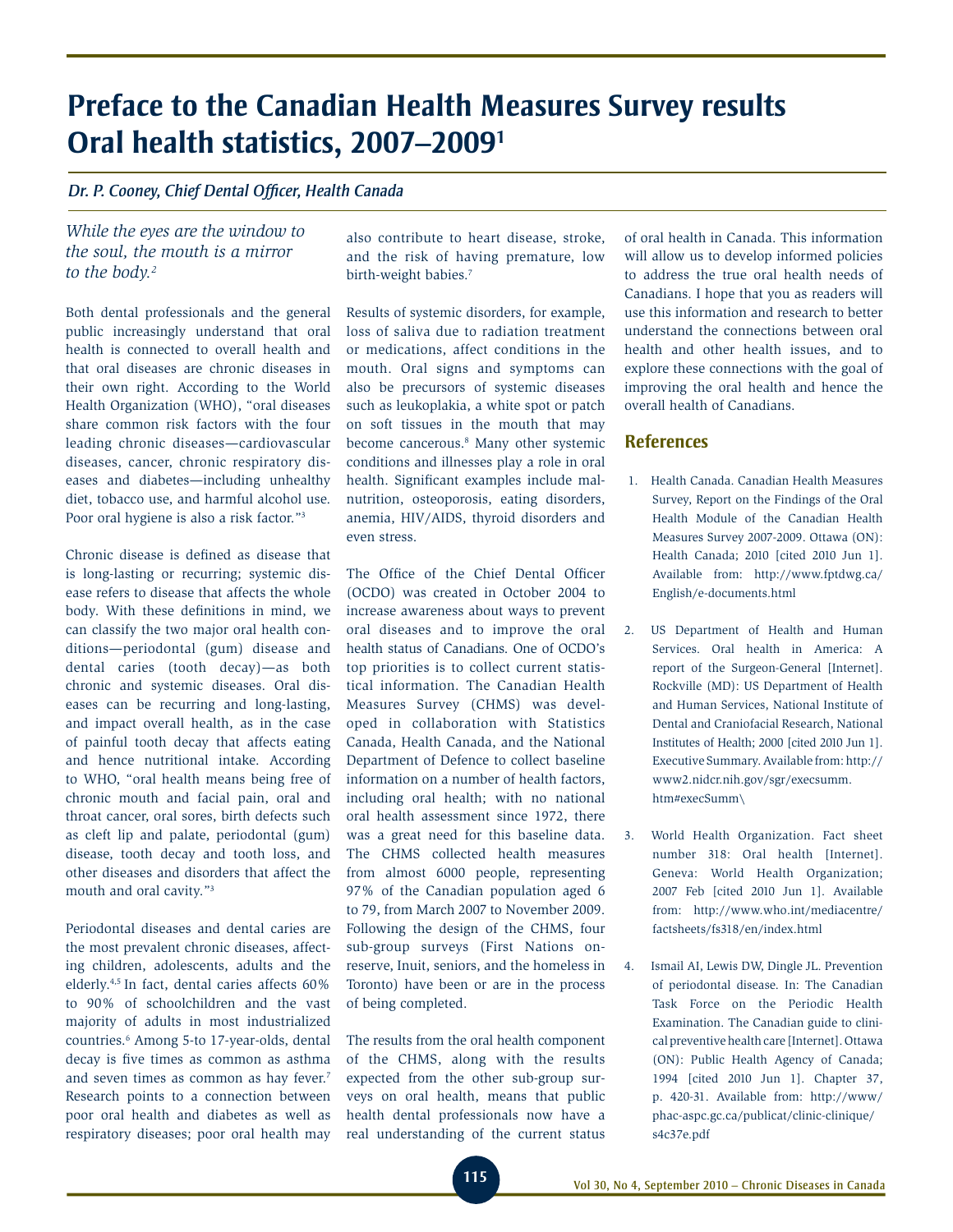- 5. Health Canada. Report on the findings of the oral health component of the Canadian Health Measures Survey, 2007-2009. Ottawa (ON): Health Canada; 2010. Table 28, Prevalence and severity of coronal caries—dentate adults; p. 96. Available from: http://www.fptdwg.ca/assets/PDF/ CHMS/CHMS-E-summ.pdf
- 6. World Health Organization. Oral health: policy basis [Internet]. Geneva: World Health Organization; 2010 [cited 2010 Jun 1]. Available from: http://www.who.int/oral\_ health/policy/en/
- 7. Locker D, Matear D. Oral disorders, systemic health, well-being and the quality of life: A summary of recent research evidence. Toronto (ON): University of Toronto; [2010?] [cited 2010 Jun 1]. Available from: http://www.utoronto.ca/dentistry/ facultyresearch/dri/cdhsru/health\_ measurement/7.%20%20No%2017.pdf
- 8. Poh CF, Williams PM, Zhang L, Rosin MP. Heads Up! — A Call for Dentists to Screen for Oral Cancer [Internet]. Journal of the Canadian Dental Association. 2006 [cited 2010 Jun 29];72(5):413-6. Available from: http://oralcancerfoundation.org/dental/ pdf/call\_to\_action-canada.pdf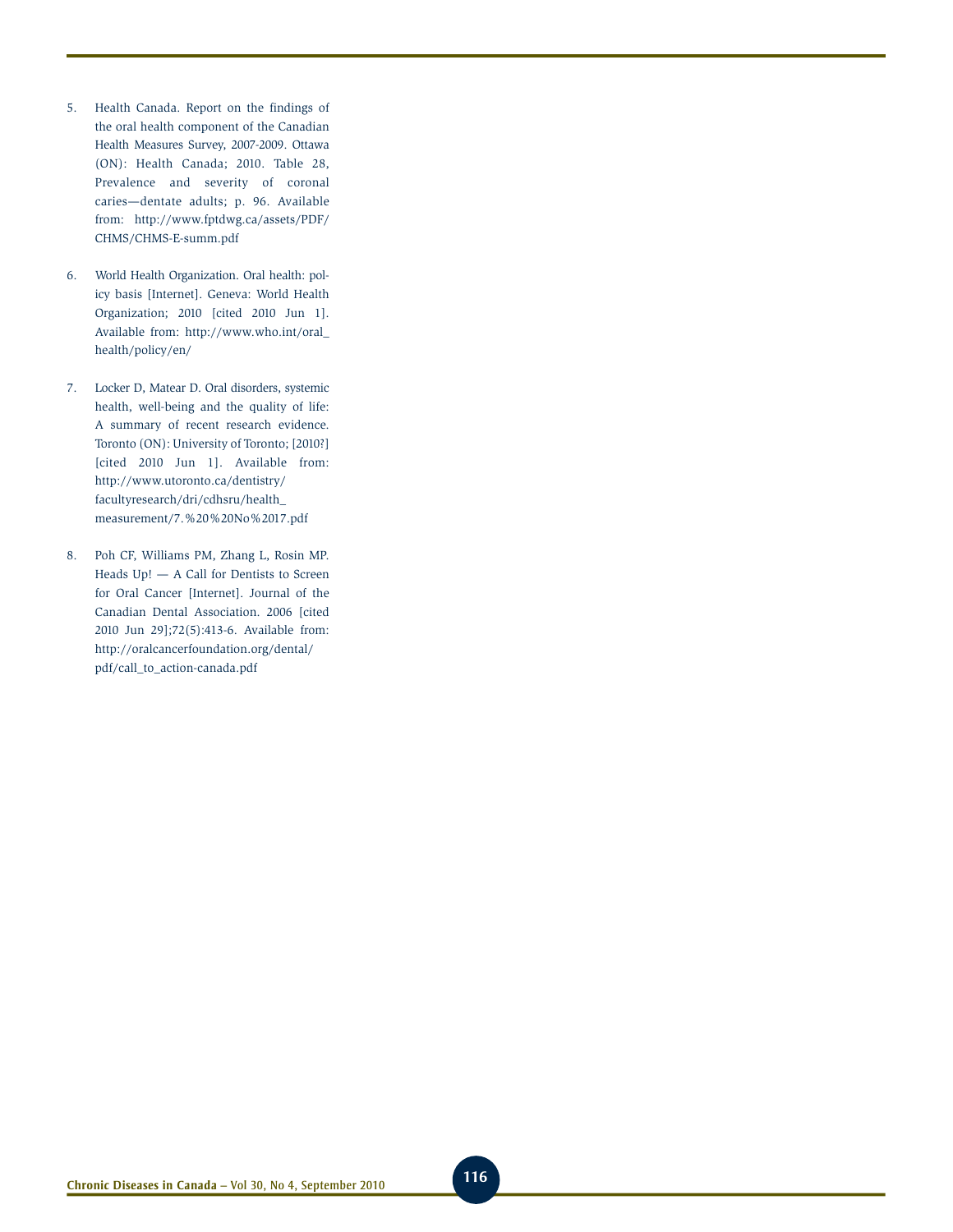# **Canadian Health Measures Survey results – Oral health statistics, 2007-2009**

The highlights presented below are taken from Health Canada's *Summary Report on the Findings of the Oral Health Component of the Canadian Health Measures Survey, 2007–2009.1* The accompanying technical report provides in-depth analysis of the survey results. Both documents can be found at www.fptdwg.ca/English/e-documents.html.

# **Oral health statistics, 2007-2009**

Oral health refers to the health of one's mouth and teeth. Good oral health is more than just a nice smile—it is an important part of being healthy. Poor oral health and poor oral hygiene affect more than just the mouth and teeth: there is a demonstrated connection between poor oral health and systemic disease such as diabetes in people of all ages and respiratory diseases particularly among older adults. Research also points to possible connections between poor oral health and certain systemic conditions such as heart disease and the risk of having premature, low birth-weight babies. Due to these connections, the significance of maintaining the health of one's mouth and teeth throughout life takes on greater importance.

The results from the Oral Health Component of the CHMS demonstrate that, overall, Canadians pay attention to and have very good oral health:

- • Three of every four Canadians visit a dental professional every year;
- • Two out of every three Canadians with natural teeth do not need dental treatment.

In terms of Canadians' preventive behaviours:

- 73% report brushing twice a day;
- 28% floss at least 5 times a week.

Canadians were asked how they felt about their oral health:

- • 84% report that they have good or excellent oral health;
- 12% avoid certain foods because of problems with their teeth or mouth; and
- 12% report that they have had ongoing pain in their mouth in the past year.

Canadians were asked about mouth pain:

- 16% from the lower income group report that they had pain in their mouth in the past year;
- 17% of current smokers report that they had pain in their mouth in the past year; and
- 18% of those who are publicly insured report that they had pain in their mouth in the past year.

Some of the other highlights from the Oral Health Component of the CHMS are as follows:

- • 57% of 6 to 11 year olds have or have had a cavity;
- • 59% of 12 to 19 year olds have or have had a cavity;
- The average number of teeth affected by decay in children aged 6 to 19 years old is 2.5;
- • 6% of adult Canadians no longer have any natural teeth;
- Although cavities are largely preventable, 96% of adults have had a history of cavities;
- 21% of adults with natural teeth have or have had a moderate or a severe periodontal (gum) problem;
- • 34% of Canadians 6 to 79 years of age (who have teeth) had some sort of treatment need identified by the dentists;
- • So few children have moderate or severe fluorosis that, even combined, the prevalence is too low to permit reporting. This shows that dental fluorosis remains of low concern in Canada.

The oral health care system in Canada is mostly privately operated, which means the majority of dental practices are owned and operated by dental professionals. Most Canadians pay for their oral health services themselves or through insurance from their place of employment. Some dental services are paid through the public health system, including those covered under the Canada Health Act, or by federal government departments (e.g. dental coverage for First Nations and Inuit) or through provincial/ territorial or municipal dental programs across Canada. Studies show that having dental insurance is one of the main factors that determine whether or not Canadians go to see a dental professional for dental care. Results from the CHMS indicate that 17% of Canadians avoided going to a dental professional in the previous year and 16% avoided getting all their recommended treatment done in the same period due to the cost.

The Oral Health Component of the CHMS asked all respondents whether they had insurance or a government program that covered all or part of their dental expenses.

- 62% of Canadians have private dental insurance (usually an employee benefit), 6% have public insurance, and 32% have no dental insurance;
- 78% of respondents from the higher income bracket have private insurance coverage;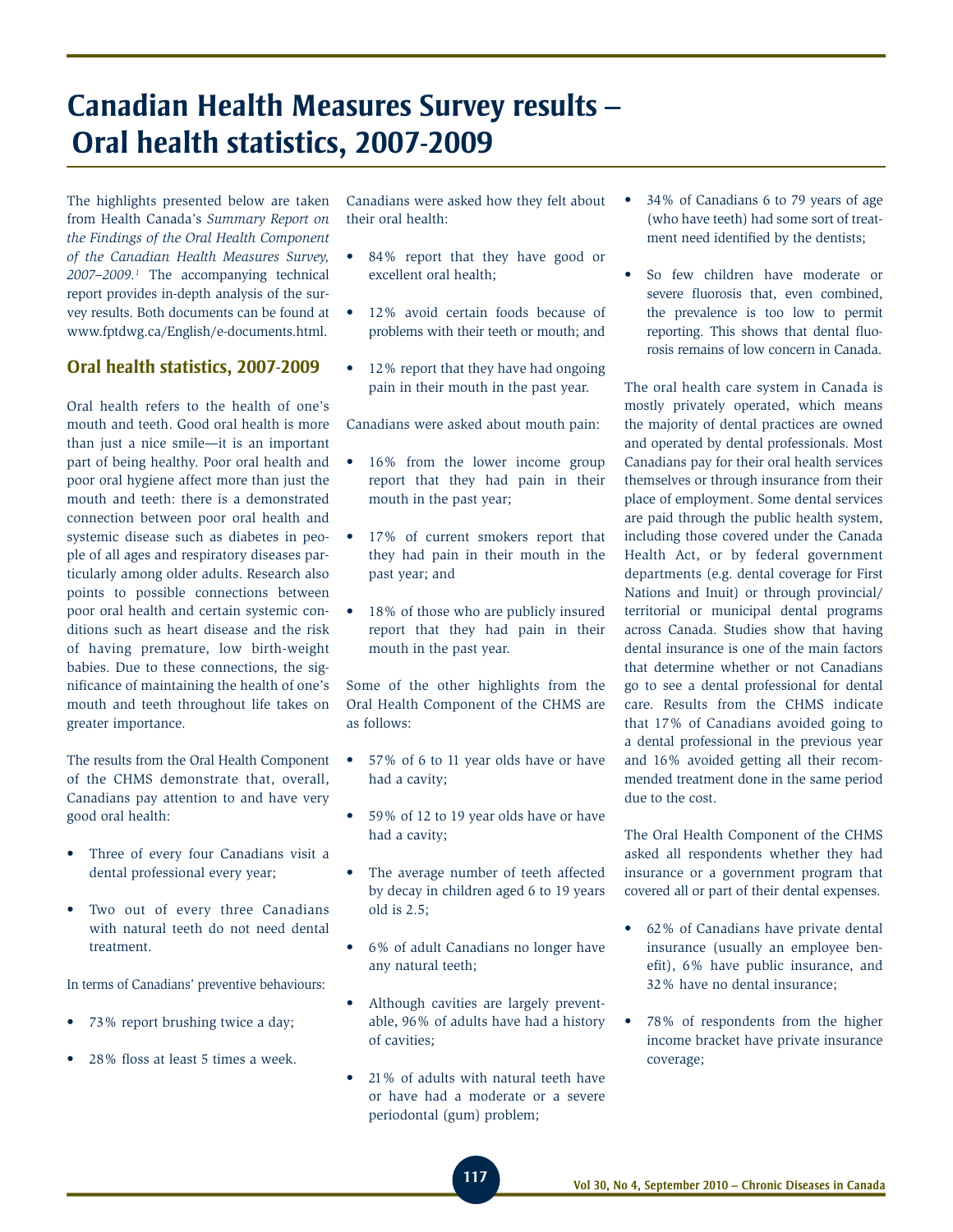- • 53% of adults between 60 and 79 years of age do not have any dental insurance; and
- • 50% of respondents from the lower income bracket do not have any dental insurance.

For more information see www.healthcanada.gc.ca/ocdo

# **References**

1. Health Canada. Summary report on the findings of the oral health component of the Canadian Health Measures Survey, 2007-2009. Ottawa (ON): Health Canada; 2010 [cited 2010 Jun 1]. Available from: http://www.fptdwg.ca/assets/PDF/ CHMS/CHMS-E-summ.pdf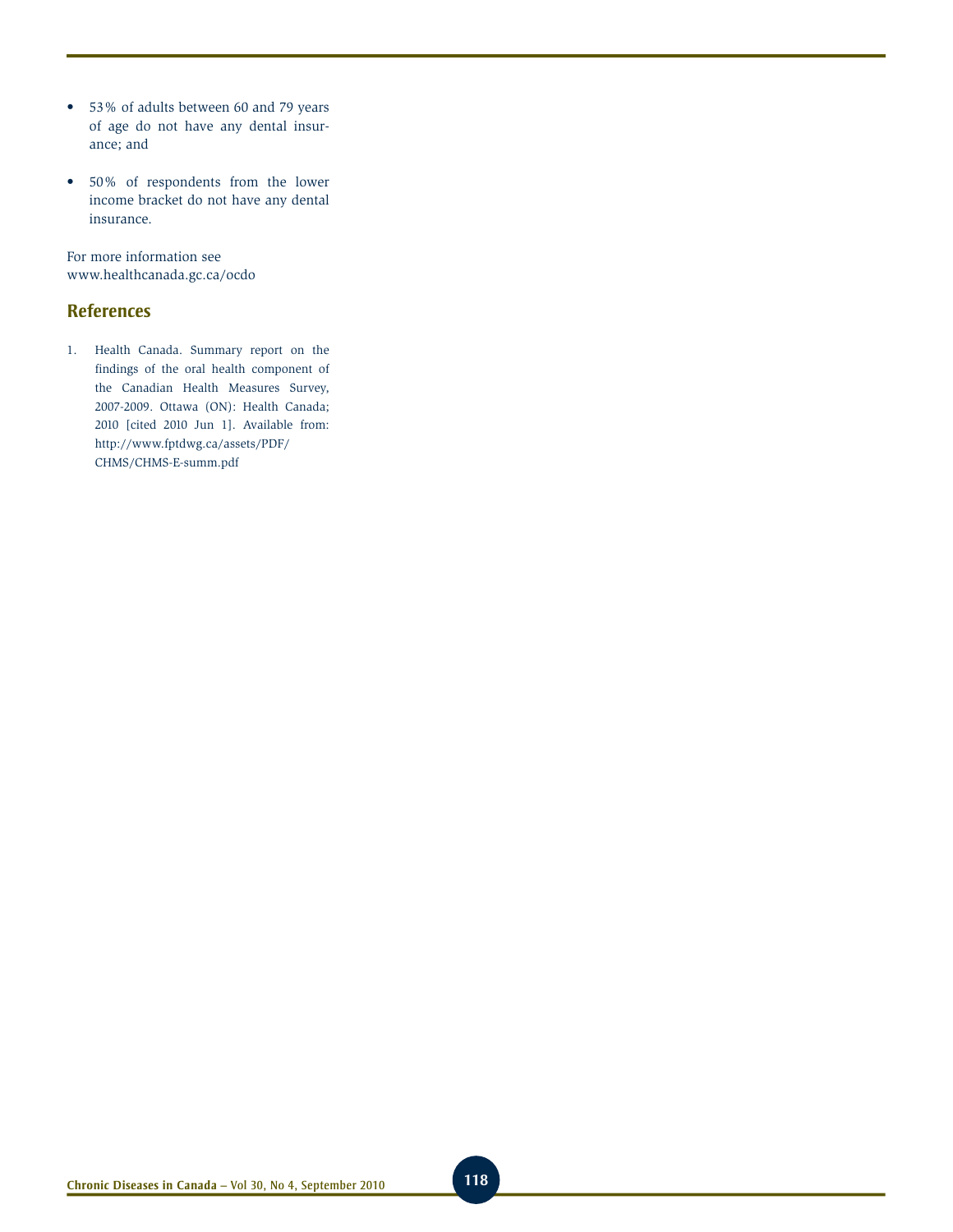# **The public health implications of assisted reproductive technologies**

### *R. Deonandan, PhD (1)*

# **Abstract**

**Objective:** The public health implications of Assisted Reproductive Technologies (ART) are largely unknown by researchers and policy makers alike. Outcomes need to be considered, not just as clinical issues, but in terms of effect on public health.

**Methods:** Using a qualitative key informant process involving interviews with selected professionals and a review of the medical literature, eight general themes of public health issues associated with ART were identified, and are discussed.

**Recommendations:** Short and long-term health outcomes of women undergoing ART procedures, and of their offspring, need to be considered, as do the epidemiological risks associated with donated gametes and the effect on health services of multiple and preterm births, both produced in higher rates by ART. A national surveillance system and greater inter-jurisdictional communication are important strategies for addressing these evolving concerns.

*Keywords: public health, reproductive medicine, review literature, infant, IVF, ART, in vitro fertilization*

# **Introduction**

In 2004, the parliament of Canada enacted the *Assisted Human Reproduction Act* to provide health and safety oversight of assisted reproduction procedures, which the Act defines as controlled technological activities performed for the purpose of creating a human being, specifically in vitro fertilization (IVF), its related technologies, such as intracytoplasmic sperm injection (ICSI), and activities relating to the handling of gametes and embryos.<sup>1</sup> In the arena of public discourse, issues concerning assisted reproductive technologies (ART) tend to be contextualized in terms of specific clinical outcomes; ethical concerns regarding, among other things, the extension of fertility

into old age; and the rapid commercialization of the sector, resulting in evolving relationships between government, commercial medical practices and various public health insurance models. Less discussed, but no less important, are the public health implications of ART.

In Canada, ART remains among the few categories of medicine that exists outside many of the provincial public health insurance systems. Most ART services are provided by commercial clinics that deal directly with patients. This is particularly true for the more advanced ART procedures such as ICSI and embryo cryopreservation. As a result, discussions about the effects and societal role of ART are more

commonly replaced by the more politically sanguine topics of business management and the role of health insurance.

ART, and in particular IVF, exists within a delicate sociopolitical context along with eugenic philosophies, gender selection, congenital screening, equity and access. These are issues with a far greater societal reach that transcend the intimate relationship between the ART patient and practitioner, and extend into the mandate of government.

### **Objectives**

The objectives of this study are to explore the population health implications of the growing group of medical interventions that constitute ART. The goal is to enumerate potential and observed beneficial and potentially deleterious public health effects of ART on Canadian society, and to suggest ways of ameliorating the negative effects. The intent is to introduce and explore ART as an area of potential policy interest, rather than conduct an exhaustive systematic review of the evidence surrounding ART and public health.

### **Methods**

Public health issues associated with ART were identified using two methods: (1) a qualitative key informant process involving input from the author and other selected professionals, who were questioned through one-on-one unstructured interviews; and (2) a parallel review of medical literature from the National

#### **Author References**

1. Faculty of Health Sciences, University of Ottawa, Ottawa (Ontario)

**Correspondence:** Raywat Deonandan, Faculty of Health Sciences, University of Ottawa, 43 Templeton, Room 111, Ottawa, Ontario K1N 6N5

Tel.: 613-562-5800 x 8377; Fax: 866-681-3897; Email: ray@deonandan.com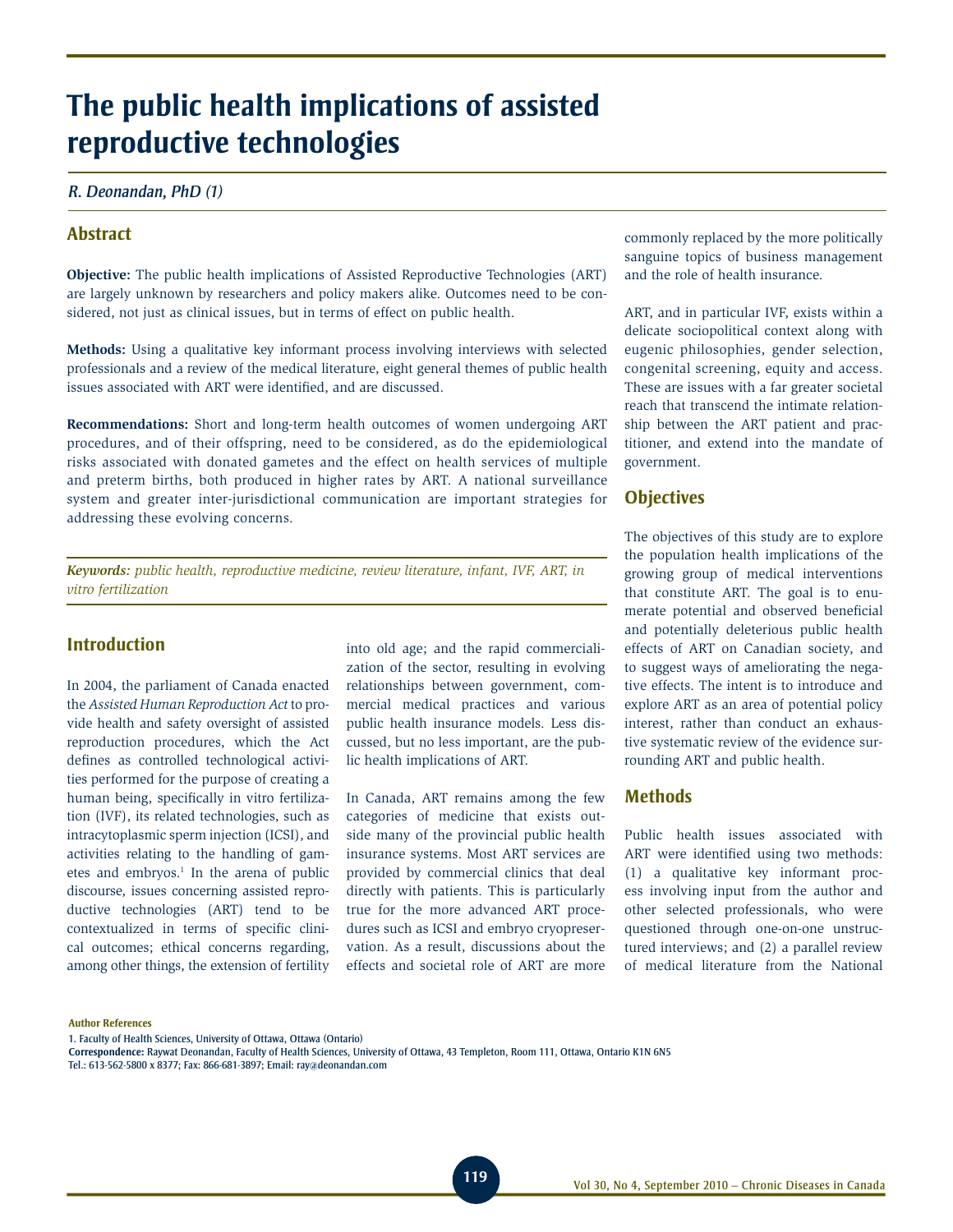Library of Medicine's PubMed\* database, using the following search terms: public health, assisted reproduction, artificial reproduction, in vitro fertilization and its initialism IVF, and intracytoplasmic sperm injection and its initialism ICSI. The author paid special attention to topics deemed most relevant to Canada and only examined studies published in English. Once general themes were identified through this dual process, the author undertook a broader Google and PubMed search to find examples of these themes in practice in both peer-reviewed and lay media.

### **Results**

The research and interviews identified eight general themes of public health issues associated with ART. Four of these themes can be considered outcomes typically expected from ART procedures (general biological outcomes, psychosocial outcomes, multiple pregnancies and births, and premature births), a fifth theme concerns ICSI, and three additional themes are neither ART outcomes nor procedures but concepts of public health concern (gametes as disease vectors, consanguinity and cross-border reproductive care). Lastly, both the key informants and the literature noted that ART may present many positive public health, demographic and economic impacts, besides those deemed deleterious.

### **Discussion**

### *General biological outcomes*

The most obvious impact on public health is the as yet poorly understood long-term outcomes associated with various ART procedures. Some outcomes affect the mother, and others, the child. In a public health context, we must also consider outcomes affecting whole families and their support structures.

IVF, the flagship procedure within the panoply of ART technologies, has been with us for over 30 years; as such, we are now able to assess its long-term effects. Most studies of short-term biological outcomes suggest that congenital malformations and aberrations, childhood cancers, acquired

medical conditions, chronic illness, physical growth, and cognitive and socioemotional development are within the expected range for naturally conceived pregnancies.2 Comprehensive studies looking at effects beyond early childhood are few, largely due to difficulties with data linkage and long-term longitudinal follow-up. One attempt to perform such a linkage concluded that "long-term morbidity among children conceived by IVF is higher than among naturally conceived infants."3 In what is a recurring theme in the literature examining morbidities associated with ART, Kallen et al. suggest that the elevated risk of morbidity has much to do with the tendency of ART to produce multiple and preterm births.<sup>3</sup>

### *Psychosocial outcomes*

Some studies suggest that the mothers of ART-conceived children view their offspring as more vulnerable, see themselves as less competent, have higher levels of anxiety about parenting and less satisfaction with family functioning.<sup>4-6</sup> Moreover, the parents of these children may have lower self-esteem and marital satisfaction.<sup>6,7</sup> Several studies have found that ART-conceived children are more temperamental as babies, have more negative behaviours in response to stress, have more behavioural problems and adjust more poorly at school, and are more aggressive, anxious and depressed.4,7,8,9 A recent cross-sectional evaluation of the first cohort of IVF-conceived young adults in the USA found that psychological health problems were preponderant.<sup>10</sup> Depending upon the extent of these effects, as ART becomes more widely used, these trends will affect a variety of our institutions, particularly public education and public health.

A dimension of psychosocial health associated with ART that is underrepresented in the literature is the negative emotional impact on patients who fail to produce a child, even after lengthy, invasive and expensive ART treatments. Since the IVF failure rate outstrips the success rate, $<sup>11</sup>$  the</sup> management of expectations must be a priority. Ironically, it seems that women with high anticipatory anxiety may also have lower pregnancy rates $12$  and, not surprisingly, women undergoing IVF show much higher levels of anxiety than do those in the general population.<sup>13</sup> Moreover, at least one study suggests that among women undergoing IVF, it is the experience of receiving a negative pregnancy test that is the greatest predictor of depression.<sup>14</sup>

As our population ages and the demand for ART services increases, the mental health profile of our community will also change. Our public mental health system must be able to respond to this change.

More immediate public health concerns for parents undergoing ART interventions are the adverse effects associated with fertility drugs, including the reported association with an increased risk of breast, uterine and ovarian cancer. Though these associations have not been proven,<sup>15</sup> since older women tend to be the ones seeking ART services, there is some concern that health risks associated with ageing (such as certain cancers) may still be exacerbated by the hormonealtering effects of fertility drugs.15,16

Despite the evidence to the contrary described earlier, the overall evidence suggests that ART-conceived children are not psychosocially significantly different from naturally conceived children. It seems that preexisting "personality factors" that are already present in the family seeking ART are more important predictors of psychosocial issues reflected by an ART-conceived child than are any treatment-related factors.17

### *Multiple pregnancies and multiple births*

Perhaps the single most important impact of ART remains the high rate of multiple pregnancy: about a fifth to a third of all ART pregnancies are twins, who outnumber ART triplets and higher order multiples by a factor of between four and ten.<sup>18,19</sup> Multifetal gestations face greater problems than singletons at every stage of pregnancy and labour; each additional fetus leads to curtailment of both fetal growth and the duration of gestation, two of the most

<sup>\*</sup> http://www.ncbi.nlm.nih.gov/pubmed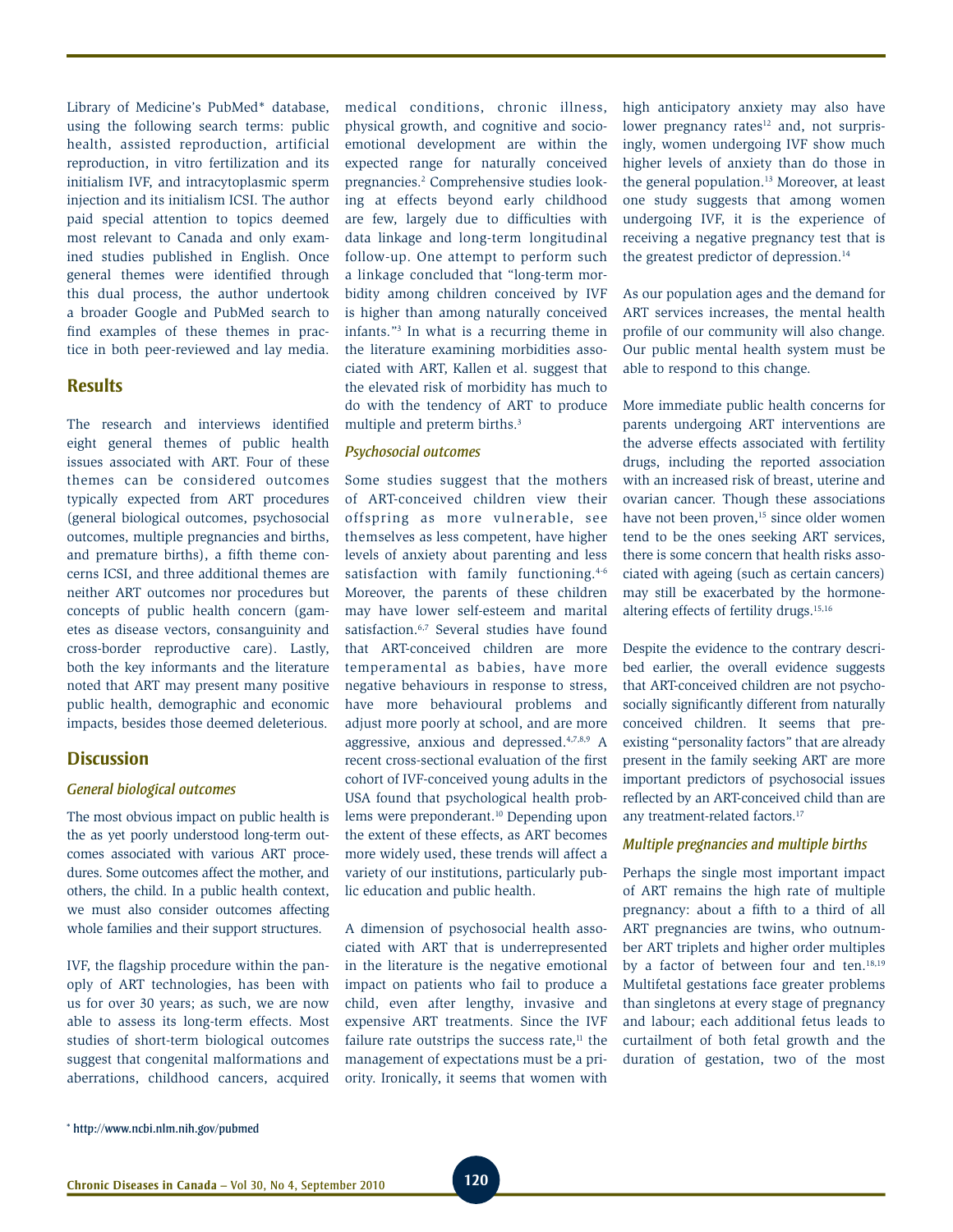important predictors of fetal and neonatal health.20

Twins are at an increased risk for cerebral palsy, developmental delay, learning disability, sensory impairment, language delay, and attention and behavioural problems.21 The cerebral palsy rate for triplets is 47 times that of singletons.<sup>22</sup> Overall, 1 in 10 women pregnant with twins and 1 in 5 women pregnant with triplets, regardless of mode of conception, who reach 20 weeks of gestation, will experience at least one of the following: a stillbirth, an infant death or a child with cerebral palsy.<sup>22</sup> A recent review of the literature concluded that there does appear to be an association of ART with a heightened risk of cerebral palsy, owing, it is suggested, to ART's tendency to produce preterm births.<sup>23</sup>

These effects constitute a burden on the public health of a community, both in terms of their direct health costs, and in terms of their effect on the psychosocial and economic well-being of the parents. Indeed, families with children afflicted with cerebral palsy face an increased chance of marital breakdown.<sup>24</sup> The impact on a community, in terms of service demand and overall cost, are difficult to quantify.

However, any association between IVF and cognitive impairment or development issues may be confounded by intervening technologies. For instance, a Danish study of 957 singletons born after frozen embryo implantation found that using frozen embryos resulted in a lesser chance of cerebral palsy than using fresh embryos, but still presented a higher risk than in the non-ART group.25

Many patients undergoing ART may see a multiple pregnancy as a positive outcome, as it represents an increased chance of producing a live child. But it also represents an increased chance of producing a multiple birth which, as has been discussed, is susceptible to a host of deleterious consequences. Indeed, in instances of co-twin death in pregnancies of over 20 weeks, there is an eight-fold increase in the risk of cerebral palsy for the surviving twin compared with the risk for twins when both survive.<sup>22</sup> As such, we need a more robust counselling strategy to better manage expectations and offer a more thorough patient education package.<sup>26</sup>

A 2008 review of published evidence surrounding the long-term health of ARTconceived children concluded that "the main risks for the future well-being of ART children remain multiple pregnancies and low birth weight. Evidence regarding the outcome of singletons born at term following ART is generally reassuring."27

### *Premature births*

There is strong evidence that IVF is associated with an increased chance of both preterm birth and low birth weight (LBW), often in association with multiple pregnancies and multiple births. In 2003, Tough et al. found that IVF accounted for 17.8% of the rise in LBW and 10.5% of the rise in preterm birth rates in 1994–96 in Alberta.28 Note that preterm birth has been identified as one of the most important perinatal health problems in industrialized nations,<sup>29</sup> typically accounting for 75% to 85% of all perinatal mortality (stillbirths plus deaths to infants less than 7 days old) in Canada. $30,31$ And, as mentioned above, the increased risk of preterm birth may explain the observed increased risk in cerebral palsy.<sup>23</sup>

The extent to which ART contributes to the heightened mortality and morbidity rates among infants and to the economic costs of caring for preterm deliveries needs to be considered when formulating the public health profile of a community. Factors such as an increased demand for neonatal care services, despite a national reduction in birth rate, may be pertinent to policy makers.

### *Intracytoplasmic sperm injection*

ICSI is a procedure that in many ways bypasses natural selection by forcing the union of gametes that are otherwise biologically impeded from fertilizing. In 1995, In't Veld et al. suggested that there may be an increased risk of fetal sex chromosome anomalies following ICSI conception.32 Seven years later, another study found that, of 1437 ICSI-conceived fetuses, 2.9% had chromosomal anomalies;<sup>33</sup> other studies since have found similar and slightly higher rates, such as a Belgian review of ICSI cycles between 1994 and 2000,

which reported a total malformation rate of 6.5%.34 Kurinczuk argued that ICSI enables the inheritance of y-chromosome linked microdeletions, $26$  thus increasing the population prevalence of otherwise rare genetic disorders; however, there is a comparatively low risk of y-linked inheritance of abnormalities. It is possible that the more subtle of these disorders will not emerge until well into adolescence, and are thus presently unnoticeable.

The role of ICSI as a treatment for malefactor infertility, in coordination with IVF, makes it both important and prevalent among ART services. To better gauge its public health implications, longer term longitudinal studies need to be undertaken to identify and quantify putative adverse effects into adolescence and young adulthood.

### *Gametes as disease vectors*

A public health issue that is unlikely to present a crisis, but nonetheless deserves attention, is the risk of infectious disease transmission via donated gametes. Fertility clinics diligently test all reproductive fluids for major infections such as HIV, and disease testing for sperm and other donated tissues in Canada is quite robust. But given that no test is 100% effective, and that a typical testing panel will only cover the most likely infections, it is possible that sperm banks, for instance, could act like disease vectors.

The risk is not restricted to infectious disease: inherited diseases, such as hypertropic cardiomyopathy, can be transmitted through the gamete donation process.35 In 2007, the Los Angeles Times reported on an American woman who had donated her eggs to at least four infertile couples, only to learn later that she was a carrier of the gene for Tay-Sachs disease. At least one of the offspring generated from her donations has the disease, which is typically fatal.<sup>36</sup> Her case illustrates the potential for gamete donation to blossom into unforeseen public health challenges, and the need for both superior disease screening and donation tracking, through either a donor registry or large-scale surveillance system.

While it is true that natural conception (i.e. unprotected sexual intercourse) presents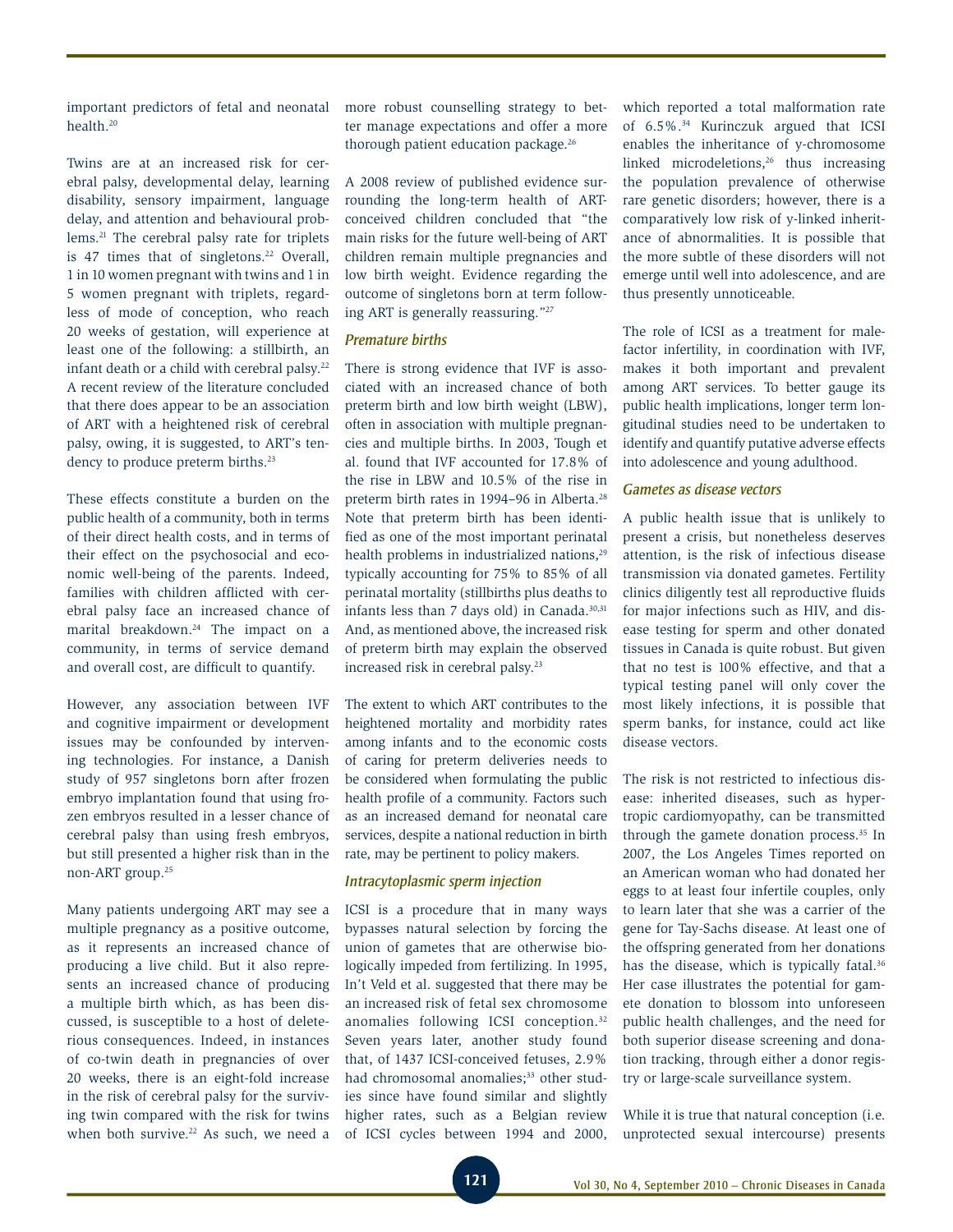risks of disease transmission of greater overall relevance to Canadian public health needs, gamete donation represents a unique disease vector modality that may need to be considered within the scope of public health policy by virtue of its ability to produce clusters of offspring in the scores and potentially hundreds.

### *Consanguinity*

A related risk is the potential for offspring produced from gametes from the same donor, unaware of their genetic bonds, to create a family together. The public health implications are obvious, as offspring of consanguine unions have greater risk for a host of inherited ailments. Given the dearth of sperm donors in Canada, and thus the wide spread of each donor's genetic material, this risk may not be as small as would otherwise be expected. For example, the media reported on one such donor in 2007, a man who may have as many as 50 children in the United States alone.<sup>37</sup>

Possible strategies for mitigating the risk of consanguinity include surveillance of donation clusters, better access by offspring to their status as products of donation, and the conscious limiting of the number of offspring permissible per donor.

### *Cross-border reproductive care*

An emerging issue with respect to ART is the trend of infertile couples to seek services beyond their countries of residence. Couples typically use "cross-border reproductive care" or "reproductive tourism" either to obtain the services they require more cheaply abroad, or because these services are not offered in their home country. A caveat to the latter reason is that often cross-border services are sought to bypass legal restrictions at home, for example, to acquire a paid surrogate mother, to buy sperm from a paid donor or to select the sex of one's child—all illegal in Canada.

The public health implications of seeking cross-border care are manifold, but can be reduced to two requirements: the need to protect such couples from poor quality services abroad, and the need to protect disadvantaged individuals from being exploited for their reproductive tissues or capabilities. An international effort is needed to put in place ethical and health and safety guidelines for the management of cross-border care and the avoidance of undue suffering or exploitation.

While most regard the phenomenon of cross-border reproductive care as involving the movement of people (those seeking care or those providing services, such as surrogate mothers or gamete donors), a separate category involves the movement of reproductive tissues, such as gametes and embryos. The concerns in this case involve the inability to ensure that procedures for the extraction, creation, preservation, transportation and sharing of these tissues meet the standards set within Canadian borders. Efforts to itemize and monitor quality control indicators may help assuage such concerns.

#### *Positive public health impacts*

ART presents us with several positive societal outcomes: first and foremost, of course, is the potential to treat the chronic disease of infertility, and hence benefit from the positive psychosocial effects of successful treatment.

Additionally, in some circles the West's declining birth rate is considered a demographic crisis, threatening to reduce our tax base and cultural longevity; ART represents an avenue to quell that trend. Older individuals' ability to conceive has also effectively lengthened the available time for education, self-exploration and unfettered economic activity, arguably resulting in improved and more productive human capital. Older, childless couples also typically enjoy higher standards of living, and are thus better able to afford the resources for caring for a child that they produce through ART.

Of possibly significant demographic relevance is the Rand Corporation finding that "an IVF-conceived child, average in every respect (for example, future earnings, healthcare consumption, and life expectancy), represents a net positive [financial] return to the government."<sup>38</sup> In other words, the application of ART may ultimately result in economic advantages to certain societies, barring any deleterious health characteristics of ART-produced individuals who may represent exceptional costs to the health care system.

### *Recommendations*

Policy concerning the impacts of ART must be informed by reliable data. Research in this field has been predominantly in the scientific arena, focusing on maximizing the probability of pregnancies and live births and on minimizing invasiveness and cost. Non-clinical research has explored the economic dimensions of IVF and related procedures, well known as costly endeavours that must co-exist with traditional medical care within a socialized medical system. Less common are population health studies exploring the extent of demand of fertility services, and the longterm health consequences of ART interventions for both mother and child.

Clearly, surveillance is the ideal instrument for monitoring a variety of important factors associated with ART-related public health, including donated gametes as disease vectors, potential consanguinity, deleterious short-term health consequences for women undergoing ART procedures, deleterious long-term impacts on both mothers and offspring, and longitudinal factors related to infertility, such as whether infertility can (ironically) be passed on from parent to child. Surveillance would also provide data important for long-term social planning, as it provides a basis for estimating demographic change resulting from ART-generated modifications to population birth rates and health service demands.

Additional policy directions may include limiting the number of offspring that can be produced from a single gamete donor, thus controlling for the risk of inadvertent consanguine couplings and, again, better surveillance of gamete usage and the risk factors of donors. For the improved safety and quality control of cross-border reproductive care, international cooperation is required to both determine the true extent of the phenomenon and to establish universally acceptable standards of care, both clinically and socially. This, too, would be helped by improved surveillance of the use of ART.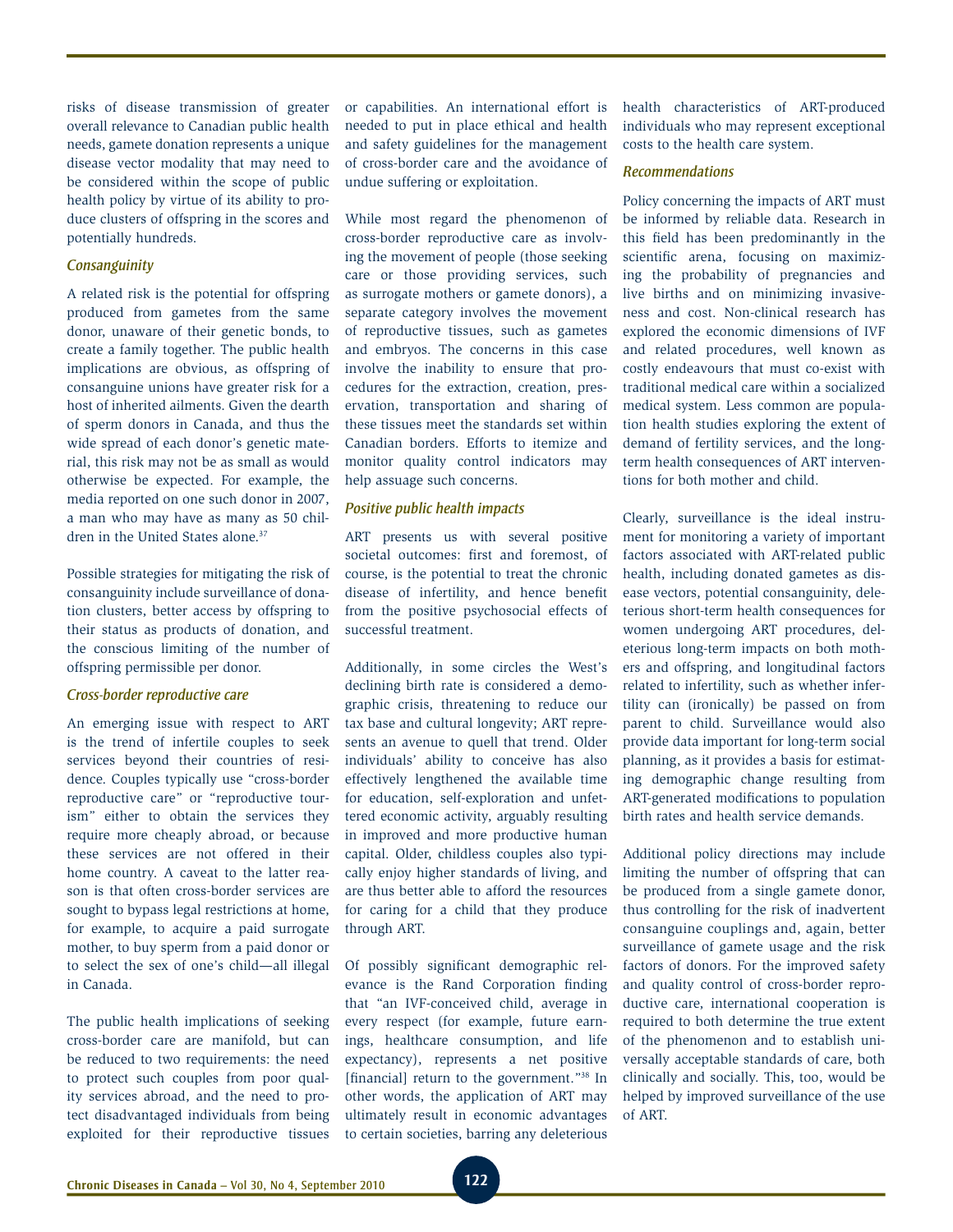The pursuit of an ART surveillance strat- 5. egy in any nation is a large undertaking. In Canada, it is complicated by federalprovincial jurisdictional issues, data compatibility issues, anonymity/confidentiality concerns, migratory forces and the specific nature of ART as a privately funded endeavour within a publicly funded socialized medicine milieu. But progress down this path begins with an appreciation of the importance—from the societal and public health standpoint—of ART, beyond the personal and intimate relationship between patient and doctor.

### **Conclusion**

As the populations of Canada and similar Western nations age, and the trend of deferring reproduction into the later stages of life continues, the demand for ART services will increase. Short-term biological outcomes of IVF, ICSI and other reproductive technologies have been studied to some extent, but the opportunities for examining long-term outcomes are only now arising. Such outcomes need to be considered, not just as clinical issues, but in terms of public health impacts.

### **References**

- 1. Department of Justice Canada. Assisted Human Reproduction Act S.C. 2004, c.2 [Internet]. Ottawa (ON): Department of Justice Canada; 2004 [cited 2010 March 19]. Available from: http://laws.justice. gc.ca/en/A-13.4/FullText.html
- 2. Yu V. Are there risks in the long term outcome of children born following assisted reproduction technology? J Arab Neonatal Forum. 2005;2:1-4.
- 3. Kallen B, Finnstrom O, Nygren KG, Olausson PO. In vitro fertilization in Sweden: child morbidity including cancer risk. Fertil Steril. 2005;84:605-10.
- 4. McMahon CA, Ungerer JA, Beaurepaire J, Tennant C, Saunders D. Psychosocial outcomes for parents and children after in vitro fertilization: a review. J Reprod Infant Psyc. 1997;13:1-16.
- Saunders DM. Parental adjustment and attitudes to parenting after in vitro fertilization. Fertil Steril. 2000;73:565-74.
- 6. Hahn CS, DiPetro JA. In vitro fertilization and the family: quality of parenting, family functioning, and child psychosocial adjustment. Dev Psychol. 2001;37:37-48.
- 7. Levy-Shiff R, Vakil E, Dimitrovsky L, Abramovitz M, Shahar N, Har-Even D, Gross S, Lerman M, Levy I, Sirota L, Fish B. Medical, cognitive, emotional, and behavioral outcomes in school-age children conceived by in-vitro fertilization. J Clin Child Psychol. 1998;27:320-9.
- 8. Gibson FL, Ungerer JA, Leslie GI, Saunders DM, Tennant CC. Development, behaviour and temperament: a prospective study of infants conceived through in-vitro fertilisation. Hum Reprod. 1998;13:1727-32.
- 9. Gibson FL, Ungerer JA, McMahon CA, Leslie GI, Saunders DM. The mother-child relationship following in vitro fertilisation (IVF): infant attachment, responsivity, and maternal sensitivity. J Child Psychol Psychiat. 2000;41:1015-23.
- 10. Beydoun HA, Sicignano N, Beydoun MA, Matson DO, Bocca S, Stadtmauer L, Oehninger S. A cross-sectional evaluation of the first cohort of young adults conceived by in vitro fertilization in the United States. Fertil Steril [Internet]. 2010 Feb 3 [cited 2010 Mar 19]. Available from: http://www.fertstert. org/ article/S0015-0282%2809%2904209-5/ abstract
- 11. Moragianni VA, Penzias AS. Cumulative live-birth rates after assisted reproductive technology. Curr Opin Obstet Gynecol [Internet]. 2010 Mar 6. [Epub ahead of print] Available from: http://www.ncbi. nlm.nih.gov/pubmed/20216414
- 12. Feichtinger W. Results and complications of IVF therapy. Curr Opin Obstet Gynecol. 1994; 6:190-7.
- 13. Visser AP, Haan G, Zalmstra H, Wouters I. Psychosocial aspects of in vitro fertilization. J Psychosom Obstet Gynaecol. 1994;15:35-43.
- 5. Gibson FL, Ungerer JA, Tennant CC, 14. Volgsten H, Skoog Svanberg A, Ekselius L, Lundkvist O, Sundstrom Poromaa I. Risk factors for psychiatric disorders in infertile women and men undergoing in vitro fertilization treatment. Fertil Steril. 2010;93:1088-96.
	- 15. British Broadcasting Corporation. Fertility drugs given cancer all-clear [Internet]. London: British Broadcasting Corporation; 2002 July 2 [cited 2010 March 19]. Available from: http://news.bbc.co.uk/1/ hi/health/2079831.stm
	- 16. Jensen A, Sharif H, Kjaer SK. Use of fertility drugs and risk of uterine cancer: results from a large Danish population-based cohort study. Am J Epidemiol [Internet]. 2009 Dec 1;170(11):1408-14. Epub 2009 Nov 1. Available from: http://www.ncbi. nlm.nih.gov/pubmed/19884127
	- 17. Lowyck B, Luyten P, Corveleyn J, D'Hooghe T, Buyse E, Demyttenaere K. Well-being and relationship satisfaction of couples dealing with an in vitro fertilization/intracytoplasmic sperm injection procedure: a multilevel approach on the role of self-criticism, dependency, and romantic attachment. Fertil Steril. 2009;91:387-94.
	- 18. Hurst T, Shafir E, Lancaster P. Assisted conception Australia and New Zealand 1996. Assisted reproduction series no. 3. Sydney (AU): AIHW National Perinatal Statistics Unit, 1997.
	- 19. Schieve LA, Meikle SF, Ferre C, Peterson HB, Jeng G, Wilcox LS. Low and very low birth weight in infants conceived with use of assisted reproductive technology. N Engl J Med. 2002;346:731-7.
	- 20. McKeown T, Record RG. Observations on foetal growth in multiple births in man. J Endocrinol. 1952;8:618-63.
	- 21. Allen MC. Factors affecting developmental outcome. In: Keith LG, Papiernik E, Keith DM, Luke B, editors. Multiple pregnancy, epidemiology, gestation and perinatal outcome. New York: Parthenon Publishing Group; 1995. pp. 599-612.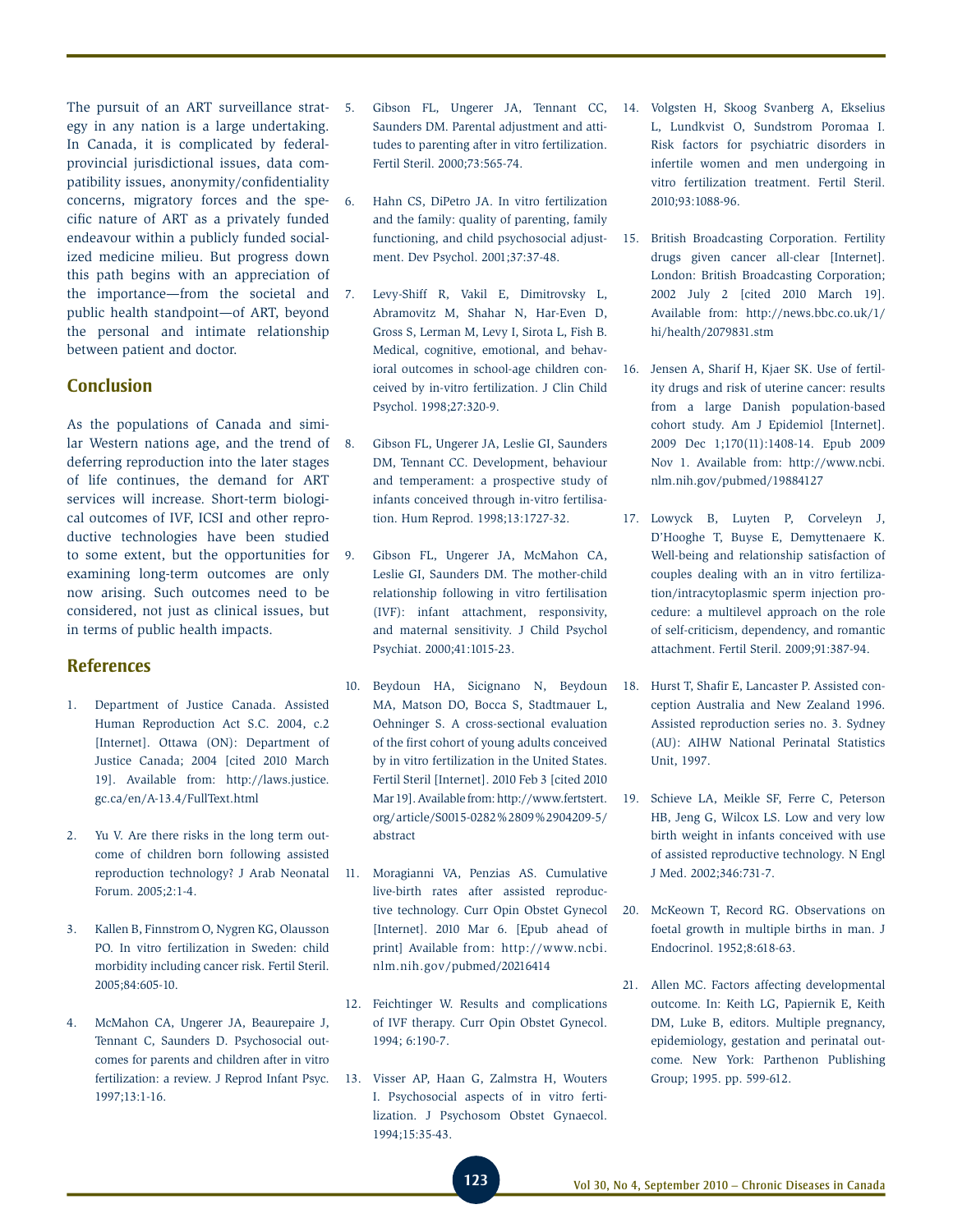- 22. Petterson B, Nelson KB, Watson L, Stanely F. Twins, triplets, and cerebral palsy in births in Western Australia in the 1980s. BMJ. 1993;307:1239-43.
- 23. Hvidtjorn D, Schieve L, Schendel D, Jacobsson B, Svaerke C, Thorsen P. Cerebral palsy, autism spectrum disorders, and developmental delay in children born after assisted conception: a systematic review and meta-analysis. Arch Pediatr Adolesc Med. 2009;163:72-83.
- 24. Joesch JM, Smith KR. Children's health and their mother's risk of divorce or separation. Soc Biol. 1997;44:159-69.
- 25. Pinborg A, Loft A, Aaris Henningsen AK, Rasmussen S, Nyboe Andersen A. Infant outcome of 957 singletons born after frozen embryo replacement: The Danish National Cohort Study 1995-2006. Fertil Steril [Internet]. 2009 Jul 30 [cited 2010 Mar 19]. Available from: http://www.fertstert.org/article/S0015- 0282%2809%2901297-7/abstract
- 26. Kurinczuk JJ. Safety issues in assisted reproduction technology. From theory to reality—just what are the data telling us about ICSI offspring health and future fertility and should we be concerned? Hum Reprod. 2003;18:925-31.
- 27. Basatemur E, Sutcliffe A. Follow-up of children born after ART. Placenta. 2008;29 Suppl B:135-40.
- 28. Tough SC, Newburn-Cook CV, White DE, Fraser-Lee NJ, Faber AJ, Frick C, Svenson LW, Sauve R. Do maternal characteristics and past pregnancy experiences predict preterm delivery among women aged 20 to 34? J Obstet Gynaecol Can. 2003;25:656-66.
- 29. Hertzman C, Weins M. Child development and long-term outcomes: a population health perspective and summary of successful interventions. Soc Sci Med. 1996;43:1083-95.
- 30. Halperin W, Horan JM. Surveillance of injuries. Public Health Rep. 1998;113:424-6.
- 31. Chalmers B, Wen SW. Perinatal care in Canada. BMC Womens Health. 2004;4(Suppl 1): S28.
- 32. In't Veld P, Brandenburg H, Verhoeff A, Dhont M, Los F. Sex chromosomal abnormalities and intracytoplasmic sperm injection. Lancet. 1995;346:773.
- 33. Bonduelle M, Liebaers I, Deketelaere V, Derde M-P, Camus M, Devroey P and Van Steirteghem AC. Neonatal data on a cohort of 2889 infants born after ICSI (1991-1999) and of 2995 infants born after IVF (1983- 1999). Hum Reprod. 2002;17:671-94.
- 34. Hindryckx A, Peeraer K, Debrock S, Legius E, de Zegher F, Francois I, Vanderschueren D, Demyttenaere K, Rijkers A, D'Hooghe T. Has the prevalence of congenital abnormalities after Intracytoplasmic Sperm Injection increased? The Leuven Data 1994-2000 and a review of the literature. Gynecol Obstet Invest. 2010;70:11-22.
- 35. Maron BJ, Lesser JR, Schiller NB, Harris KM, Brown C, Rehm HL. Implications of hypertrophic cardiomyopathy transmitted by sperm donation. JAMA. 2009 Oct 21;302:1681-4.
- 36. Heisel W. A donor egg gives life and a death sentence [Internet]. The Los Angeles Times. 2007 Dec 8 [cited 2010 March 19]. Available from: http://articles.latimes.com/ 2007/dec/08/local/me-eggs8
- 37. Wolff J. What is a father: the genetic parent [Internet]. Best Life Magazine; 2007 May 16 [cited 2010 March 19]. Available from: http://www.cryobank.com/\_resources/pdf/ News/Genetic-Parent.pdf
- 38. Connolly MP, Pollard MS, Hoorens S, Kaplan BR, Oskowitz SP, Silber SJ. Long-term economic benefits attributed to IVF-conceived Children: a lifetime tax calculation. Am J Manag Care. 2008;14:598-604.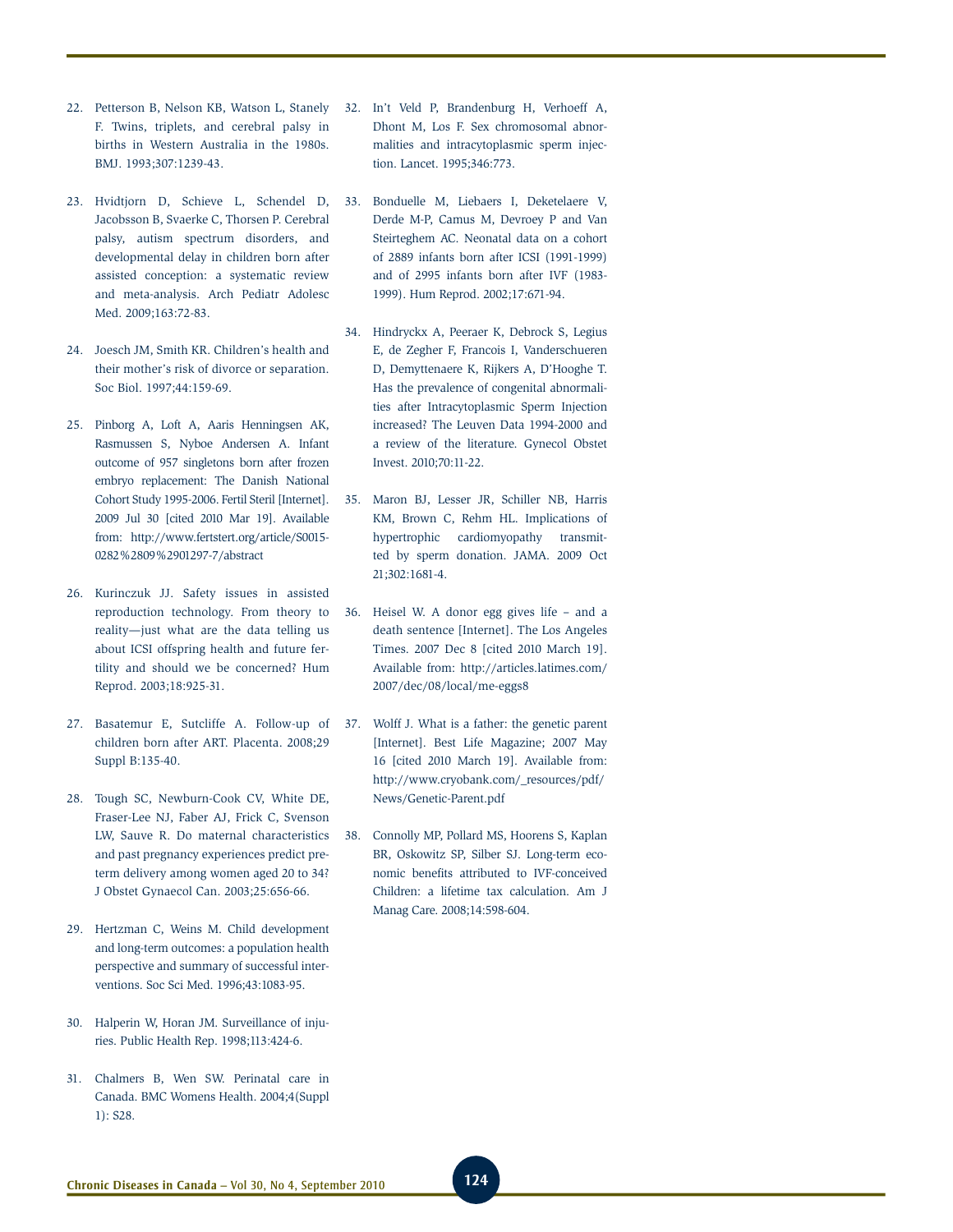# **Autism spectrum disorders, maternal characteristics and obstetric complications among singletons born in Alberta, Canada**

*I. Burstyn, PhD (1,2); F. Sithole, PhD (1); L. Zwaigenbaum, MD (3)*

# **Abstract**

**Objective:** To determine whether certain maternal characteristics and obstetric complications are associated with increased risk of autism spectrum disorders (ASD) in children.

**Methods:** Provincial delivery records identified the cohort of 218 890 singleton live births in Alberta, Canada, between January 1, 1998, and December 31, 2004. These were followed-up for ASD via ICD-9 diagnostic codes assigned by physician billing until March 31, 2008. Maternal and obstetric risk factors were also extracted from PDR.

**Results:** Prevalence and incidence of ASD in Alberta are in line with those reported elsewhere and suggest recent increases in rate of diagnosis and/or incidence. Boys have 5-fold higher prevalence than girls. The peak age of diagnosis occurs at age 3 years. Relative risk modelling indicates that the risk of ASD is elevated among children of older mothers and those who experience specific pregnancy and birth complications.

**Conclusion:** Certain maternal characteristics and obstetric complications are associated with ASD in children. We identified lower rates of ASD and later age at diagnosis among children of Aboriginal mothers that requires further research.

*Keywords: autism spectrum disorders, epidemiology, cohort studies, Alberta*

# **Introduction**

The autism spectrum disorders (ASD) are a group of neurodevelopmental conditions that typically manifest before 3 years of age and are associated with impaired verbal and non-verbal communication and social interaction, and restricted and repetitive patterns of behaviour.<sup>1</sup> ASD reduces quality of life in affected children and their parents, and leads to extraordinary economic costs for society.<sup>2</sup> There have been relatively few population-based studies of ASD prevalence in Canada. A 2006 Montreal-based study of 27 749 children born between 1987 and 1998 suggests an ASD prevalence of 6.5 per 1000,<sup>3</sup> consistent with the prevalence estimates from the US and UK over the past several years;<sup>4-7</sup> estimates from service-based agencies in Manitoba and Prince Edward Island in 2002 put the prevalence among 5- to 9-year-olds at  $3.8$  to  $4.1$  per  $1000$ ;<sup>8</sup> and an educational database in British Columbia identifies the prevalence of ASD among 9-year-olds as 4.3 per 1000 in 2004.9 (However, service-based databases are vulnerable to bias from diagnostic substitution. $9,10)$  In general, there is a tendency for the prevalence of ASD to increase in more recent birth cohorts<sup>7</sup> and for diagnoses to be made at earlier ages. However, recent estimates from the US

Centers of Disease Control and Prevention based on population-based data from 14 states place the median age of diagnosis at 4 to 5 years.<sup>11</sup>

The etiology of ASD is poorly understood, but genetic and environmental factors are believed to contribute. While some genetic risk factors are clearly established,<sup>12</sup> determining the contribution of the environment remains elusive. A recent review limited to only seven epidemiological studies suggests that advanced parental age, fetal growth restriction, and fetal or newborn hypoxia are associated with increased risk of developing ASD.13 Based on the meta-analysis of 40 relevant studies, others concluded that, while it is premature to implicate specific pregnancy complications in the etiology of ASD, there is an excess of prenatal complications among children with ASD.14

Given the paucity of Canadian data on the epidemiology of ASD and the importance of replicating findings on maternal and obstetrics risk factors in large, representative and diverse populations, $13$  our goals are (1) to estimate incidence and prevalence of ASD in a population-based birth cohort of residents in Alberta, Canada, and (2) to assess whether maternal characteristics and obstetric complications are associated with ASD in this population.

### **Methods**

#### *Record linkage*

Delivery records held by the Alberta Perinatal Health Program (APHP) identified the

#### **Author References**

<sup>1.</sup> Community and Occupational Medicine Program, Department of Medicine, Faculty of Medicine and Dentistry, University of Alberta, Edmonton, Alberta, Canada

<sup>2.</sup> Department of Environmental and Occupational Health, School of Public Health, Drexel University, Philadelphia, Pennsylvania, USA

<sup>3.</sup> Department of Pediatrics, Faculty of Medicine and Dentistry, University of Alberta, Edmonton, Alberta, Canada

**Correspondence:** Igor Burstyn, Community and Occupational Medicine Program, Department of Medicine, Faculty of Medicine and Dentistry, University of Alberta, Edmonton, Alberta, Canada. Tel.: 215 762 2267; Fax: 215 762 8846; Email: igor.burstyn@drexel.edu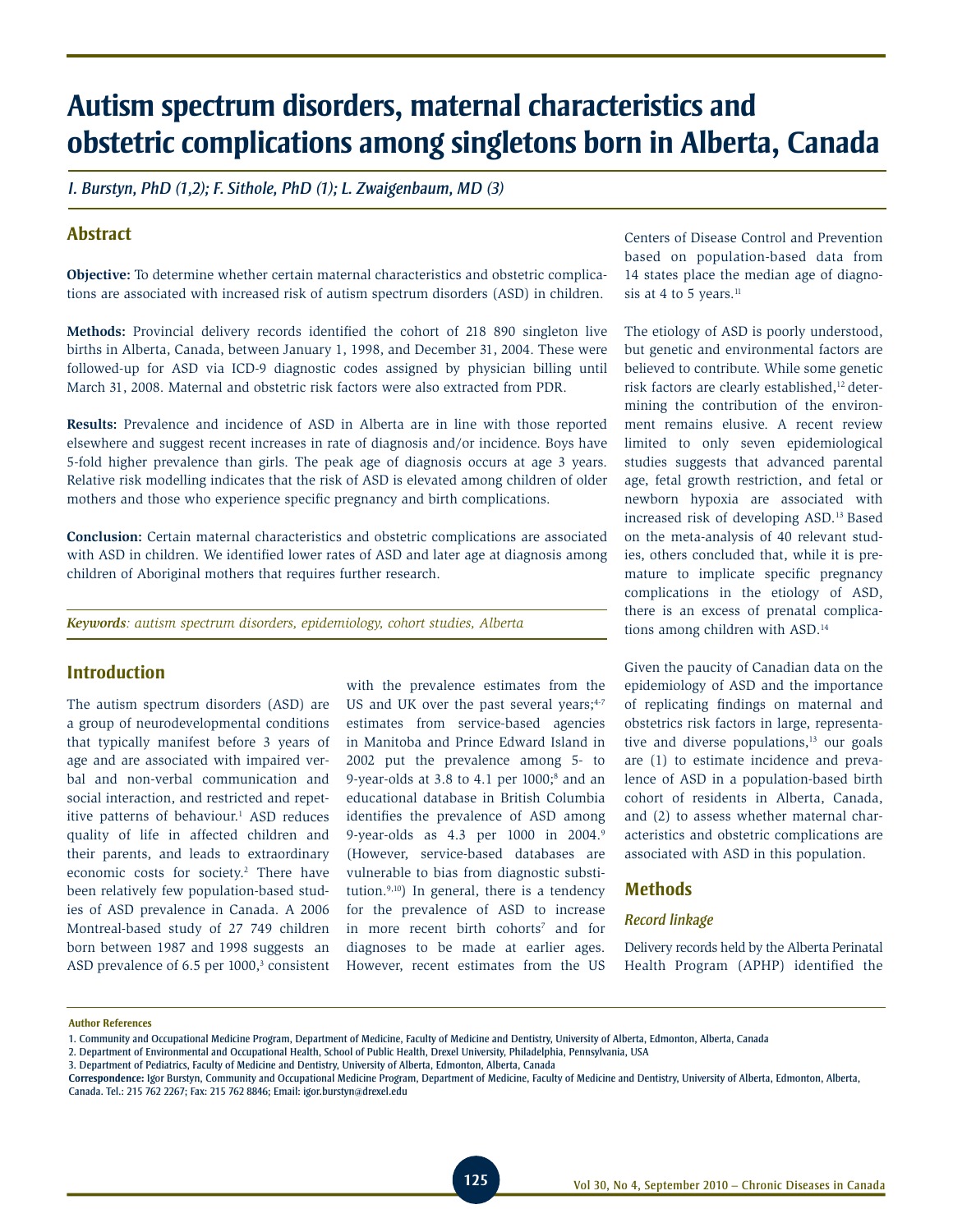cohort of singleton live births in the province of Alberta, Canada, between January 1, 1998, and December 31, 2004. The APHP provided information regarding relevant ante- and perinatal risk factors. Information on the risk factors was collected on admission to hospital for delivery, as part of routine clinical care. These are considered to be accurate and any internal inconsistency in the records is scrutinized by APHP; if an apparent error in the delivery records cannot be resolved, APHP records a missing value for a given variable. Maternal weight and height cut-offs were imposed by the data captured in the delivery records: actual values were not available to us.

The unique Personal Health Number of mother and child along with each child's gender and date of birth as recorded in each APHP file were used to follow-up the cohort through the records held by Alberta Health and Wellness (AHW). In the universal health care insurance system of Alberta, all residents are served by physicians and hospitals that bill the government for their services, with the fee linked to specific diagnostic codes from the *International Statistical Classification of Diseases and Related Health Problems, 9th revision* (ICD-9). Only children who were unambiguously matched in the APHP files to AHW records were followed-up by AHW until March 31, 2008, for (1) any of the two diagnostic codes listed with the physician billing record indicating ASD: ICD-9 codes 299.0, 299.8; (2) date of each ASD "service"; (3) specialty of the physician; (4) child's residency and mortality (in a given fiscal year ending on March 31) and (5) mothers' socioeconomic (SES) or Aboriginal status (available data did not allow us to distinguish Aboriginal mother from different economic statuses).

Study protocol was approved by the University of Alberta Health Ethics Research Board and the participating data custodians. Personal identifying data were not released to the investigators.

### *Statistical analyses*

Four different case definitions were used in estimating the prevalence of ASD, which varied in stringency from "any claim by one physician" to "at least 2 ASD-linked

billings from a pediatrician or psychiatrist." Incident cases of ASD were identified as the first physician service associated with an ASD diagnostic code (that is, the date of first filing was used as a proxy for age at diagnosis). Annual incidence was estimated separately for each sub-cohort defined by year of birth and gender. We recognize that this definition of incidence does not capture the true timing of the onset of ASD and hence, strictly speaking, our measure of incident case is rather akin to "recognized or diagnosed" case. Therefore, the notion of incidence (nearly impossible to estimate for psychiatric/ chronic conditions from administrative data) is used in this paper with the above caveat in mind, accepting that it merely approximates true (un-measurable) incidence. After calculating crude ASD prevalence rate for strata of each risk factor, the relative risks (RR) and associated 95% confidence intervals (CI) were obtained in log-binomial regression that considered all covariates simultaneously. To reflect potential clustering of risk among children born to the same mother, we introduced random "mother effect" via generalized estimating equations assuming a compound symmetry covariance structure. We conducted a number of sensitivity analyses to explore the possible biases from outcome misclassification, uncontrolled confounding by parity, short follow-up for births after 2002, causal pathway from 1 to 5 minute Apgar scores, and uncertainty about causal pathway associated with cigarette smoking. All analyses were undertaken in SAS version 9.1 (SAS Institute, Cary, NC).

### **Results**

There were 273 343 singleton live births in Alberta between 1998 and 2004. Of these, 25 970 children could not be unambiguously identified by AHW and 28 421 either died or lost residence during follow-up; a further 62 had missing gender, leaving 218 890 children for analysis of prevalence and incidence. The 28 421 children excluded from the study because of incomplete follow-up had similar distribution of all studied risk factors to those retained (details not shown).

The impact of varying case definitions on estimates of prevalence of ASD is illustrated in Table 1. The prevalence for both genders combined varied by a factor of 1.7, from 3 per 1000 (two services by any combination of psychiatrist or pediatrician) to 5.2 per 1000 (one claim by any physician). Regardless of the case definition, boys had approximately 5-fold higher prevalence than girls. Subsequent analyses first defined ASD based on "one claim by any physician," and were then repeated using the most stringent case definition. Estimate of prevalence were precise with standard errors in the order of 0.1 to 0.3 per 1000.

Time and gender trends in annual incidence show that peak age of diagnosis is between ages of 3 and 4 for both genders (Table 2). There was a 4- to 5-fold increase in annual incidence in more recent birth cohorts among 3-year-olds (0.52 per 1000 in 1998 to 2.32 per 1000 in 2004 for both genders). The patterns of results seen in Table 2 are also shown in Figure 1 for boys and Figure 2 for girls. There was an overall tendency for higher annual incidence among more recent birth cohorts across all age groups. Because the estimates of annual birthcohort incidence were based on small numbers, each estimate was imprecise, with standard error of the rate as high as 70% to 100% of the rate estimate for younger ages (< 2 years) and females, decreasing to 10% to 20% for older age groups and more recent birth cohorts. All the numbers required to perform these calculations are presented in Table 2. Imprecision of these estimates precluded their further modelling, except that the effects of gender and birth cohort were examined in more detail below, after controlling for prenatal and perinatal factors (Table 4).

We examined trends by age of diagnosis, focusing on 1998 to 2002 birth cohorts (with at least 5 years of follow-up). Consistent with results shown in Table 2, both boys and girls were diagnosed at an earlier age, with median age of diagnosis 2 years earlier for boys and almost 3 years earlier for girls in 2002 compared to 1998 birth cohorts. Boys born in 1998 were diagnosed at a median (m) age of 69 months (inter-quartile range [IQR] 48-90), but girls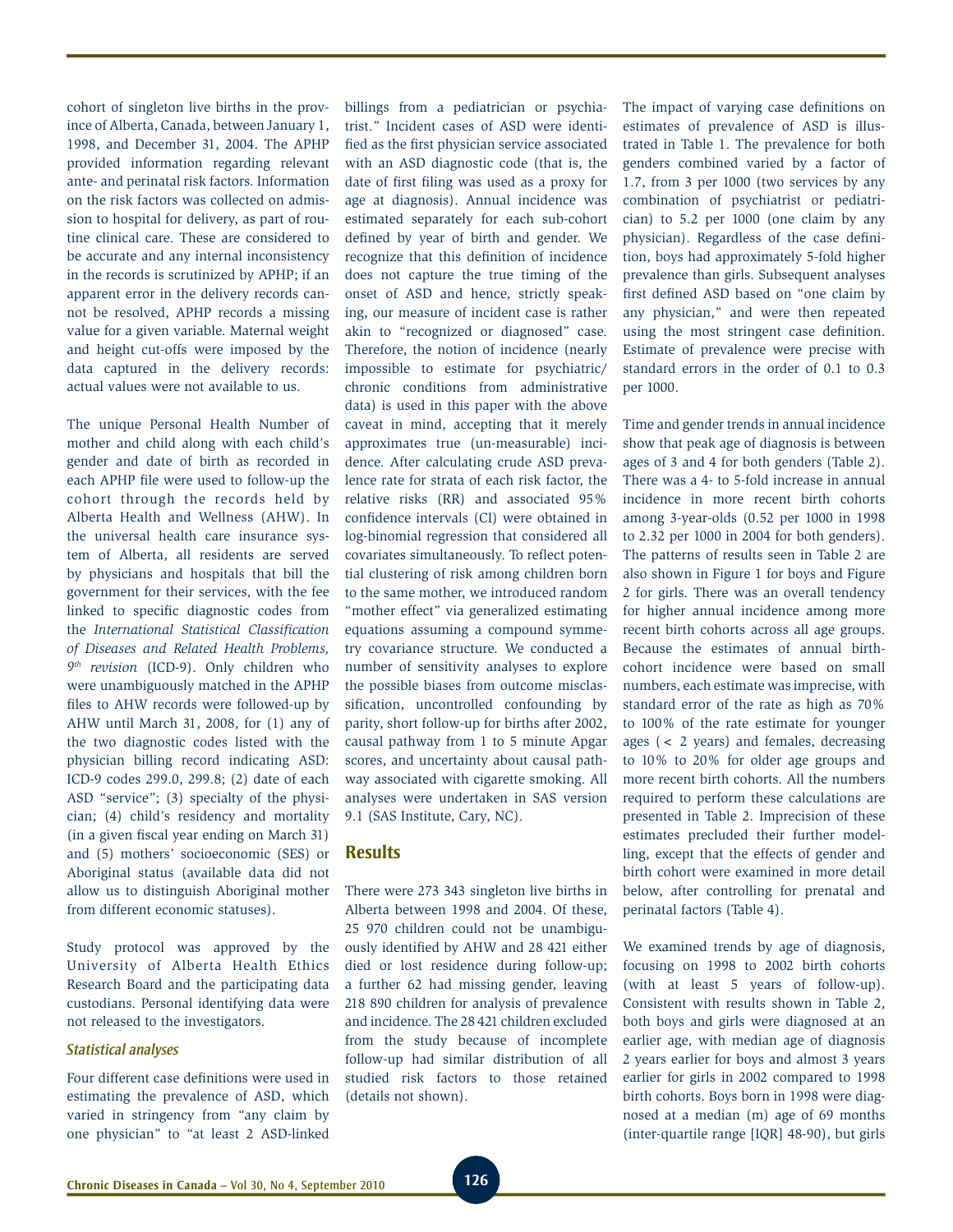born in the same birth year were diagnosed at an older age  $(m = 74$  months, IQR 40-104). In the 2002 birth cohort, on the other hand, both genders were diagnosed much younger (boys:  $m = 45$ , IQR 35-54; girls:  $m = 40$ , IQR 32-51). There was no indication of gender-by-birth-cohort interaction (details not shown).

Children who had missing information on maternal/obstetric covariates  $(n = 3673)$ were excluded from analyses of these risk factors. Excluded children were evenly distributed among birth years and had ASD rates similar to the rest of the cohort (16 cases, 4.4 per 1000). The maternal characteristics that were statistically associated with increased risk of ASD in a child included advanced maternal age (> 35 years versus  $\leq 25$  years: RR = 1.57, 95%  $CI = 1.25 - 1.97$  with the bulk of excess risk in the women older than 25 (note: all groups with age greater than the reference category appeared to be at an increased risk); low maternal pre-pregnancy weight (RR = 2.15, 95% CI = 1.20-3.85); prepregnancy (not gestational) diabetes (RR  $= 1.65, 95\% \text{ CI} = 1.01-2.71$ ; bleeding at less than 20 weeks of gestation  $(RR =$ 1.34, 95% CI = 1.08-1.67) and being nulliparous (Table 3).

Notably, children born to an Aboriginal mother appeared to have *reduced* rates of ASD (RR =  $0.58$ , 95% CI = 0.40-0.84) and the median age at diagnosis was almost 2 years later than the rest of the cohort (m  $= 59.5$  months, IQR 38-74 versus m  $= 36$ months, IQR 47-65). Boys born to Aboriginal mothers ( $n = 26$ ,  $m = 64.5$  months, IQR 40-77) were diagnosed at much older age than girls  $(n = 8, m = 40 \text{ months}, IQR)$ 38-58). These numbers stand in stark contrast to ages of diagnoses of children born to mothers without any indications of SES disadvantage of marginalization ("Other" in Table 3): there is a much smaller overall differential in age of diagnosis among boys  $(n = 767, m = 47$  months, IQR 37-66) and girls ( $n = 132$ ,  $m = 44$  months, IQR 32-62). Further, boys born to Aboriginal mothers appear to have been diagnosed on average 17 months later, while there does not appear to be a difference in age of diagnosis for Aboriginal and "other" girls.

**Table 1** Prevalence of autism spectrum disorders<sup>a</sup> among Alberta singletons born 1998–2004

| <b>Case definition</b>             | <b>Both genders</b><br>$N = 218890$ |               |       | <b>Male</b><br>$N = 111960$ | <b>Female</b><br>$N = 106930$ |               |  |
|------------------------------------|-------------------------------------|---------------|-------|-----------------------------|-------------------------------|---------------|--|
|                                    | Count                               | Rate per 1000 | Count | Rate per 1000               | Count                         | Rate per 1000 |  |
|                                    |                                     | $(SE)^b$      |       | $(SE)^b$                    |                               | $(SE)^b$      |  |
| One claim                          |                                     |               |       |                             |                               |               |  |
| By any physician                   | 1 1 3 8                             | 5.2(0.2)      | 952   | 8.5(0.3)                    | 186                           | 1.7(0.1)      |  |
| By pediatrician<br>or psychiatrist | 1016                                | 4.6(0.2)      | 849   | 7.6(0.3)                    | 167                           | 1.6(0.1)      |  |
| Two claims                         |                                     |               |       |                             |                               |               |  |
| By any physician                   | 743                                 | 3.4(0.1)      | 638   | 5.7(0.2)                    | 105                           | 1.0(0.1)      |  |
| By psychiatrist or<br>pediatrician | 663                                 | 3.0(0.1)      | 566   | 5.1(0.2)                    | 97                            | 0.9(0.1)      |  |

Abbreviations: N, overall sample size; SE, standard error.

a Relevant ICD-9 codes in any of the 3 diagnostic fields associated with physician billing, follow-up till March 31, 2008.

<sup>b</sup> Standard error of the rate calculated as  $1000\times$ (rate/1000)(1-rate/1000)/N)<sup>0.5</sup>.

Obstetric complications that significantly correlated with risk of ASD were pre-eclampsia (RR = 1.49, 95% CI = 1.00-2.23); breech or shoulder presentation in labour  $(RR = 1.31, 95\% CI = 1.02-1.69)$ ; planned Caesarian section (RR =  $1.23$ , 95% CI = 1.01-1.49); birth weight less than 2.5 kg  $(RR = 1.33, 95\% \text{ CI} = 1.01-1.75)$  and 1-minute Apgar of less than 7 (RR = 1.34, 95% CI = 1.15-1.55) (Table 4).

We conducted a number of sensitivity analyses. Using the most stringent ASD case definition and restricting the sample to nulliparous women (to correct for women altering their likelihood of having more children as a result of their firstborn being affected) and to 1998–2002 birth cohorts (ensuring longer follow-up) did not alter the pattern of results in Tables 3 and 4. Next, because Apgar score at 1 and 5 minutes post-partum are expected to be causally related, we examined the risk associated with trends in Apgar scores from 1 to 5 minutes. The excess risk was associated with low Apgar score at 1 minute, regardless of whether the score improved; the other risk estimates in Tables 3 and 4 did not change. Finally, smoking during pregnancy is an established risk factor for many of the covariates included in the multivariable regression model along with maternal smoking (e.g. low birth weight, prematurity, pre-eclampsia). Therefore, we restricted the analysis to

children born to self-reported neversmokers (931 ASD cases, 169 372 births). The results are not materially different from those presented in Tables 3 and 4, except that among non-smokers there is a statistically significant excess of risk among larger women, that is, those with pre-pregnancy weight exceeded 91 kg (adjusted RR = 1.26, 95% CI = 1.01-1.57) and height equal to or over 152 cm (adjusted  $RR = 1.82, 95\% CI = 1.02-3.23$ . There were too few observed ASD cases (191) to repeat the analysis only among children born to smokers. When risk factors that can be intermediate between smoking and ASD risk (low birth weight, prematurity, pre-eclampsia) were removed from the analyses, the estimated effect of smoking was unchanged.

### **Discussion**

The prevalence and incidence of ASD in the birth cohort of children born in Alberta in 1998–2004 is in line with that observed in other jurisdictions. Not surprisingly, absolute rates of ASD vary by criteria used for case identification. However, time trends and associations with obstetric risk factors were robust to the ASD case definition. Our results also confirm that the risk of ASD is elevated among children of older mothers and those who experience complicated pregnancy and birth. Importantly, we identified lower rates of ASD and diagnosis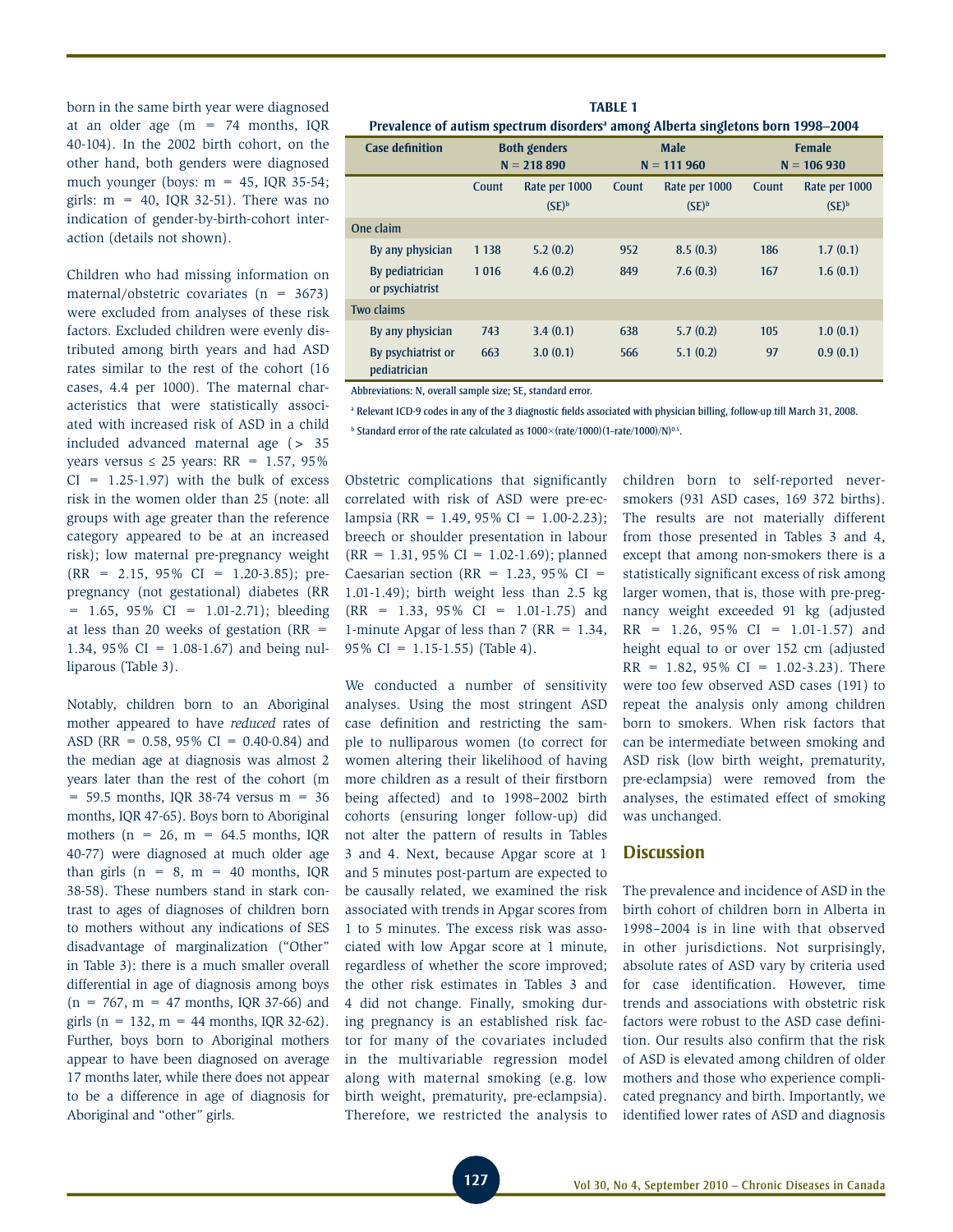| TARIF <sub>2</sub>                                                                                                                                           |
|--------------------------------------------------------------------------------------------------------------------------------------------------------------|
| Number of autism spectrum disorder cases <sup>a</sup> and incidence rate <sup>b</sup> by year of birth, age of diagnosis and gender among singletons born in |
| Alberta, 1998–2004, followed up till March 31, 2008                                                                                                          |

| Age (years) <sup>c</sup> |                       |                | $\mathbf{1}$               |                | $\overline{2}$      |                | $\overline{\mathbf{3}}$ |                | $\overline{4}$      |                | 5                   |                | 6                   |                | $\overline{J}$      |                | 8                   |              | 9                   |
|--------------------------|-----------------------|----------------|----------------------------|----------------|---------------------|----------------|-------------------------|----------------|---------------------|----------------|---------------------|----------------|---------------------|----------------|---------------------|----------------|---------------------|--------------|---------------------|
| <b>Year of birth</b>     | <b>Cohort</b><br>size | $\mathbf{n}$   | <b>Rate</b><br>per<br>1000 | $\mathbf n$    | Rate<br>per<br>1000 | $\mathbf n$    | Rate<br>per<br>1000     | $\mathbf n$    | Rate<br>per<br>1000 | $\mathbf n$    | Rate<br>per<br>1000 | $\mathbf n$    | Rate<br>per<br>1000 | $\mathbf n$    | Rate<br>per<br>1000 | $\mathbf{n}$   | Rate<br>per<br>1000 | $\mathbf{n}$ | Rate<br>per<br>1000 |
| <b>Both genders</b>      |                       |                |                            |                |                     |                |                         |                |                     |                |                     |                |                     |                |                     |                |                     |              |                     |
| 1998                     | 28 9 53               | $\overline{3}$ | 0.10                       | $\overline{4}$ | 0.14                | 15             | 0.52                    | 37             | 1.28                | 21             | 0.73                | 22             | 0.76                | 24             | 0.83                | 21             | 0.73                | 27           | 0.94                |
| 1999                     | 29 4 66               | $\overline{4}$ | 0.14                       | 9              | 0.31                | 29             | 0.98                    | 34             | 1.16                | 29             | 0.99                | 33             | 1.12                | 21             | 0.72                | 36             | 1.23                |              |                     |
| 2000                     | 29 222                | $\mathbf{1}$   | 0.03                       | 22             | 0.75                | 28             | 0.96                    | 40             | 1.37                | 32             | 1.10                | 22             | 0.76                | 29             | 1.00                |                |                     |              |                     |
| 2001                     | 30 127                | $\overline{2}$ | 0.07                       | 11             | 0.37                | 46             | 1.53                    | 40             | 1.33                | 29             | 0.97                | 35             | 1.17                |                |                     |                |                     |              |                     |
| 2002                     | 31 775                | $\mathbf{1}$   | 0.03                       | 21             | 0.66                | 52             | 1.64                    | 48             | 1.51                | 51             | 1.61                |                |                     |                |                     |                |                     |              |                     |
| 2003                     | 33 917                | $\overline{2}$ | 0.06                       | 31             | 0.91                | 54             | 1.59                    | 59             | 1.74                |                |                     |                |                     |                |                     |                |                     |              |                     |
| 2004                     | 35 430                | 3              | 0.08                       | 28             | 0.79                | 82             | 2.32                    |                |                     |                |                     |                |                     |                |                     |                |                     |              |                     |
| <b>TOTAL</b>             | 218 890               | 16             | 0.07                       | 126            | 0.58                | 306            | 1.40                    | 258            | 1.18                | 162            | 0.74                | 112            | 0.51                | 74             | 0.34                | 57             | 0.26                | 27           | 0.12                |
| <b>Males</b>             |                       |                |                            |                |                     |                |                         |                |                     |                |                     |                |                     |                |                     |                |                     |              |                     |
| 1998                     | 14874                 | $\mathbf{1}$   | 0.07                       | $\overline{2}$ | 0.13                | 14             | 0.94                    | 34             | 2.29                | 21             | 1.42                | 19             | 1.28                | 23             | 1.56                | 18             | 1.22                | 21           | 1.42                |
| 1999                     | 15 0 59               | 3              | 0.20                       | 8              | 0.53                | 25             | 1.66                    | 27             | 1.80                | 26             | 1.73                | 23             | 1.54                | 20             | 1.34                | 31             | 2.08                |              |                     |
| 2000                     | 14858                 | $\mathbf{1}$   | 0.07                       | 17             | 1.14                | 25             | 1.68                    | 36             | 2.43                | 29             | 1.96                | 20             | 1.36                | 24             | 1.63                |                |                     |              |                     |
| 2001                     | 15 4 89               | $\overline{2}$ | 0.13                       | 10             | 0.65                | 36             | 2.33                    | 37             | 2.40                | 22             | 1.43                | 32             | 2.08                |                |                     |                |                     |              |                     |
| 2002                     | 16 224                | $\bf{0}$       | 0.00                       | 15             | 0.92                | 39             | 2.41                    | 38             | 2.35                | 41             | 2.54                |                |                     |                |                     |                |                     |              |                     |
| 2003                     | 17 3 25               | $\mathbf{1}$   | 0.06                       | 22             | 1.27                | 47             | 2.72                    | 52             | 3.01                |                |                     |                |                     |                |                     |                |                     |              |                     |
| 2004                     | 18 13 1               | $\overline{3}$ | 0.17                       | 17             | 0.94                | 70             | 3.87                    |                |                     |                |                     |                |                     |                |                     |                |                     |              |                     |
| <b>TOTAL</b>             | 111 960               | 11             | 0.10                       | 91             | 0.81                | 256            | 2.29                    | 224            | 2.01                | 139            | 1.25                | 94             | 0.85                | 67             | 0.60                | 49             | 0.44                | 21           | 0.19                |
| <b>Females</b>           |                       |                |                            |                |                     |                |                         |                |                     |                |                     |                |                     |                |                     |                |                     |              |                     |
| 1998                     | 14 0 79               | $\overline{2}$ | 0.14                       | $\overline{2}$ | 0.14                | $\mathbf{1}$   | 0.07                    | $\overline{3}$ | 0.21                | 7 <sup>7</sup> | 0.50                | $\overline{3}$ | 0.21                | $\mathbf{1}$   | 0.07                | $\overline{3}$ | 0.21                | 6            | 0.43                |
| 1999                     | 14 407                | $\mathbf{1}$   | 0.07                       | $\mathbf{1}$   | 0.07                | $\overline{4}$ | 0.28                    | $\overline{3}$ | 0.21                | 3              | 0.21                | 10             | 0.69                | $\mathbf{1}$   | 0.07                | 5              | 0.35                |              |                     |
| 2000                     | 14 3 64               | $\bf{0}$       | 0.00                       | 5              | 0.35                | $\mathbf{1}$   | 0.07                    | $\overline{4}$ | 0.28                | $\overline{3}$ | 0.21                | $\overline{2}$ | 0.14                | 5              | 0.35                |                |                     |              |                     |
| 2001                     | 14 6 38               | $\bf{0}$       | 0.00                       | $\mathbf{0}$   | 0.00                | 10             | 0.68                    | $\overline{3}$ | 0.21                | $\overline{7}$ | 0.48                | 5              | 0.34                |                |                     |                |                     |              |                     |
| 2002                     | 15 5 5 1              | $\mathbf{1}$   | 0.06                       | 6              | 0.39                | 13             | 0.84                    | 10             | 0.64                | 9              | 0.58                |                |                     |                |                     |                |                     |              |                     |
| 2003                     | 16 5 92               | $\mathbf{1}$   | 0.06                       | 9              | 0.54                | $\overline{J}$ | 0.42                    | 8              | 0.48                |                |                     |                |                     |                |                     |                |                     |              |                     |
| 2004                     | 17 299                | $\bf{0}$       | 0.00                       | 11             | 0.64                | 10             | 0.58                    |                |                     |                |                     |                |                     |                |                     |                |                     |              |                     |
| <b>TOTAL</b>             | 106 930               | 5              | 0.05                       | 34             | 0.32                | 46             | 0.43                    | 31             | 0.29                | 29             | 0.27                | 20             | 0.19                | $\overline{7}$ | 0.07                | 8              | 0.07                | 6            | 0.06                |

Abbreviations: n, number.

<sup>a</sup> Number of autism spectrum disorder cases, using one physician claim rule.

**b** Per 1000 members of the birth cohort (prevalent cases excluded from denominator).

c Approximated by year of diagnosis since birth.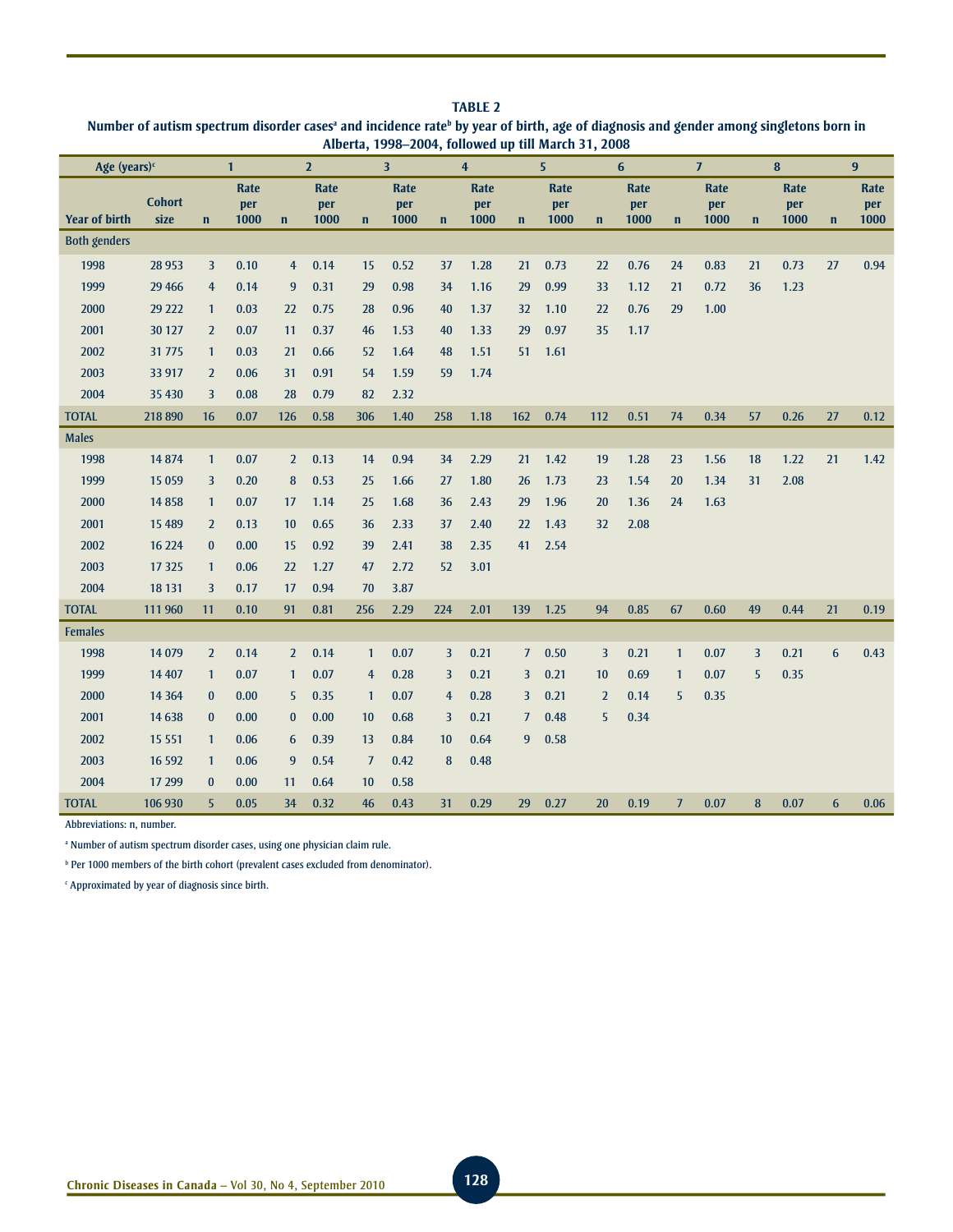**Figure 1 Rate of autism spectrum disorders per 1000 in males by birth cohorts (1998–2004) in Alberta**



**Figure 2 Rate of autism spectrum disorders per 1000 in females by birth cohorts (1998–2004) in Alberta**

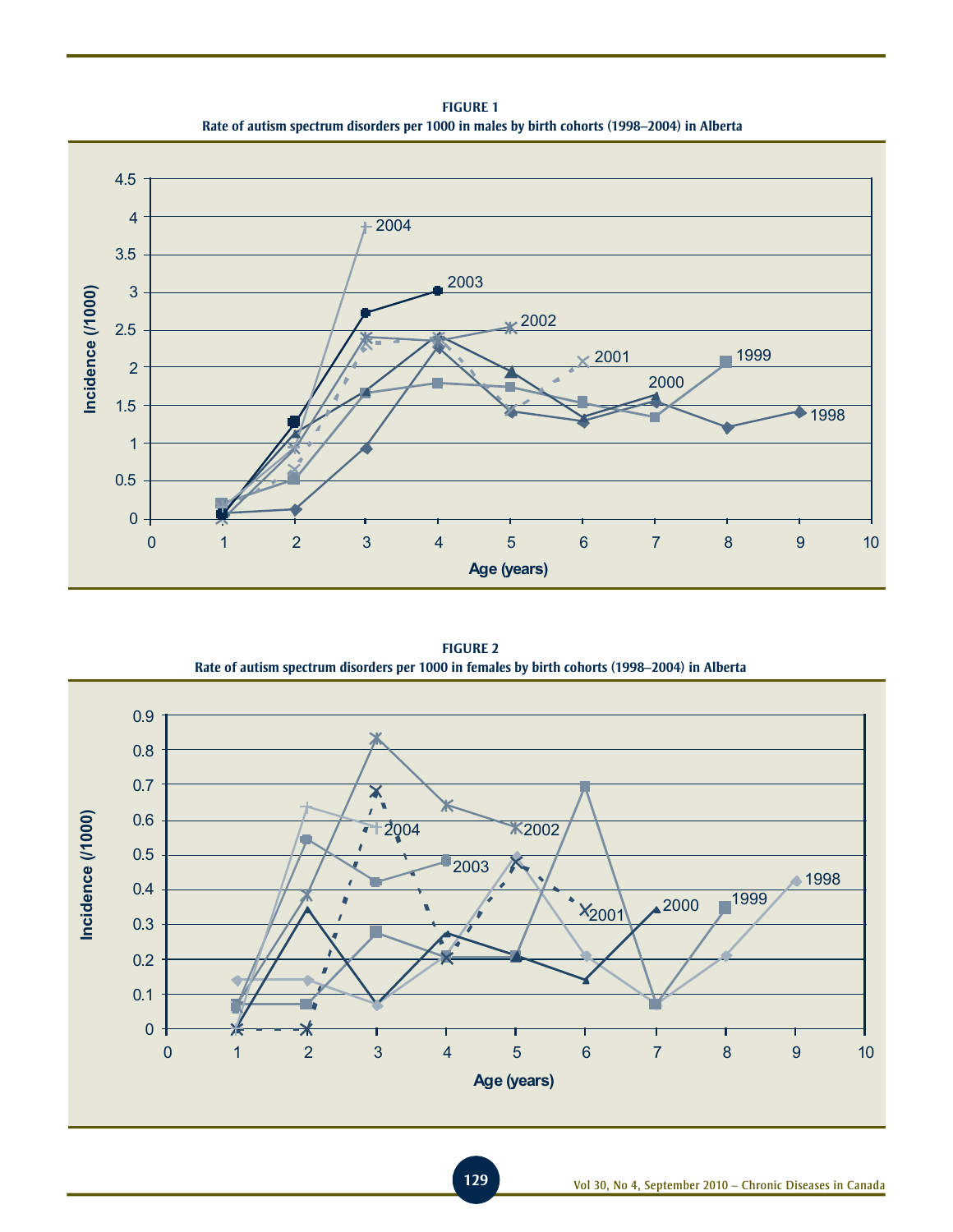| <b>TABLE 3</b>                                                                                                  |
|-----------------------------------------------------------------------------------------------------------------|
| Autism spectrum disorders and ante- or perinatal risk factors among singleton live births in Alberta, 1998–2004 |
| (relative risk model spans Tables 3 and 4)                                                                      |

| <b>Risk factor</b> |                               | <b>Number of</b><br><b>ASD</b> cases | Number of sin-<br>gleton live births | <b>Crude rate</b><br>(per $1000$ ) <sup>a</sup> | RR <sup>b</sup>                     | 95% CI        |
|--------------------|-------------------------------|--------------------------------------|--------------------------------------|-------------------------------------------------|-------------------------------------|---------------|
| Maternal age       | $\leq 25$                     | 276                                  | 66 736                               | 4.1                                             | 1.00                                |               |
| (years)            | $25 \le 30$                   | 372                                  | 70 25 6                              | 5.3                                             | 1.31                                | $1.11 - 1.56$ |
|                    | $30 \leq 35$                  | 339                                  | 56 369                               | $6.0\,$                                         | 1.51                                | $1.26 - 1.80$ |
|                    | $>35$                         | 149                                  | 24 5 73                              | 6.1                                             | 1.57                                | $1.25 - 1.97$ |
|                    | <b>Unknown</b>                | $\overline{2}$                       | 956                                  | 2.1                                             | 0.56                                | $0.14 - 2.27$ |
| Maternal weight    | Yes                           | 109                                  | 17417                                | 6.3                                             | 1.18                                | $0.96 - 1.44$ |
| $> 91$ kg          | No                            | 1013                                 | 197 800                              | 5.1                                             | 1.00                                |               |
|                    | Unknown                       | 16                                   | 3673                                 | 4.4                                             | $\mathsf{c}^{\perp}$                |               |
| Maternal weight    | <b>Yes</b>                    | 11                                   | 1097                                 | 10.0                                            | 2.15                                | $1.20 - 3.85$ |
| < 45 kg            | <b>No</b>                     | 1111                                 | 214 120                              | 5.2                                             | 1.00                                |               |
|                    | <b>Unknown</b>                | 16                                   | 3673                                 | 4.4                                             | $\mathsf{c}^{\scriptscriptstyle -}$ |               |
| Maternal height    | Yes                           | 16                                   | 3941                                 | 4.1                                             | 0.64                                | $0.39 - 1.05$ |
| $<$ 152 cm         | <b>No</b>                     | 1106                                 | 211 279                              | 5.2                                             | 1.0                                 |               |
|                    | <b>Unknown</b>                | 16                                   | 3670                                 | 4.4                                             | $\mathsf{c}^{\perp}$                |               |
| Pre-pregnancy      | Yes                           | 16                                   | 1645                                 | 9.7                                             | 1.65                                | $1.01 - 2.71$ |
| diabetes           | <b>No</b>                     | 1106                                 | 213 575                              | 5.2                                             | 1.00                                |               |
|                    | <b>Unknown</b>                | 16                                   | 3670                                 | 4.4                                             | $\mathsf{c}^{\scriptscriptstyle -}$ |               |
| Gestational        | <b>Yes</b>                    | 54                                   | 7453                                 | 7.2                                             | 1.24                                | $0.94 - 1.65$ |
| diabetes           | <b>No</b>                     | 1068                                 | 207 767                              | 5.1                                             | 1.00                                |               |
|                    | <b>Unknown</b>                | 16                                   | 3670                                 | 4.4                                             | $\mathfrak{c}^+$                    |               |
| <b>Bleeding</b>    | <b>Yes</b>                    | $90\,$                               | 12 3 23                              | 7.3                                             | 1.34                                | $1.08 - 1.67$ |
| $<$ 20 weeks       | No                            | 1032                                 | 202 897                              | 5.1                                             | 1.00                                |               |
|                    | <b>Unknown</b>                | 16                                   | 3670                                 | 4.4                                             | $\mathsf{c}^{\scriptscriptstyle -}$ |               |
| <b>Bleeding</b>    | <b>Yes</b>                    | 45                                   | 7046                                 | 6.4                                             | 1.05                                | $0.78 - 1.43$ |
| $\geq 20$ weeks    | No                            | 1077                                 | 208 174                              | 5.2                                             | 1.00                                |               |
|                    | <b>Unknown</b>                | 16                                   | 3670                                 | 4.4                                             | $\mathsf{c}^{\scriptscriptstyle -}$ |               |
| Cigarette          | Yes                           | 191                                  | 45 846                               | 4.2                                             | 0.86                                | $0.72 - 1.02$ |
| smoking (any)      | $\mathbf {No}$                | 931                                  | 169 374                              | 5.5                                             | 1.00                                |               |
|                    | Unknown                       | 16                                   | 3670                                 | 4.4                                             | $\mathsf{c}^{\perp}$                |               |
| Poor weight gain   | <b>Yes</b>                    | 15                                   | 3095                                 | 4.8                                             | 0.95                                | $0.57 - 1.59$ |
| (26-36 weeks)      | No                            | 1107                                 | 212 125                              | 5.2                                             | 1.00                                |               |
| $< 0.5$ kg/week)   | <b>Unknown</b>                | 16                                   | 3670                                 | 4.4                                             | $\mathsf{c}^-$                      |               |
| <b>Parity</b>      | $\pmb{0}$                     | 535                                  | 90 431                               | 5.9                                             | 1.00                                |               |
|                    | $\mathbf{1}$                  | 416                                  | 75 519                               | 5.5                                             | 0.91                                | $0.79 - 1.04$ |
|                    | $\overline{2}$                | 119                                  | 31 962                               | 3.7                                             | 0.61                                | $0.49 - 0.76$ |
|                    | $\overline{3}$                | 39                                   | 11 4 93                              | 3.4                                             | 0.54                                | $0.38 - 0.75$ |
|                    | $\geq 4$                      | 24                                   | 8174                                 | $2.9$                                           | $0.50\,$                            | $0.32 - 0.76$ |
|                    | Unknown                       | 5                                    | 1311                                 | $3.8\,$                                         | 0.79                                | $0.33 - 1.92$ |
| Socio-economic     | Aboriginal group <sup>d</sup> | 34                                   | 14 4 8 6                             | 2.3                                             | 0.58                                | $0.40 - 0.84$ |
| status of mother   | Low income <sup>e</sup>       | 149                                  | 28 605                               | $5.2\,$                                         | 1.12                                | $0.93 - 1.34$ |
|                    | Welfare                       | 41                                   | 7601                                 | $5.4$                                           | 1.26                                | $0.91 - 1.75$ |
|                    | Other                         | 899                                  | 164 940                              | $5.5\,$                                         | 1.00                                |               |
|                    | Unknown                       | 15                                   | 3258                                 | $4.6\,$                                         | $\bf 0.88$                          | $0.80 - 0.97$ |

Abbreviations: CI, confidence interval; N, overall sample size; n, subsample size; RR, relative risk.

 $\mathsf{N} = 218890.$ 

 $\Phi$  n = 215 217; adjuster relative risks (RR) for factors in Tables 3 and 4 and 95% confidence intervals (CI), corrected for clustering of births with mother.

c 3673 subjects excluded from the RR model because of missing covariates (see text for details).

d Treaty Aboriginal status, qualifying for subsidies from the federal government regardless of family income.

e Completely or partially subsidized health insurance premiums.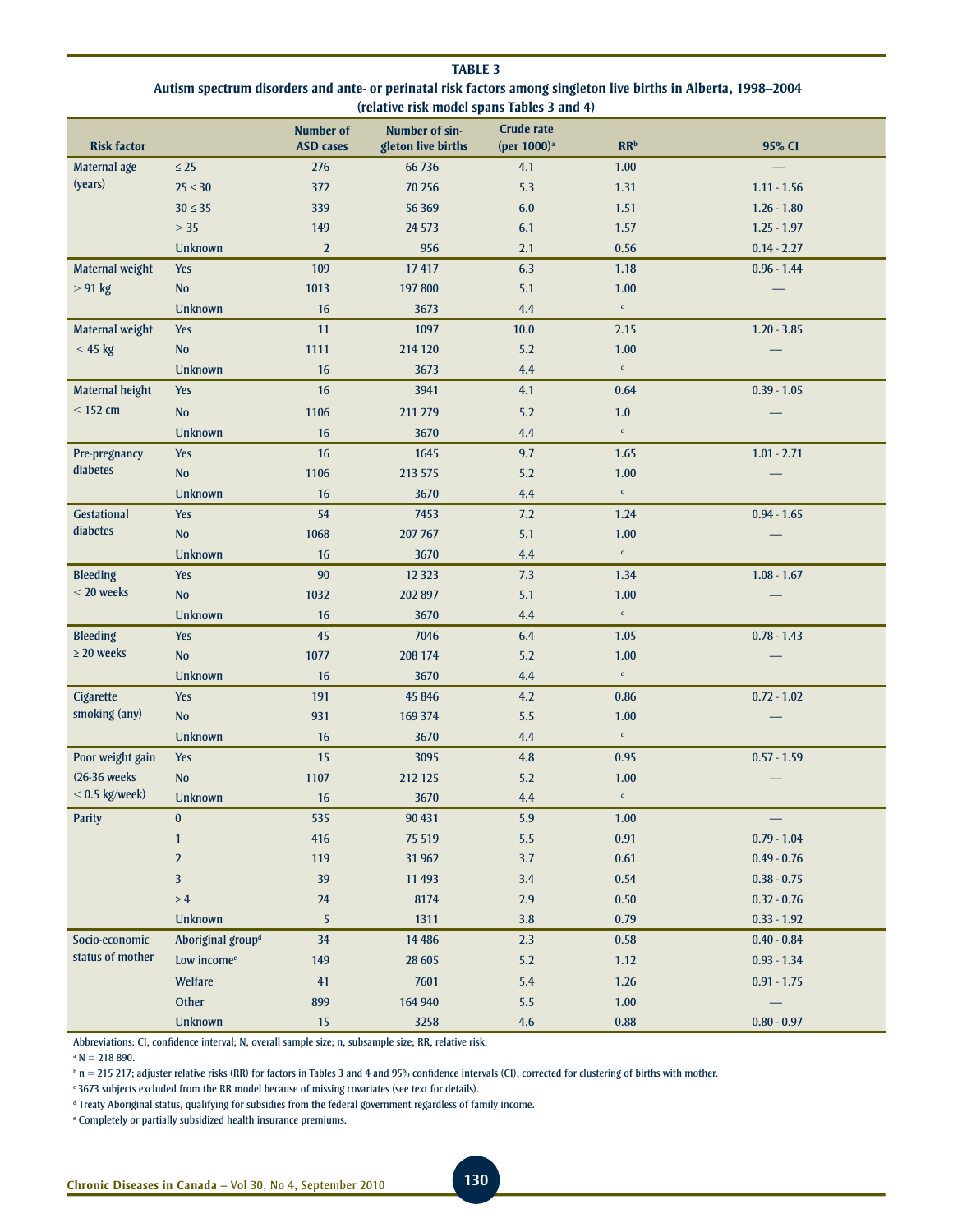| 1998-2004 (relative risk model spans Tables 3 and 4) |                          |                                      |                                      |                                              |                 |               |  |  |  |  |
|------------------------------------------------------|--------------------------|--------------------------------------|--------------------------------------|----------------------------------------------|-----------------|---------------|--|--|--|--|
| <b>Risk factor</b>                                   |                          | <b>Number of</b><br><b>ASD</b> cases | Number of sin-<br>gleton live births | <b>Crude rate</b><br>(per 1000) <sup>a</sup> | RR <sup>b</sup> | 95% CI        |  |  |  |  |
| Pre-eclampsia                                        | <b>Yes</b>               | 27                                   | 2747                                 | 9.8                                          | 1.49            | $1.00 - 2.23$ |  |  |  |  |
|                                                      | <b>No</b>                | 1095                                 | 212 473                              | 5.2                                          | 1.00            |               |  |  |  |  |
|                                                      | <b>Unknown</b>           | 16                                   | 3670                                 | 4.4                                          |                 |               |  |  |  |  |
| Presentation                                         | Cephalic                 | 1049                                 | 206 590                              | 5.1                                          | 1.00            |               |  |  |  |  |
|                                                      | <b>Breech/Shoulder</b>   | 79                                   | 10 5 57                              | 7.5                                          | 1.31            | $1.02 - 1.69$ |  |  |  |  |
|                                                      | Unknown/Other            | 10                                   | 1743                                 | 5.7                                          | 1.22            | $0.63 - 2.35$ |  |  |  |  |
| <b>Type of labour</b>                                | Spontaneous              | 597                                  | 123 434                              | 4.8                                          | 1.00            |               |  |  |  |  |
|                                                      | Induced                  | 337                                  | 60 930                               | 5.5                                          | $1.07$          | $0.93 - 1.23$ |  |  |  |  |
|                                                      | No labour <sup>3,c</sup> | 149                                  | 22 185                               | 6.7                                          | 1.23            | $1.01 - 1.49$ |  |  |  |  |
|                                                      | <b>Unknown</b>           | 55                                   | 12 341                               | 4.5                                          | 0.79            | $0.57 - 1.08$ |  |  |  |  |
| Delivery by                                          | <b>Yes</b>               | 304                                  | 49 152                               | 6.2                                          | 1.04            | $0.88 - 1.22$ |  |  |  |  |
| <b>Caesarian section</b>                             | N <sub>o</sub>           | 834                                  | 169 738                              | 4.9                                          | 1.00            |               |  |  |  |  |
| <b>Gestational age</b>                               | $<$ 37 weeks             | 125                                  | 17889                                | 7.0                                          | 0.97            | $0.75 - 1.25$ |  |  |  |  |
|                                                      | $\geq$ 37 weeks          | 1011                                 | 200 557                              | $5.0$                                        | $1.00\,$        |               |  |  |  |  |
|                                                      | <b>Unknown</b>           | $\overline{2}$                       | 444                                  | 4.5                                          | 0.94            | $0.24 - 3.72$ |  |  |  |  |
| Birth weight (kg)                                    | < 2.5                    | 100                                  | 13 130                               | $7.6$                                        | 1.33            | $1.01 - 1.75$ |  |  |  |  |
|                                                      | $2.5 - 4.5$              | 1012                                 | 201 598                              | 5.0                                          | 1.00            |               |  |  |  |  |
|                                                      | > 4.5                    | 26                                   | 4125                                 | 6.3                                          | 1.00            | $0.67 - 1.49$ |  |  |  |  |
|                                                      | <b>Unknown</b>           | $\bf{0}$                             | 37                                   | 0.0                                          |                 |               |  |  |  |  |
| Apgar at 1 min                                       | < 7                      | 248                                  | 34 275                               | 7.2                                          | 1.34            | $1.15 - 1.55$ |  |  |  |  |
|                                                      | $7-10$                   | 888                                  | 184 301                              | 4.8                                          | 1.00            |               |  |  |  |  |
|                                                      | <b>Unknown</b>           | $\overline{2}$                       | 314                                  | 6.4                                          | 2.08            | $0.53 - 8.26$ |  |  |  |  |
| Apgar at 5 min                                       | < 7                      | 34                                   | 4094                                 | 8.3                                          | 1.03            | $0.71 - 1.49$ |  |  |  |  |
|                                                      | $7-10$                   | 1107                                 | 214 795                              | 5.2                                          | 1.00            |               |  |  |  |  |
| Female child                                         |                          | 186                                  | 106 930                              | 1.7                                          | 0.20            | $0.17 - 0.24$ |  |  |  |  |
| <b>Birth year</b>                                    | 1998                     | 174                                  | 28 9 53                              | 6.0                                          | 1.95            | $1.53 - 2.47$ |  |  |  |  |
|                                                      | 1999                     | 195                                  | 29 4 66                              | 6.6                                          | 2.09            | $1.65 - 2.63$ |  |  |  |  |
|                                                      | 2000                     | 173                                  | 29 222                               | 5.9                                          | 1.89            | $1.49 - 2.39$ |  |  |  |  |
|                                                      | 2001                     | 164                                  | 30 127                               | 5.4                                          | 1.69            | $1.33 - 2.15$ |  |  |  |  |
|                                                      | 2002                     | 172                                  | 31 775                               | 5.4                                          | 1.69            | $1.33 - 2.14$ |  |  |  |  |
|                                                      | 2003                     | 146                                  | 33 917                               | 4.3                                          | 1.32            | $1.04 - 1.69$ |  |  |  |  |
|                                                      | 2004                     | 114                                  | 35 4 30                              | 3.2                                          | 1.00            |               |  |  |  |  |

# **Table 4 Autism spectrum disorders and at-birth or delivery risk factors, child's gender and birth year among singleton live births in Alberta,**

Abbreviations: CI, confidence interval; N, overall sample size; n, subsample size; RR, relative risk.

 $N = 218890.$ 

 $^{\rm b}$  n = 215 217; adjuster relative risks (RR) for factors in Tables 3 and 4 and 95% confidence intervals corrected for clustering of births with mother.

c Caesarian-section delivery without labour (likely planned Caesarian section; other Caesarian section deliveries may have been preceded by spontaneous or induced labour).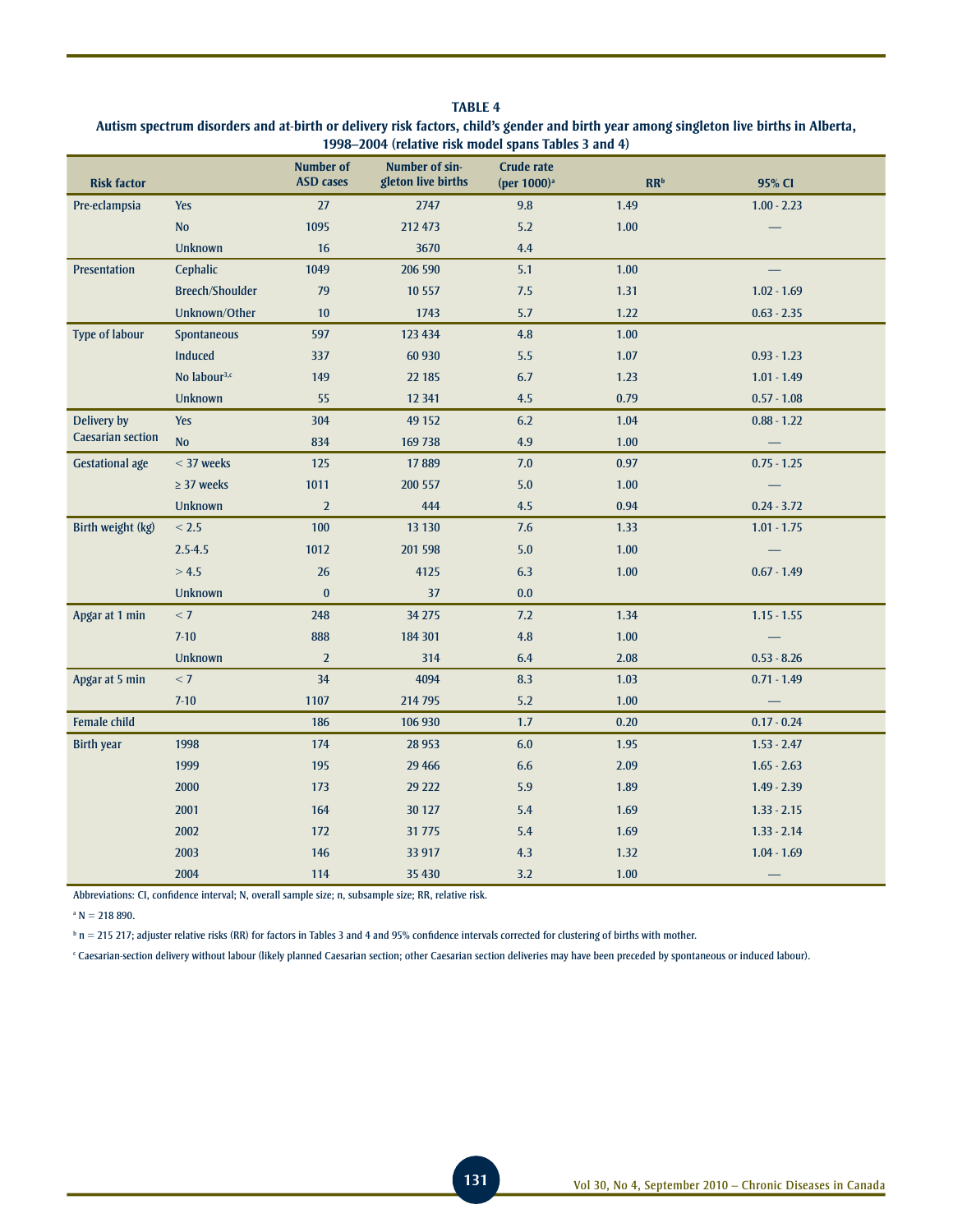at later age among children of Aboriginal mothers, which, to our knowledge, has not previously been reported. It should be noted that our results were obtained in the context of the health care system that exists in the Canadian province of Alberta and our findings may reflect peculiarities to this context (especially trends in time period and age at diagnosis, as well as the SES gradients).

Our study is one of the few epidemiological studies of pre- and perinatal risk factors for ASD that meet the stringent quality criteria of Kolevzon et al.,<sup>13</sup> namely, a large and well-defined population-based sample with prospective standardized risk factors and outcome assessments. Among studies addressing association of ASD with preand perinatal factors, ours is the second largest study in terms of number of ASD cases, after Croen et al.,<sup>15</sup> and is among the first Canadian reports.<sup>16</sup> Consistent with previous literature, we observed that risk of ASD was related to increased maternal age and obstetric complications. We observed that low birth weight, but not preterm birth (gestational age < 37 weeks), was associated with risk of ASD. Other studies, which have used non-standard definitions of prematurity (ranging from less than 28 to 35 weeks of gestation), have reported varying evidence of association with ASD.17-19 Preliminary analysis suggests that the relationship between gestational age and risk of ASD is not straightforward in the Alberta birth cohort, with some evidence that more severely premature births are associated with higher risk of ASD. We will examine the relationship between gestational age and birth weight (across the continuum) and risk of ASD in a future study. We replicated the well-known gender difference in ASD risk.20 Our study did not confirm association of ASD with maternal smoking, although the association was reported with daily, not ever-smokers in pregnancy.21 Our work adds evidence in support of association of ASD with breech presentation, $17$  pre-pregnancy diabetes $21,22$ and pre-eclampsia.17 However, it should be noted that Gardener et al.14 observed that the effect of pre-eclampsia on risk of ASD meta-analysis was heterogeneous among studies, concluding that it is unlikely that it is associated with risk of ASD.

A novel finding, which should be treated with caution, is elevated risk among children of mothers with lower pre-pregnancy weight. In this regard, it is noteworthy that Wentz et al.<sup>23</sup> reported excess of ASD among patients with severe eating disorders. If it were true that such conditions have a genetic component, then low pre-pregnancy weight of the ASD case's mother may simply be a marker for a genetic risk factor common to both eating disorders and ASD. The observation that among non-smoking mothers the risk of ASD in children was confined to those with greater weight and height is new but congruent with a previous report.<sup>16</sup> It must be noted that these associations with crude anthropometric measures can be the result of confounding by racial differences (and the underlying genetics) or differences in nutritional habits/acculturation.

The most significant and unexpected association is that of reduced rates and later diagnosis of ASD among children, especially boys, of Aboriginal mothers. It may point to poor access to diagnostic and treatment facilities in remote areas (note that children of mothers who were on welfare—perhaps similarly economically disadvantaged, but more likely to reside in urban areas—were not at increased risk), but a difference in genetic vulnerability cannot be ruled out. A two-fold increase in ASD risk was previously associated with urbanization (regarding place of birth) in Denmark;24 therefore, if it were true that rural/reserve lifestyle is protective for ASD, then our observation of protective effect of having an Aboriginal mother may also reflect the associated level of "urbanization." Shattuck et al.<sup>25</sup> observed that the nature or trajectory of ASD can affect age of diagnosis, which suggests that our observation of later diagnosis among boys born to Aboriginal mothers may be attributed to variation in the course of the disease in this sub-population compared to the rest of the population. Close scrutiny of ASD trajectory (the nature and age of onset of specific symptoms), not feasible within the context of this study, is needed to address this possibility. It would also be important to determine whether children born to Aboriginal mothers are also diagnosed with other psychiatric disorders at a later age to check whether our findings are specific to ASD. Our findings are generally in agreement with those of Leonard et al.22 who reported decreased risk of autism with mental retardation among Australian Aboriginal children relative to Caucasians, pointing out to apparent differences in risk of ASD among Aboriginal people living in industrialized countries compared to the rest of the population.

There is no uniform ASD case ascertainment methodology in the health care system of Alberta. Because of universal health care in Canada, most children and families have a community physician who provides primary health care. In Alberta, there is no systematic screening for ASD, although a universal community health centre visit for vaccination at age 18 months and 4 to 5 years includes developmental surveillance. In general, ASD diagnosis is provided by a specialized multi-disciplinary team at a small number of regional developmental assessment centers. However, for some children, a community pediatrician may be the first to diagnose ASD and record this in the billing records. A detailed analysis of access to specialized assessment services is beyond the scope of this paper, but is certainly of interest, particularly given that our results suggest that it may be different for different SES or ethnic groups (e.g. Aboriginal families).

According to Shattuck et al., boys tend to be diagnosed with ASD at a younger age than girls,<sup>25</sup> which is supported by our data in the older (e.g. 1998) but not the younger (e.g. 2002) birth cohorts. The more recent birth cohorts showed either no difference in age of diagnosis by gender or a slightly younger age of diagnosis among girls. This difference in patterns of diagnosis can be attributed either to real changes in diagnostic practices over time and between US and Alberta, or differences in information on ASD diagnosis between our studies. Shattuck et al.<sup>25</sup> used both health (broadly defined) and educational records, while we were limited to diagnoses made by physicians. Therefore, Shattuck et al.<sup>25</sup> were likely to miss fewer cases and perhaps had their sample enriched by cases with less severe or pronounced disease trajectory, which would also account for later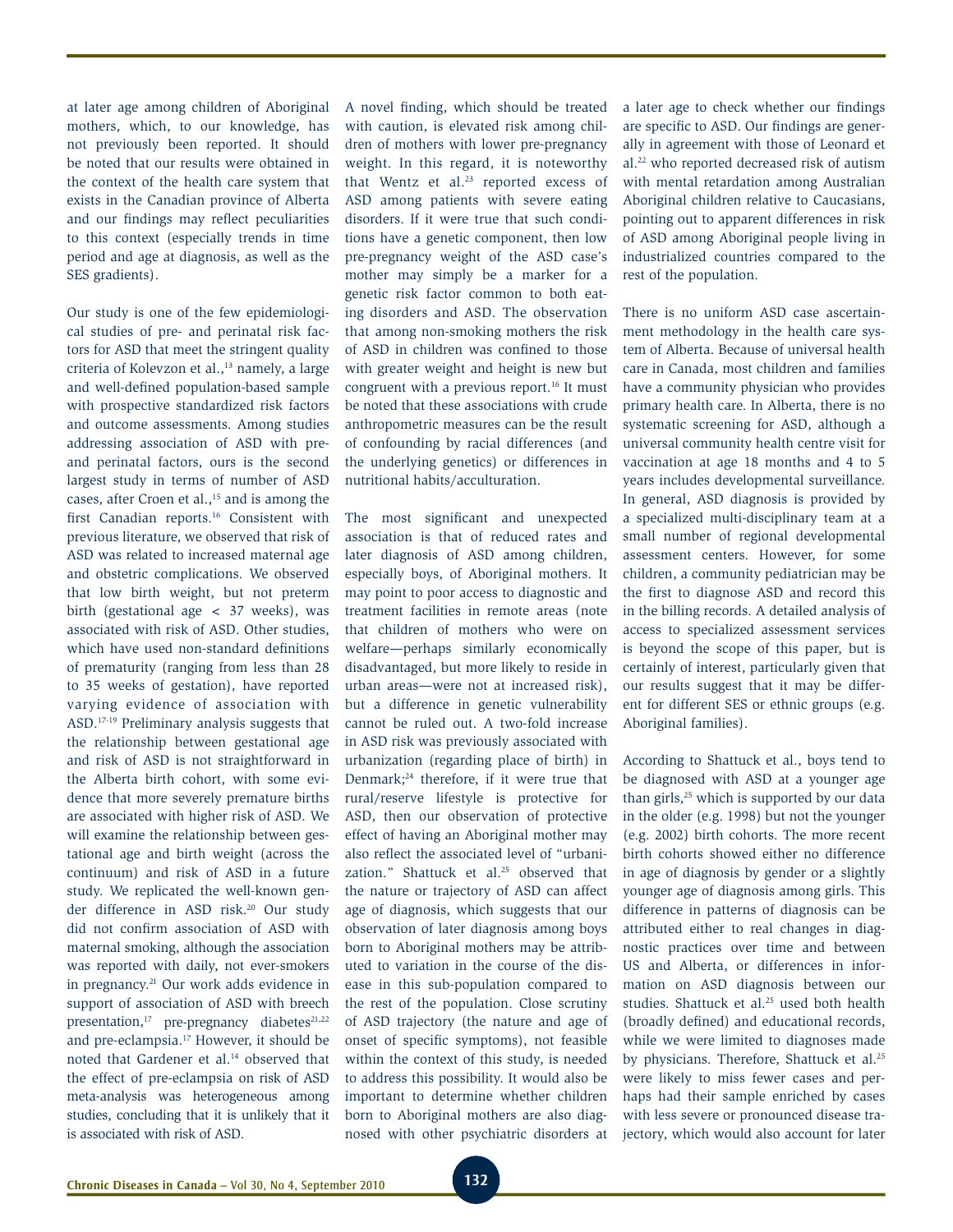expected age of diagnosis—5 years versus 3 to 4 years in our cohorts. Differences in our studies can also be attributed to more complete case ascertainment by Shattuck et al.25 as witnessed by the high prevalence observed in their work.

The most obvious shortcoming of our work is lack of independent verification of ASD diagnosis by direct clinical assessment using gold standard measures, which would certainly affect estimates of incidence and prevalence. However, it appears that risk factor profiles are independent of variation in the case definitions considered here, thus our main conclusions appear to be robust to diagnostic misclassification. The case ascertainment method most comparable to our methodology (one physician claim) had reasonable sensitivity (59.7%) and specificity (85.2%) in another Canadian province and was not materially inferior to the diagnostic rule that also considered outpatient databases and/or multiple physician claims; both measures were independent of risk factors (e.g. gender).<sup>26</sup> Data from the Alberta delivery records on risk factors may have contained errors, but these would be independent of outcome definition, resulting in attenuation of risk estimates.27 The available data did not allow us to consider either presence of birth defects or fathers' age (an established risk  $factor<sup>13</sup>$ . It should be noted that maternal and paternal age both appear to contribute to risk of ASD independently.28,29 We were not able to explicitly control for genetic risk factors<sup>12</sup> beyond modelling correlation in risk of ASD due to clustering of children within their mother.

In conclusion, we confirmed in a large population-based study that maternal characteristics and obstetric complications are associated with the risk of ASD in the Canadian province of Alberta. We obtained the first estimates of prevalence and incidence of ASD in Alberta that are in line with those reported in other jurisdictions and suggest recent increases in the rate of diagnosis and/or incidence. The *apparently* reduced risk of ASD in Aboriginal populations requires further research. Although our epidemiological ASD definition appears to be useful, it has to be validated to provide more precise picture of

burden of ASD, not just to detect trends. Population-level surveillance to monitor trends in ASD with adjustment for diagnostic biases and with special focus on socio-economically marginalized and rural populations remains a priority for public health research. Accurate estimates of ASD 5. rates are essential to health service planning for the many individuals and families affected by ASD, and understanding its antecedents at a population-level may provide important new insights into the etiology of ASD.

### **Acknowledgements**

This study is based on data supplied by Alberta Health and Wellness (AHW) and the Alberta Perinatal health Program (APHP). The interpretation and conclusions contained herein are those of the researchers and do not necessarily represent the views of the Government of Alberta or APHP. Neither the Government nor AHW nor the APHP expresses any opinion in relation to this study. We are grateful to AHW and APHP for supplying and linking the data; special thanks go to Alex Marinov, Wendy Mitchell, Nancy Piche, Nancy Bott and Sharon Zhang. We also wish to thank Dr Linda Dodds for her encouragement and for sharing her unpublished results. Igor Burstyn and Lonnie Zwaigenbaum were supported, respectively, by the Population Health Investigator and Health Scholar salary awards from the Alberta Heritage Foundation for Medical Research.

### **References**

- 1. Bailey A, Phillips W, Rutter M. Autism: towards an integration of clinical, genetic, neuropsychological, and neurobiological perspectives. J Child Psychol Psychiatry. 1996 Jan;37(1):89-126.
- 2. Ganz ML. The lifetime distribution of the incremental societal costs of autism. Arch Pediatr Adolesc Med. 2007 Apr;161(4):343-9.
- 3. Fombonne E, Zakarian R, Bennett A, Meng L, Lean-Heywood D. Pervasive developmental disorders in Montreal, Quebec, Canada: prevalence and links with immunizations. Pediatrics. 2006 Jul;118(1):e139-e150.
- 4. Bertrand J, Mars A, Boyle C, Bove F, Yeargin-Allsopp M, Decoufle P. Prevalence of autism in a United States population: the Brick Township, New Jersey, investigation. Pediatrics. 2001 Nov;108(5):1155-61.
	- Yeargin-Allsopp M, Rice C, Karapurkar T, Doernberg N, Boyle C, Murphy C. Prevalence of autism in a US metropolitan area. JAMA. 2003 Jan 1;289(1):49-55.
- 6. Williams E, Thomas K, Sidebotham H, Emond A. Prevalence and characteristics of autistic spectrum disorders in the ALSPAC cohort. Dev Med Child Neurol. 2008 Sep;50(9):672-7.
- 7. Fombonne E. Epidemiological surveys of autism and other pervasive developmental disorders: an update. J Autism Dev Disord. 2003 Aug;33(4):365-82.
- 8. Ouellette-Kuntz H, Coo H, Yu CT, Chudley AE, Noonan A, Breitenbach M, Ramji, N, Prosick T, Bedard A, Holden JJ. Prevalence of pervasive developmental disorders in two Canadian provinces. Journal of Policy and Practice in Intellectual Disabilities 2006;3(3):164-72.
- 9. Ouellette-Kuntz H, Coo H, Lloyd JE, Kasmara L, Holden JJ, Lewis ME. Trends in special education code assignment for autism: implications for prevalence estimates. J Autism Dev Disord. 2007 Nov;37(10):1941-8.
- 10. Coo H, Ouellette-Kuntz H, Lloyd JE, Kasmara L, Holden JJ, Lewis ME. Trends in autism prevalence: diagnostic substitution revisited. J Autism Dev Disord. 2008 Jul;38(6):1036-46.
- 11. Centers for Disease Control and Prevention. Prevalence of autism spectrum disorders: Autism and Developmental Disabilities Monitoring Network. MMWR. 2009 Dec;58(SS-10);1-20.
- 12. Autism Genome Project Consortium, et al. Mapping autism risk loci using genetic linkage and chromosomal rearrangements. Nat Genet. 2007 Mar;39(3):319-28.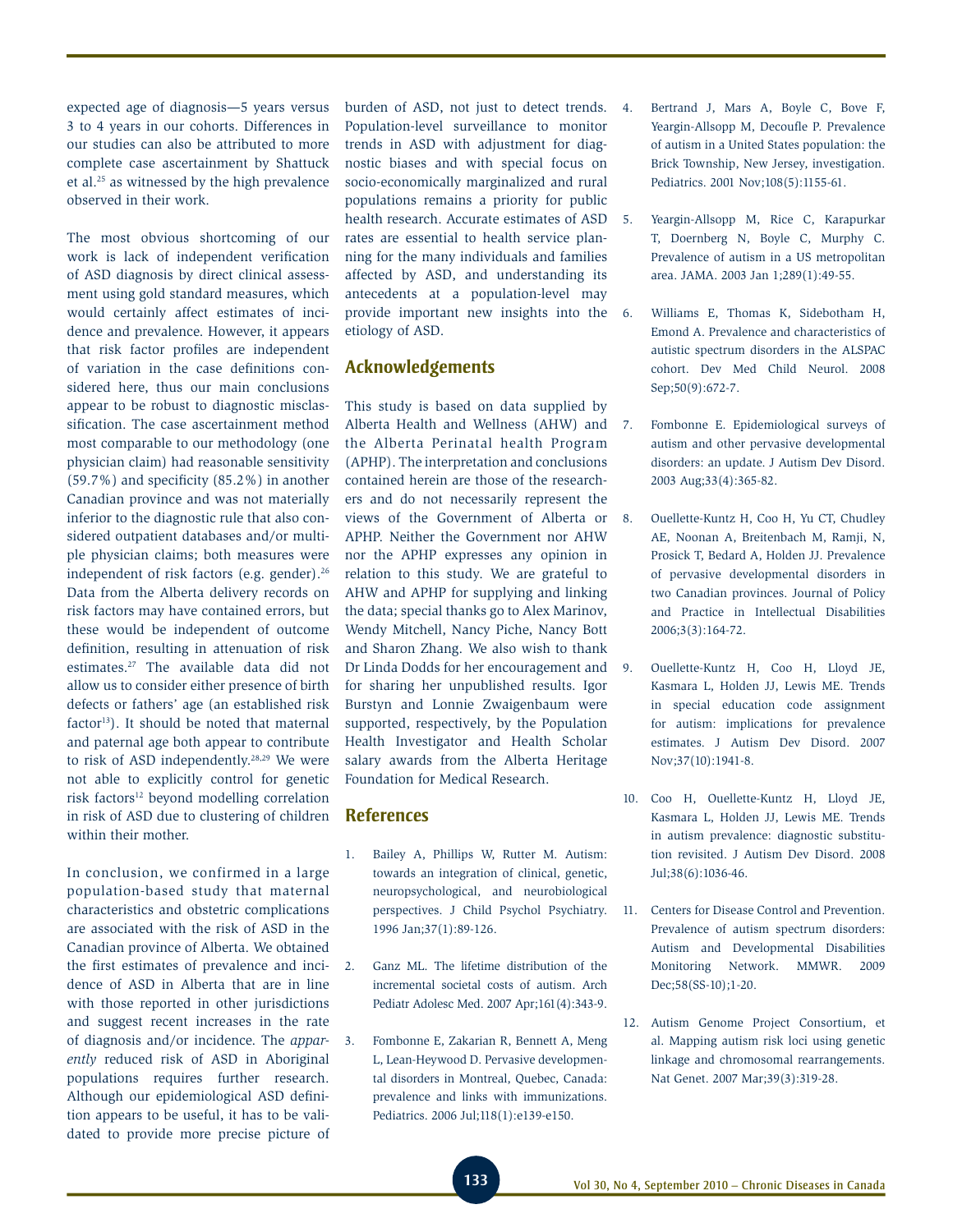- 13. Kolevzon A, Gross R, Reichenberg A. Prenatal and perinatal risk factors for autism: a review and integration of findings. Arch Pediatr Adolesc Med. 2007 Apr;161(4):326-33.
- 14. Gardener H, Spiegelman D, Buka SL. Prenatal risk factors for autism: comprehensive meta-analysis. Br J Psychiatry. 2009 Jul;195(1):7-14.
- 15. Croen LA, Grether JK, Selvin S. Descriptive epidemiology of autism in a California population: who is at risk? J Autism Dev Disord. 2002 Jun;32(3):217-24.
- 16. Dodds L, Fell DB, Shea S, Allen AC, Armson BA, Bryson SE. Obstetrical and neonatal factors and risk of autism. Paper presented at: International Meeting for Autism Research. 2008 May 15-17; London, UK.
- 17. Larsson HJ, Eaton WW, Madsen KM, Vestergaard M, Olesen AV, Agerbo E, Schendel D, Thorsen P, Mortensen PB. Risk factors for autism: perinatal factors, parental psychiatric history, and socioeconomic status. Am J Epidemiol. 2005 May 15;161(10):916-25.
- 18. Wier ML, Yoshida CK, Odouli R, Grether JK, Croen LA. Congenital anomalies associated with autism spectrum disorders. Dev Med Child Neurol. 2006 Jun;48(6):500-7.
- 19. Schendel D, Bhasin TK. Birth weight and gestational age characteristics of children with autism, including a comparison with other developmental disabilities. Pediatrics. 2008 Jun;121(6):1155-64.
- 20. Newschaffer CJ, Croen LA, Daniels J, Giarelli E, Grether JK, Levy SE, Mandell DS, Miller LA, Pinto-Martin J, Reaven J, Reynolds AM, Rice CE, Schendel D, Windham GC. The epidemiology of autism spectrum disorders. Annu Rev Public Health. 2007;28:235-58.
- 21. Hultman CM, Sparen P, Cnattingius S. Perinatal risk factors for infantile autism. Epidemiology. 2002 Jul;13(4):417-23.
- 22. Leonard H, de Klerk N, Bourke J, Bower C. Maternal health in pregnancy and intellectual disability in the offspring: a population-based study. Ann Epidemiol. 2006 Jun;16(6):448-54.
- 23. Wentz E, Lacey JH, Waller G, Rastam M, Turk J, Gillberg C. Childhood onset neuropsychiatric disorders in adult eating disorder patients. A pilot study. Eur Child Adolesc Psychiatry. 2005 Dec;14(8):431-7.
- 24. Lauritsen MB, Pedersen CB, Mortensen PB. Effects of familial risk factors and place of birth on the risk of autism: a nationwide register-based study. J Child Psychol Psychiatry. 2005 Sep;46(9):963-71.
- 25. Shattuck PT, Durkin M, Maenner M, Newschaffer C, Mandell DS, Wiggins L, Lee LC, Rice C, Giarelli E, Kirby R, Baio J, Pinto-Martin J, Cuniff C. Timing of identification among children with an autism spectrum disorder: findings from a population-based surveillance study. J Am Acad Child Adolesc Psychiatry. 2009 May; 48(5): 474-83.
- 26. Dodds L, Spence A, Shea S, Fell DB, Armson BA, Allen AC, Bryson S. Validity of autism diagnoses using administrative health data. Chronic Diseases in Canada. 2009;29(3):102-7.
- 27. Gustafson P. Measurement error and misclassification in statistics and epidemiology. Boca Raton (FL): Chapman & Hall/ CRC; 2004.
- 28. Croen LA, Najjar DV, Fireman B, Grether JK. Maternal and paternal age and risk of autism spectrum disorders. Arch Pediatr Adolesc Med. 2007 Apr;161(4):334-40.
- 29. Durkin MS, Maenner MJ, Newschaffer CJ, Lee LC, Cunniff CM, Daniels JL, Kirby RS, Leavitt L, Miller L, Zahorodny W, Schieve LA. Advanced parental age and the risk of autism spectrum disorder. Am J Epidemiol. 2008 Dec 1;168(11):1268-76.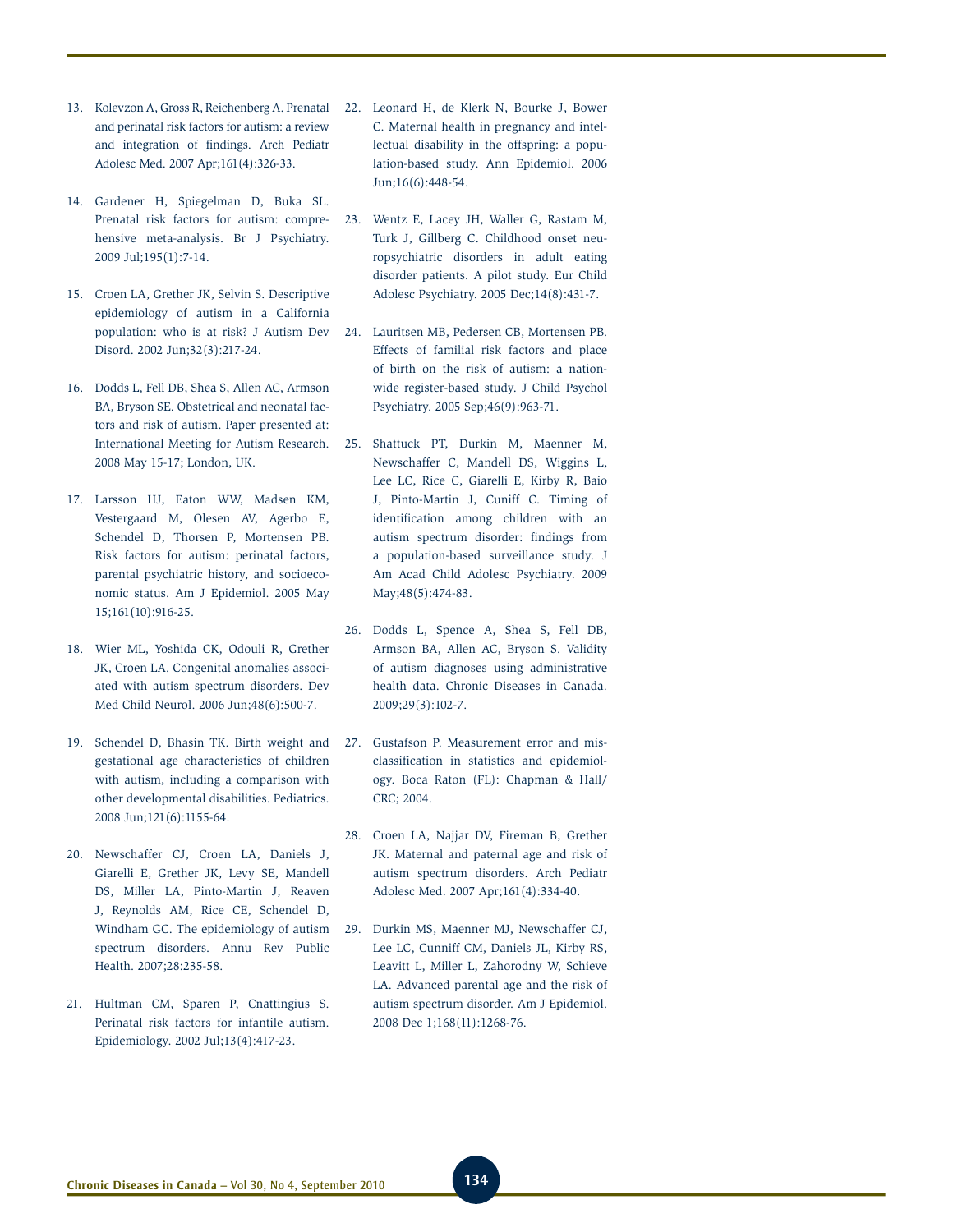# **An investigation of cancer incidence in a First Nations community in Alberta, Canada, 1995–2006**

*A. Colquhoun, MSc (1); Z. Jiang, MMath (1); G. Maiangowi (2); F. Ashbury, PhD (3); Y. Chen, PhD (4); W. Drobina, MPH (5); L. McLeod, MD, FRCPC (6); L. Panaro, MDCM, FRCPC (7); S. Sihota, MPH (5); J. Tustin, MHSc (7); W. Yacoub, MD, FRCPC (5)*

### **Abstract**

**Objective:** To determine colorectal and overall cancer incidence as part of a threepronged investigation in response to the concerns of a First Nations community in Alberta, Canada, located close to sulfur-rich natural gas installations, and to determine whether the incidence of cancers observed in this reserve was higher than expected.

**Methods:** A population dataset with information identifying First Nations status and band affiliation was linked to the Alberta Cancer Registry to determine cancer incidence cases between 1995 and 2006 for on- and off-reserve study populations. Using indirect standardized incidence ratios, observed cancer incidence cases for the study populations were compared with cases expected based on three separate reference populations.

**Results:** Observed colorectal and overall cancer incidence cases within the First Nations community were not higher than expected. Cervical cancer incidence cases, however, were higher than expected for on- and off-reserve populations; public health measures designed to address this risk have been implemented and on-going surveillance of cancer incidence in the community will be maintained.

*Keywords: neoplasms; Alberta; Indians, North American; epidemiological methods; First Nations*

### **Introduction**

Hydrogen sulfide  $(H_2S)$  is a colourless gas with a distinctive rotten egg smell. It occurs naturally in geothermal environments such as volcanoes and hot springs, and is emitted by pulp and paper installations, sewage treatment plants, and natural gas and petroleum operations.<sup>1</sup> Oil and gas fields in Alberta contain a high concentration of sulfur-rich natural gas, known as sour gas.<sup>1,2</sup>

While low-level frequent or persistent exposures to  $H_2S$  have been shown to cause headache, sleep disturbance or nausea, 3,4

no long-term adverse health effects, including increased risk of cancer, have been documented.<sup>2,3,5-7</sup> In addition,  $H_2S$ has not been identified as a carcinogen by any internationally recognized cancer, environmental or occupational health agency; the carcinogenicity of  $H_2S$  has not been reviewed by the International Agency of Research on Cancer; $8,9$  and H<sub>2</sub>S has not been assigned a carcinogenicity designation by the American Conference of Governmental Industrial Hygienists.<sup>9</sup> Further, in response to southern Alberta residents' concerns about chronic exposure to sour gas emissions, Spitzer et al.<sup>10</sup> evaluated multiple health measures such

as mortality rate, reproductive problems, respiratory function and incidence of cancer; the study found that the residents did not experience significantly more adverse health outcomes compared to an unexposed population.10 A simultaneous cohort study of these residents examining the rates of all cancer and specific cancer sites found no statistically significant differences compared to the reference populations.<sup>11</sup>

The band leadership and administration of a First Nations community in Alberta, Canada, reported concerns about the health effects of sulfur-rich natural gas installations located near their reserve. One of the concerns was a perceived increase in cancer incidence within the community; specifically, it was reported that six of seven children within one family (all under 30 years of age) had been diagnosed with colorectal cancer. As a result, First Nations and Inuit Health (FNIH), Health Canada, Alberta Region launched a three-pronged field investigation that focused on the potential familial colorectal cancer cluster—defined as a greater than expected number of cancer cases in a group of people, geographic area and time.12 This included a familial cancer cluster investigation by a Field Epidemiologist from the Public Health Agency of Canada, an environmental risk assessment by Environmental Health Officers with Health Canada and a cancer incidence investigation by the Surveillance Department of the Alberta Cancer Board.

**Author References**

<sup>1.</sup> Surveillance and Health Status Assessment, Population and Public Health – Alberta Health Services, Edmonton, Alberta

<sup>2.</sup> Aboriginal Health, Population and Public Health – Alberta Health Services, Calgary, Alberta

<sup>3.</sup> Division of Preventive Oncology, Department of Oncology, University of Calgary, Calgary, Alberta

<sup>4.</sup> Cancer Information and Registries Division, Cancer Institute New South Wales, Eveleigh, New South Wales

<sup>5.</sup> First Nations and Inuit Health, Health Canada, Alberta Region, Edmonton, Alberta

<sup>6.</sup> Office of the Medical Officer of Health, Alberta Health Services, Edmonton, Alberta; University of Calgary, Department of Community Health Sciences, Calgary, Alberta

<sup>7.</sup> Canadian Field Epidemiology Program, Public Health Agency of Canada, Ottawa, Ontario **Correspondence:** Amy Colquhoun, Alberta Health Services, 1400-10123 99 Street, Edmonton, Alberta, Canada T5J 3H1; Tel.: (780) 643-4343; Fax: (780) 643-4380;

Email: amy.colquhoun@albertahealthservices.ca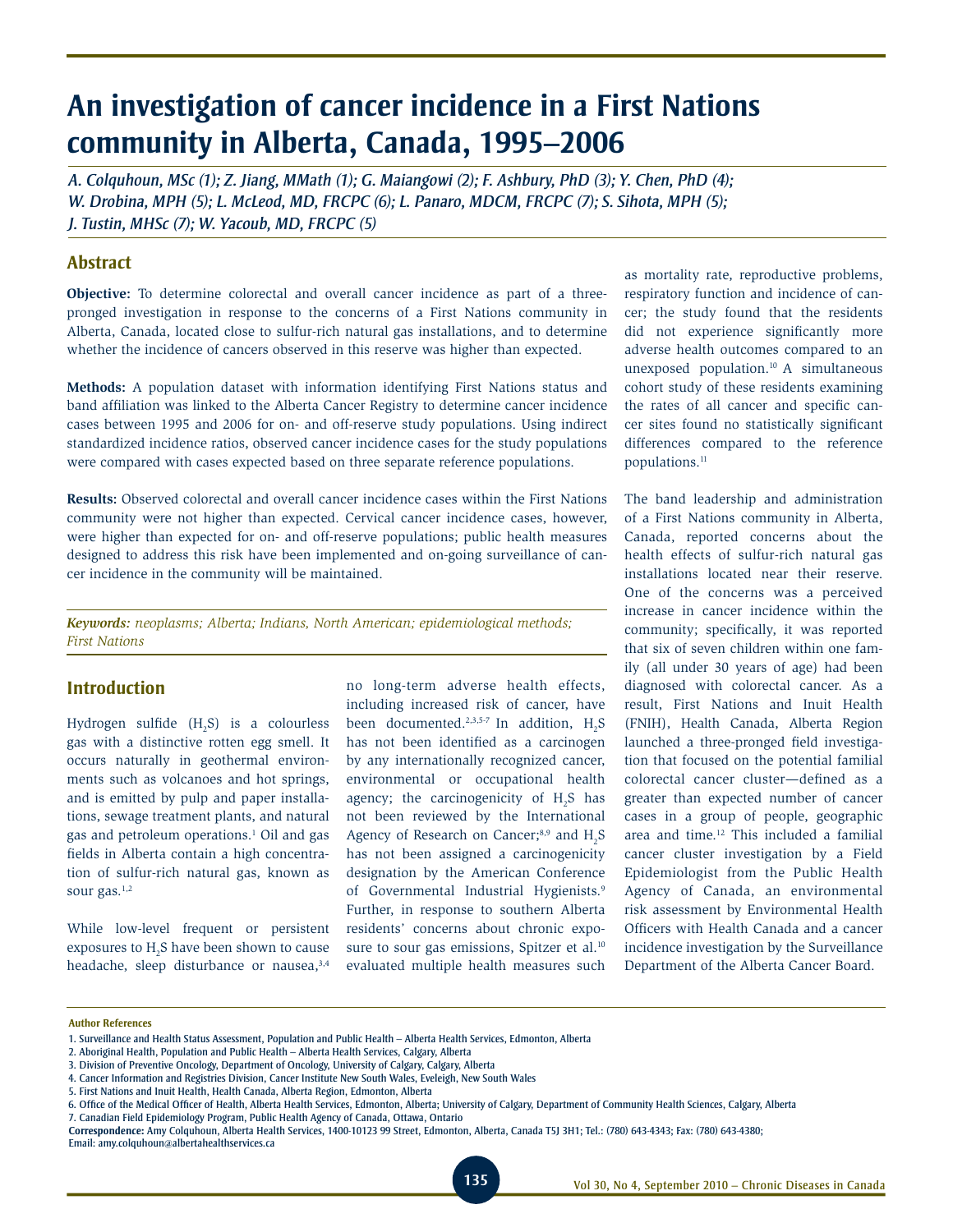The objectives of this study are to contribute to the three-pronged colorectal cancer cluster investigation by identifying the number of colorectal cancer cases (colon, rectum and rectosigmoid) diagnosed within this particular First Nations on-reserve community located close to sulfur-rich natural gas installations, and to address community concerns about overall cancer incidence in the area by determining whether the incidence of cancers observed in this First Nations reserve was higher than expected.

### **Methods**

To maintain anonymity, as part of a publication agreement, the First Nations community involved in this study is referred to as "X" and the Regional Health Authority (RHA) within which the X First Nations reserve is located is referred to as "Y." Further measures have been taken throughout this report to prevent the identification of both the First Nations community and individuals.

#### *Data sources and population*

An Alberta Cancer Board representative accompanied a Field Epidemiologist (from the Public Health Agency of Canada) and Environmental Health Officers (from Health Canada) to the X First Nations community as part of the three-pronged approach to the investigation. The X First Nations leadership and administration were consulted about the selection of the study population and analysis plan; in support of the analytic process, a letter was sent to Alberta Health and Wellness (AHW) by an X First Nations band council member permitting the release of information identifying First Nations individuals to the Alberta Cancer Board. This Alberta Health Care Insurance Plan (AHCIP) administrative data contained First Nations status indicators and population estimates for all study and reference groups up until 2007; the dataset did not contain easily decipherable X First Nations band membership identifiers prior to 1995, limiting the timeframe that X First Nations individuals could be identified to 1995 to 2007.

Two study populations and three reference populations were used; the first study population included all X First Nations band members living in the province of Alberta, and the second restricted the X First Nations band member population to those living on-reserve. The reference populations included all First Nations in Alberta, the residents of the Regional Health Authority in which the X First Nations reserve is located (RHA Y) and the overall Alberta population. All persons living in the province of Alberta, including all First Nations individuals, were identified by age, sex, year and residential postal code information from Alberta Health and Wellness data. The associated Regional Health Authority was defined by the RHA designation within the population dataset. All First Nations individuals were identified by First Nations status; band affiliation was established through X First Nations band number designation within the population dataset. Those X First Nations individuals living on-reserve were identified by X First Nations band number and one of two residence postal codes covering an area around the reserve.

For each study and reference population (all X First Nations, on-reserve X First Nations, all First Nations in Alberta, Regional Health Authority Y and all of Alberta), yearly estimates were averaged over a 12-year period between 1995 and 2006. Population averages within each group were used to calculate indirect standardized incidence ratios (ISIR). In addition, we calculated the proportion of the averaged study and reference populations within three age groups (0-19, 20-54 and  $55 +$  years) and by sex, and determined the proportion of the total population distributed across three age groups (0-19, 20-54 and 55+ years) for each year between 1995 and 2006 for the overall X First Nations population in Alberta, as well as the population of X First Nations individuals living on-reserve.

### *Cancer case counts*

Population estimates from the AHCIP dataset and cancer incidence data from the Alberta Cancer Registry (ACR) were used

to identify the number and type of cancer cases diagnosed in X First Nations band members. At the time of the study, 2006 was the last complete year for data entry of cancer cases housed within the ACR and therefore marked the most recent boundary for the study period. The healthcare numbers (obtained from the AHCIP dataset) of all individuals identified as X First Nations at any point between 1995 and 2007 were linked with the ACR. On- or offreserve designation for cancer cases was based on postal code within the ACR at the time of diagnosis. Cases diagnosed in individuals living in RHA Y were identified in the ACR by RHA designation at the time of diagnosis.

To identify the number of colorectal cancer cases accounted for in the familial cancer cluster investigation, we extracted colorectal cancer cases (ICD-O-3\* topography codes C18, colon; C19, rectosigmoid; and C20, rectum) diagnosed in identified X First Nations individuals during any year in the ACR (not restricted to the study period) and all other invasive cancer incident cases, excluding non-melanoma skin cancer, diagnosed between 1995 and 2006 in identified X First Nations individuals from the ACR.

### *Indirect standardized incidence ratios*

To determine whether or not cancer incidence was higher than expected in the X First Nations reserve, the number of observed cancer cases in this population was compared to the expected number of cancer cases for all cancer cases combined and for specific cancer types observed over the study time period (1995 to 2006). The number of cancer cases observed between 1995 and 2006 in all X First Nations band members in Alberta and X First Nations band members living on-reserve were compared with an expected number of cases that were adjusted by age (by five-year age group), sex and year using incidence data from two different reference populations for all X First Nations (all First Nations in Alberta and the general Alberta population) and from three different reference populations for on-reserve X First Nations

<sup>\*</sup> *International Classification of Diseases for Oncology, 3rd Edition*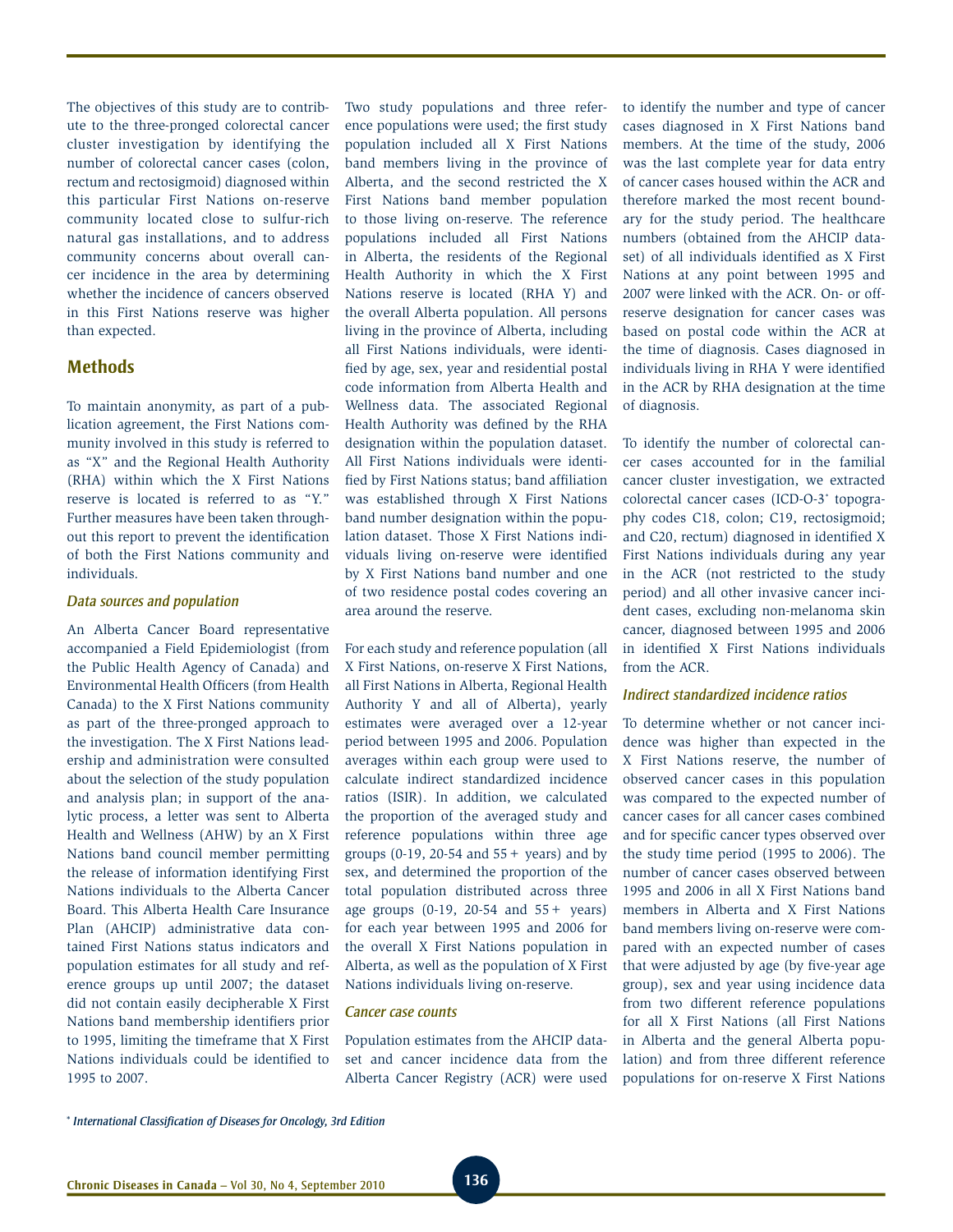(all First Nations in Alberta, RHA Y and the general Alberta population). The X First Nations study population was excluded in all calculations of the expected number of cases based on any reference population. In order to determine whether the results were statistically significant, we calculated a 95% confidence interval (CI) for each ISIR using methods described by Liddell.13

### **Results**

### *Population*

The average population distribution between 1995 and 2006 for all X First Nations band members in Alberta, onreserve X First Nations band members, all First Nations in Alberta and the general Alberta population is shown in Table 1. To protect confidentiality, only inexact population numbers for all and on-reserve X First Nations are shown and the population of Regional Health Authority (RHA) Y was omitted. For each population group, the sex distribution was approximately 1:1. The percentage of the total population aged 55 years and over was 20.1% and 18.6% for RHA Y and Alberta general populations, respectively. First Nations populations had a lower proportion of those over the age of 55: 4.8%, 6.0% and 6.5% for all X First Nations band members, on-reserve X First Nations band members and all First Nations in Alberta, respectively.

Further analysis of the population distribution between 1995 and 2006 in on-reserve and all X First Nations revealed that the proportion of people within the youngest age group, 0 to 19 years, decreased over the study period while the proportion between 20 and 54 years old increased (not shown). For on-reserve X First Nations, the proportion of the population over 55 years of age increased from 4.5% in 1995 to 7.1% in 2006; a similar increase was noted in the percent of X First Nations people in this age group across the province, rising from 3.6% to 6.0% over the same time period.

### *Cancer case counts*

The extraction of all colorectal cancer cases from the Alberta Cancer Registry (ACR) for individuals identified as X First Nations in the AHCIP administrative dataset at any point between 1995 and 2007 revealed

**Table 1 Population distribution by age group and sex for various populations, Alberta, 1995–2006**

|                                         | -<br>$\cdot$            |                  |                    |             |      |      |
|-----------------------------------------|-------------------------|------------------|--------------------|-------------|------|------|
| <b>Population category</b>              | Average                 | Age group $(\%)$ | Sex $(\%)$         |             |      |      |
|                                         | population <sup>a</sup> | 0-19 years       | <b>20-54 years</b> | $55+$ years | F    | M    |
| X First Nations all Alberta             | < 2000                  | 52.5             | 42.7               | 4.8         | 49.9 | 50.1 |
| X First Nations on reserve <sup>b</sup> | < 1000                  | 53.4             | 40.6               | 6.0         | 49.8 | 50.2 |
| <b>All First Nations Alberta</b>        | 138 079                 | 43.9             | 49.6               | 6.5         | 49.9 | 50.1 |
| <b>Regional Health Authority Y</b>      |                         | 30.4             | 49.5               | 20.1        | 50.1 | 49.9 |
| Alberta general population              | 2993731                 | 28.5             | 52.9               | 18.6        | 50.1 | 49.9 |

Abbreviations: F, female; M, male.

a Average population over the 12-year study period is based on administrative data provided by Alberta Health and Wellness. To protect confidentiality, inexact population numbers for all X First Nation and on-reserve X First Nation individuals are provided, and the population of Regional Health Authority Y was omitted.

**b** On-reserve is based on postal codes that cover a larger area than the reserve and, therefore, might include individuals living in the postal code area but not on-reserve.

fewer than five colorectal cancer cases, all diagnosed in individuals over the age of 25 years; only one of the observed colorectal cancer cases corresponded to the original six cases reported. All six incident cases, however, were followed-up as part of the familial cancer cluster investigation and will be reported on separately.

The total number of X First Nations cancer cases diagnosed between 1995 and 2006 was 25: 14 on-reserve and 11 off-reserve. There were 11 cases of cervical cancer diagnosed in X First Nations women between 1995 and 2006; for all other cancer types, there were fewer than five cases diagnosed over the study period. A list of cancer sites observed in the study population between 1995 and 2006 is shown in Table 2.

#### *Indirect standardized incidence ratios*

**All X First Nations in Alberta.** The observed number of colorectal cancer cases for both men and women in all X First Nations in Alberta were slightly lower than the number expected based on all First Nations in Alberta (ISIR  $= 0.77$ , 95% CI: 0.02-4.31) and the general Alberta reference populations (ISIR =  $0.72$ , 95%) CI: 0.02-4.01), though neither observation was statistically significant (Table 2). However, a significantly higher number of cervical cancer cases was observed in X First Nations women compared to all First Nations women in Alberta (ISIR = 11.43, 95% CI: 5.71-20.45) and the general female population of Alberta (ISIR = 20.03, 95% CI: 10.00-35.85).

A higher number of retroperitoneal and peritoneal cancers was also noted for men and women of X First Nations (ISIR = 24.44, 95% CI: 2.96-88.28 compared with all First Nations; ISIR = 20.42, 95% CI: 2.47-73.75 compared with the general population of Alberta). Upon review, the cancer cases observed within this category included cases of cyst adenocarcinoma (cancer of the glandular tissue) and of sarcoma (cancer of the soft/connective tissue), and varied by location of residence; they were diagnosed in individuals living on-reserve and off-reserve.

A higher number of overall cancer cases was observed in all X First Nations men and women in Alberta compared to the number of cases expected based on all First Nations in the province (ISIR =  $1.36$ , 95% CI: 0.88-2.01) and the general population of Alberta (ISIR =  $1.06$ , 95% CI: 0.69-1.57); however, these results were not statistically significant.

**On-Reserve X First Nations.** The number of colorectal cancer cases observed between 1995 and 2006 for on-reserve X First Nations men and women was slightly higher than expected based on all First Nations (ISIR = 1.08, 95% CI: 0.03-6.01), but slightly lower than expected based on RHA Y (ISIR = 0.94; 95% CI: 0.02- 5.25) and all of Alberta (ISIR =  $0.98$ , 95% CI: 0.02-5.45); none were statistically significant (Table 3).

There was a statistically significant higher number of observed cervical cancer cases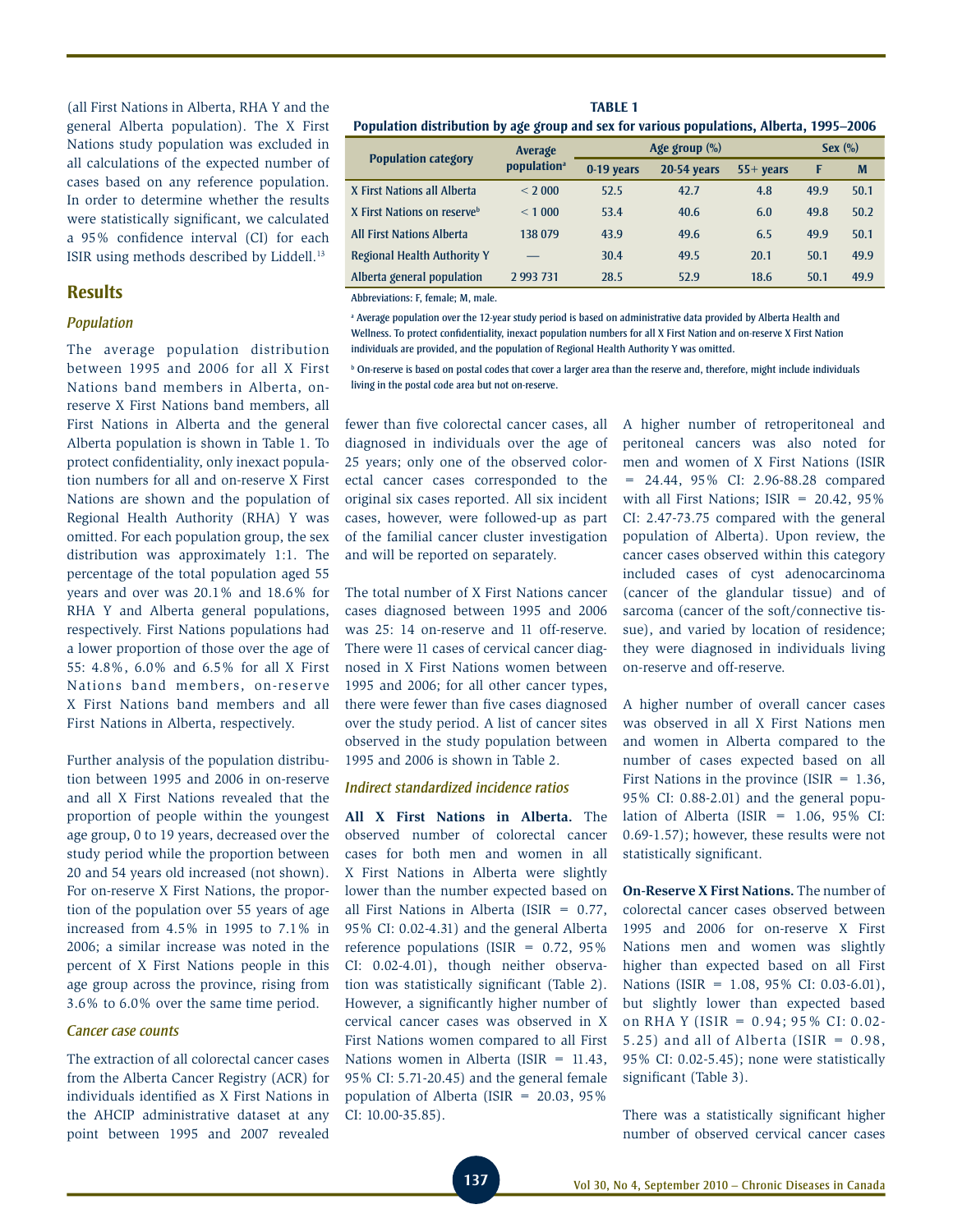#### **Table 2**

Indirect standardized incidence ratio<sup>a</sup> (ISIR) for all X First Nation band members using **all First Nations in Alberta and the general Alberta population as reference populations, Alberta, 1995–2006**

|                                      |             | <b>All First Nations</b><br>in Alberta |             | <b>General Alberta</b><br>population |
|--------------------------------------|-------------|----------------------------------------|-------------|--------------------------------------|
| <b>Cancer site</b>                   | <b>ISIR</b> | 95% CI                                 | <b>ISIR</b> | 95% CI                               |
| Mouth, other and unspecified         | 23.01       | $0.58 - 128.21$                        | 28.46       | $0.72 - 158.55$                      |
| Colorectal                           | 0.77        | $0.02 - 4.31$                          | 0.72        | $0.02 - 4.01$                        |
| Biliary tract, other and unspecified | 7.68        | $0.19 - 42.77$                         | 14.39       | $0.36 - 80.18$                       |
| Bronchus/lung                        | 0.86        | $0.10 - 3.09$                          | 0.86        | $0.10 - 3.10$                        |
| Retroperitoneum & peritoneum         | 24.44       | $2.96 - 88.28$                         | 20.42       | $2.47 - 73.75$                       |
| Cervix uteri                         | 11.43       | $5.71 - 20.45$                         | 20.03       | $10.00 - 35.85$                      |
| Ovary                                | 2.92        | $0.07 - 16.29$                         | 2.33        | $0.06 - 13.00$                       |
| Prostate gland                       | 1.13        | $0.14 - 4.08$                          | 0.72        | $0.09 - 2.60$                        |
| Meninges & CNS                       | 5.17        | $0.63 - 18.67$                         | 2.69        | $0.33 - 9.73$                        |
| Leukemia                             | 1.20        | $0.03 - 6.71$                          | 0.93        | $0.02 - 5.16$                        |
| Multiple myeloma & plasmacytoma      | 4.48        | $0.11 - 24.95$                         | 4.87        | $0.12 - 27.12$                       |
| All cancer excluding NMSC            | 1.36        | $0.88 - 2.01$                          | 1.06        | $0.69 - 1.57$                        |

Abbreviations: CI, confidence interval; CNS, central nervous system; ISIR, indirect standardized incidence ratio; NMSC, non-melanoma skin cancer.

<sup>a</sup> Adjusted by age, sex and year. Excludes non-melanoma skin cancer (NMSC). The number of observed and expected cases has been removed to maintain confidentiality; there were a total of 25 cases combined, 11 cases of cervical cancer, and fewer than 5 cases of every other cancer type over the study period.

#### **Table 3**

Indirect standardized incidence ratio<sup>a</sup> (ISIR) for on-reserve X First Nation band members<sup>b</sup> **using all First Nations in Alberta, Regional Health Authority Y and the general Alberta population as reference populations, Alberta, 1995–2006**

|                                         | <b>All First Nations</b><br>in Alberta |                |             | <b>Regional Health</b><br><b>Authority Y</b> | <b>General Alberta</b><br>population |                 |
|-----------------------------------------|----------------------------------------|----------------|-------------|----------------------------------------------|--------------------------------------|-----------------|
| <b>Cancer site</b>                      | <b>ISIR</b>                            | 95% CI         | <b>ISIR</b> | 95% CI                                       | <b>ISIR</b>                          | 95% CI          |
| Mouth, other and unspecified            | 0.00                                   |                | 0.00        |                                              | 0.00                                 |                 |
| <b>Colorectal</b>                       | 1.08                                   | $0.03 - 6.01$  | 0.94        | $0.02 - 5.25$                                | 0.98                                 | $0.02 - 5.45$   |
| Biliary tract, other and<br>unspecified | 10.89                                  | $0.28 - 60.69$ | 24.07       | $0.61 - 134.13$                              | 19.79                                | $0.50 - 110.26$ |
| Bronchus/lung                           | 1.14                                   | $0.14 - 4.12$  | 1.18        | $0.14 - 4.24$                                | 1.16                                 | $0.14 - 4.18$   |
| Retroperitoneum & peritoneum            | 17.79                                  | $0.45 - 99.10$ | 11.92       | $0.30 - 66.41$                               | 14.70                                | $0.37 - 81.89$  |
| Cervix uteri                            | 6.68                                   | $1.82 - 17.11$ | 9.90        | $2.70 - 25.35$                               | 12.17                                | $3.32 - 31.16$  |
| Ovary                                   | 4.20                                   | $0.11 - 23.39$ | 3.14        | $0.08 - 17.50$                               | 3.46                                 | $0.09 - 19.25$  |
| Prostate gland                          | 1.61                                   | $0.19 - 5.80$  | 1.07        | $0.13 - 3.85$                                | 0.99                                 | $0.12 - 3.58$   |
| Meninges & CNS                          | 4.40                                   | $0.11 - 24.54$ | 1.93        | $0.05 - 10.77$                               | 2.10                                 | $0.05 - 11.70$  |
| Leukemia                                | 0.00                                   |                | 0.00        |                                              | 0.00                                 |                 |
| Multiple myeloma &<br>plasmacytoma      | 6.00                                   | $0.15 - 33.43$ | 8.24        | $0.21 - 45.89$                               | 6.55                                 | $0.17 - 36.48$  |
| All cancer excluding NMSC               | 1.09                                   | $0.60 - 1.83$  | 0.85        | $0.47 - 1.43$                                | 0.86                                 | $0.47 - 1.44$   |

Abbreviations: CI, confidence interval; CNS, central nervous system; ISIR, indirect standardized incidence ratio; NMSC, non-melanoma skin cancer.

a Adjusted by age, sex and year. Excludes non-melanoma skin cancer (NMSC). The number of observed and expected cases has been removed to maintain confidentiality; for the on-reserve population there were a total of 14 cases combined, and fewer than 5 cases of every cancer type over the study period.

b On-reserve is based on postal codes that cover a larger area than the reserve and, therefore, might include individuals living in the postal code area, but not on-reserve.

diagnosed in X First Nations women living on-reserve compared to the expected number of cases calculated using all reference populations: all First Nations in Alberta (ISIR = 6.68, 95% CI: 1.82-17.11), RHA Y  $(ISIR = 9.90, 95\% CI: 2.70-25.35)$  and the general Alberta population (ISIR = 12.17, 95% CI: 3.32-31.16). A statistically significant increase in cancers classified as "biliary tract, other and unspecified" in women (not shown) was also noted when all three reference populations were used: all First Nations (ISIR = 40.58, 95% CI: 1.03-226.10), RHA Y (ISIR = 61.82, 95% CI: 1.57-344.43) and the general Alberta population (ISIR =  $44.73$ , 95% CI: 1.13-249.22).

Using all First Nations in Alberta as the reference population, the number of observed cancer cases between 1995 and 2006 for X First Nations men and women identified as living on-reserve were slightly higher than expected; however, this elevation was not statistically significant (ISIR = 1.09, 95% CI: 0.60-1.83). Comparisons between the overall observed number of cancer cases and the expected number of cases that were calculated based on the remaining two reference populations, RHA Y (ISIR  $=$ 0.85, 95% CI: 0.47-1.43) and all Alberta (ISIR = 0.86, 95% CI: 0.47-1.44), revealed that the observed overall cancer case numbers were lower than expected, though not statistically significant.

The magnitude of the ISIR results differ between the cancer site-specific values and the overall ISIRs calculated. Major cancer sites such as "lung" and "prostate" have relatively small ISIRs compared to less common cancer sites such as "biliary tract, other and unspecified." Additionally, the ISIRs for each cancer site observed were based on a comparison of the numbers of cancer site-specific cases observed in the study populations versus the number of site-specific cases expected based on the reference populations. For all cancers combined, however, this comparison was between all cancers observed in the study populations (comprising 11 different cancer sites) and the number of overall cancers expected based on the reference populations; the overall cancer sites expected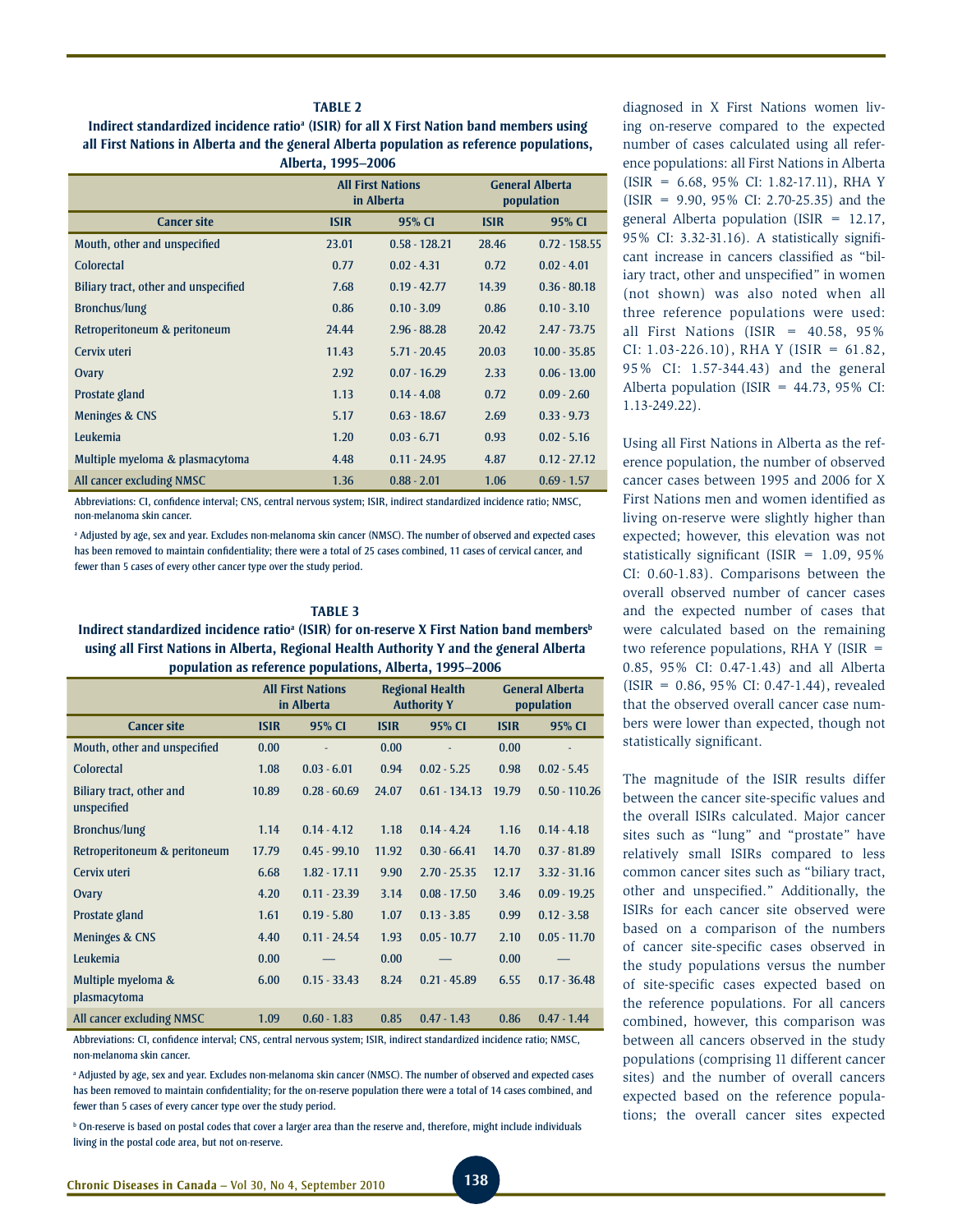would be based on more than the 11 cancer sites observed in the study populations.

### **Discussion**

In response to concerns expressed by the X First Nations band leadership and administration, a three-pronged investigation was launched by FNIH, Health Canada, Alberta Region. This included a follow-up of the six incident cases through a familial cancer cluster investigation by the Public Health Agency of Canada and an environmental risk assessment by Health Canada; the results of these two investigations will be reported separately (Tustin J et al., Drobina MW et al.; submitted manuscripts). The objectives of the third investigation, a cancer incidence investigation, were to support the three-pronged investigation through the identification of the number of colorectal cancer cases diagnosed within the on- and off-reserve X First Nations and to address general community concerns through the evaluation of cancer incidence in the X First Nations population.

A search of the entire Alberta Cancer Registry revealed fewer than five cases of colorectal cancer cases diagnosed in identified X First Nations individuals; only one observed colorectal cancer case matched the original six cases reported. We also compared the number of observed cancer cases diagnosed in X First Nations individuals between 1995 and 2006 and the number of cases that would be expected in this period derived from calculations using all First Nations in Alberta, Regional Health Authority Y and the Alberta general population as reference populations. There were no statistically significant differences between the number of colorectal or overall cancer cases observed in either all X First Nations people across Alberta or the on-reserve population compared to the number of colorectal or overall cancer cases expected. Postal codes included in the X First Nations population cover a larger area than the reserve and would be expected to overestimate the detection of the cluster. The results of this investigation, therefore, did not support a colorectal cancer cluster in the X First Nations population.

Because Canadian cancer registries do not collect information on ethnicity, it is difficult to identify First Nations study populations to investigate cancer incidence in these groups. In this study, administrative data containing registered First Nations individual identifiers was linked with the Alberta Cancer Registry. The administrative dataset containing First Nations identifiers does not distinguish between registration through heredity or marriage. In addition, First Nations populations tend to be relatively small, leading to considerable random variation and calculations that yield low statistical power. This was apparent in the current study through seemingly statistically significant elevations in specific cancer sites that were based on fewer than five cases. The uncertainty in interpreting statistical findings based on small numbers is one of the reasons why, despite many requests for cancer cluster investigations throughout North America, few lead to further study.<sup>14,15</sup>

Although there was no evidence of a higher than expected number of colorectal cancer cases in the X First Nations population, the 11 cervical cancer cases observed in all X First Nations women in Alberta was 11 times higher than the number expected based on other First Nations women in the province and 20 times higher than expected based on the general population of Alberta, a statistically significant elevation. As a result of this investigation, this important public health issue is being addressed by the FNIH Medical Officer of Health and Nursing Unit in collaboration with public health officials within RHA Y. Preventative interventions include the introduction of the Human Papilloma Virus (HPV) vaccination program to school-aged girls and increasing access to Pap smear screening services for women in the X First Nations community.

This study also revealed that the proportion of all and on-reserve X First Nations people within the 20 to 54 years and the 55 years and over age groups increased between 1995 and 2006, while the proportion within the youngest age group (0-19 years) decreased. The risk of an individual developing cancer increases with age; consequently, increases in cancer diagnoses can be expected. It has also been noted that First Nations peoples throughout North America are experiencing an epidemiologic transition where the rates of chronic disease are increasing as infectious disease occurrence is decreasing.16-18 A recent study in First Nations men and women in Ontario, Canada, found that although current incidence rates of all cancers combined and for colorectal cancer were significantly lower than the general population, First Nations groups experienced different distribution of cancer types and faster increases in cancer incidence rates for all cancers combined and for colorectal cancers and lung cancer compared to the general population, possibly as a result of lifestyle risk factors such as high obesity rates and changes in diet and physical activity levels, as well as sociocultural or genetic factors.<sup>19</sup> Differences between the cancer rates in First Nations and non-First Nations in Alberta have also been observed. An investigation into cancer incidence in Fort Chipewyan, Alberta, noted that although the rates of lung and colon cancer were not different, Alberta First Nations had a significantly lower rate for all cancers combined, breast cancer and leukemia and a higher rate of cholangiocarcinoma compared to non-First Nations peoples across the province.<sup>20</sup> Our study attempted to adjust for potential differences in cancer risk in First Nations peoples by comparing cancer cases observed in X First Nations individuals to those expected based on other First Nations in the province.

The results, conclusions and recommendations from each of the three prongs of the investigation were presented in-person to the X First Nations band leadership and administration and followed by a question and discussion period. As part of the collaborative process, the Surveillance Department of the Alberta Cancer Board (recently renamed Cancer Surveillance, Surveillance and Health Status Assessment, Population and Public Health – Alberta Health Services) arranged for follow-up with community leadership and administration in one year's time. On-going examination of cancer incidence within the X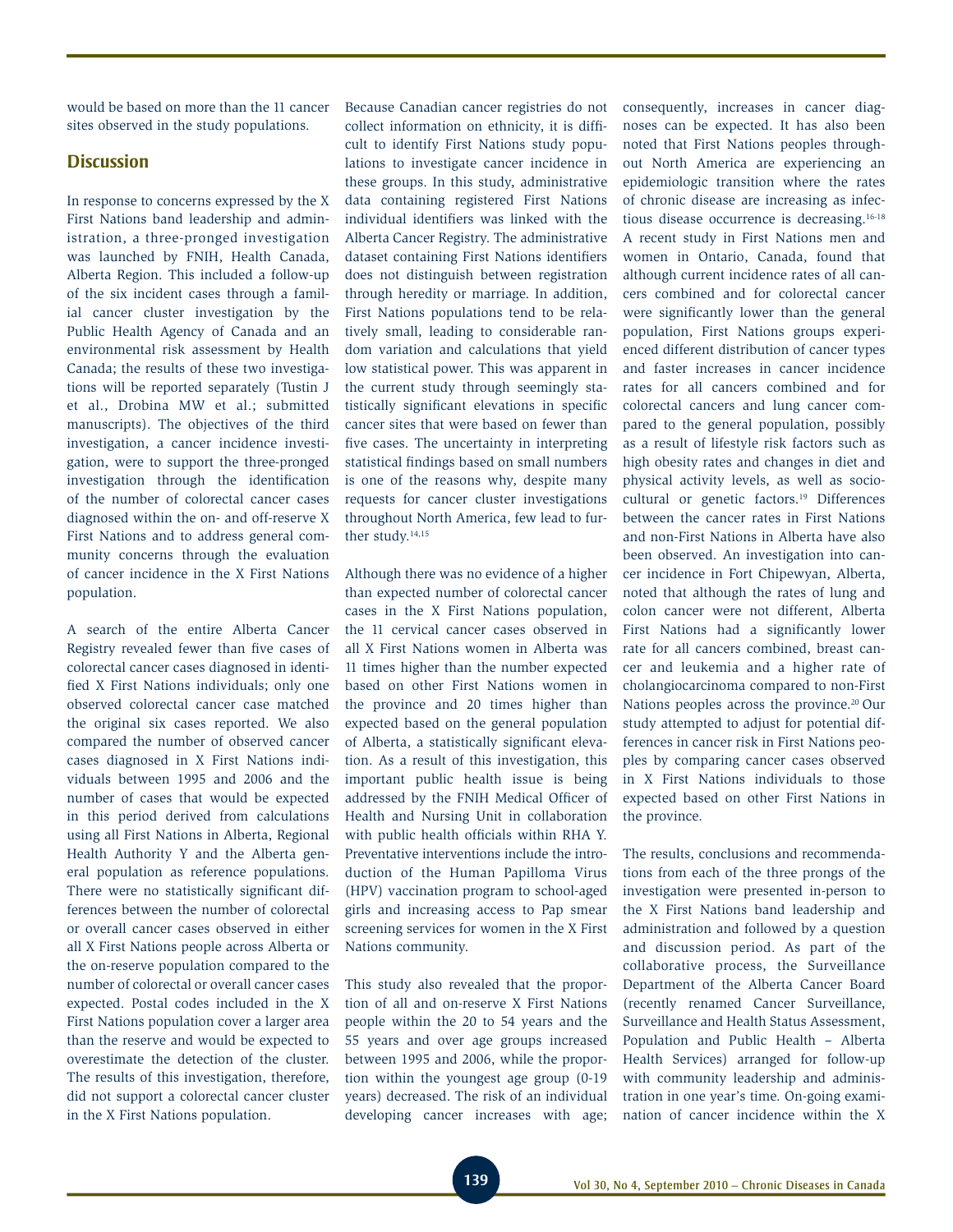First Nations population will ensure that potential increases in rates are monitored, evaluated and managed.

### **Acknowledgements**

The authors would like to thank the leadership and administration of the X First Nations for their guidance and support throughout the investigation. Also greatly appreciated are the advice and assistance of Larry Svenson, Senior Manager of Epidemiology and Surveillance, Surveillance and Assessment Branch, Alberta Health and Wellness, and Janis Sauvé, Dr. Juanita Hatcher and other members of Surveillance and Health Status Assessment – Alberta Health Services. The authors would also like to thank Jon Elliott, Chris Kelly and Kathy Ahearn for their participation in the investigation.

### **References**

- 1. Guidotti TL. Hydrogen sulpide. Occup Med (Lond). 1996;46(5):367-71.
- 2. Guidotti TL. Occupational exposure to hydrogen sulfide in the sour gas industry: some unresolved issues. Int Arch Occup Environ Health. 1994;66:153-60.
- 3. Milby TH, Baselt RC. Hydrogen sulfide poisoning: clarification of some controversial issues. Am J Ind Med. 1999;35:192-5.
- 4. Haahtela T, Marttila O, Vilkka V, Jappinen P, Jaakkola JJ. The South Karelia Air Pollution Study: acute health effects of malodorous sulfur air pollutants released by a pulp mill. Am J Public Health. 1992;82:603-5.
- 5. Bates MN, Garrett N, Graham B, Read D. Cancer incidence, morbidity and geothermal air pollution in Rotorua, New Zealand. Int J Epidemiol. 1998;27:10-14.
- 6. Lewis RJ, Schnatter AR, Drummond I, Murray N, Thompson FS, Katz AM, Jorgensen G, Nicolich MJ, Dahlman D, Theriault G. Mortality and cancer morbidity in a cohort of Canadian petroleum workers. Occup Environ Med. 2003;60:918-28.
- 7. Drummond I, Murray N, Armstrong T, Schnatter AR, Lewis RJ. Exposure

assessment methods for a study of mortality and cancer morbidity in relation to specific petroleum industry exposures. J Occup Environ Hyg. 2006;3:513-20.

- 8. International Agency for Research on Cancer, World Health Organization. Complete list of agents evaluated and their classification [Internet]. Lyon (FR): IARC; 2010 [cited 2010 Mar 5]. Available from: http://monographs.iarc.fr/ENG/ Classification/index.php
- 9. CHEMINFO, Canadian Centre for Occupational Health and Safety. Chemical Profiles Created by CCOHS [Internet]. Hamilton (ON): Canadian Centre for Occupational Health and Safety; 2009 [cited 2010 Mar 5]. Available from: http:// www.ccohs.ca/products/databases/samples/cheminfo.html
- 10. Spitzer WO, Datles RE, Schechter MT, Suissa S, Tousignant P, Steinmetz N, Hutcheon ME. Chronic exposure to sour gas emissions: meeting a community concern with epidemiologic evidence. CMAJ. 1989;141(7):685-91.
- 11. Schechter MT, Spitzer WO, Hutcheon ME, Dales RE, Eastridge LM, Steinmetz N, Tousignant P, Hobbs C. Cancer downwind from sour gas refineries: the perception and the reality of an epidemic. Environ Health Perspect. 1989;79:283-90.
- 12. Guidelines for investigating clusters of health events. MMWR Recomm Rep. 1990;39(RR-11):1-23.
- 13. Liddell FD. Simple exact analysis of the standardised mortality ratio. J Epidemiol Community Health. 1984;38:85-8.
- 14. Trumbo CW. Public requests for cancer cluster investigations: a survey of state health departments. Am J Public Health. 2000;90(8):1300-2.
- 15. Thun MJ, Sinks T. Understanding cancer clusters. CA Cancer J Clin. 2004;54(5):273-80.
- 16. Mahoney MC, Michalek AM. A meta-analysis of cancer incidence in United States and Canadian native populations. Int J Epidemiol. 1991;20(2):323-7.
- 17. Omran AR. The epidemiologic transition: a theory of the epidemiology of population change. Milbank Mem Fund Q. 1971;49:509-38.
- 18. Young TK. The health of Native Americans: towards a biocultural epidemiology. New York: Oxford University Press; 1994.
- 19. Marrett LD, Chaudhry M. Cancer incidence and mortality in Ontario First Nations, 1968-1991 (Canada). Cancer Causes Control. 2003;14(3):259-68.
- 20. Chen Y. Cancer incidence in Fort Chipewyan, Alberta, 1995-2006 [Internet]. Edmonton (AL): Alberta Cancer Board; 2009 [cited 2010 Mar 5]. Available from: http://www.albertahealthservices.ca/files/ rls-2009-02-06-fort-chipewyan-study.pdf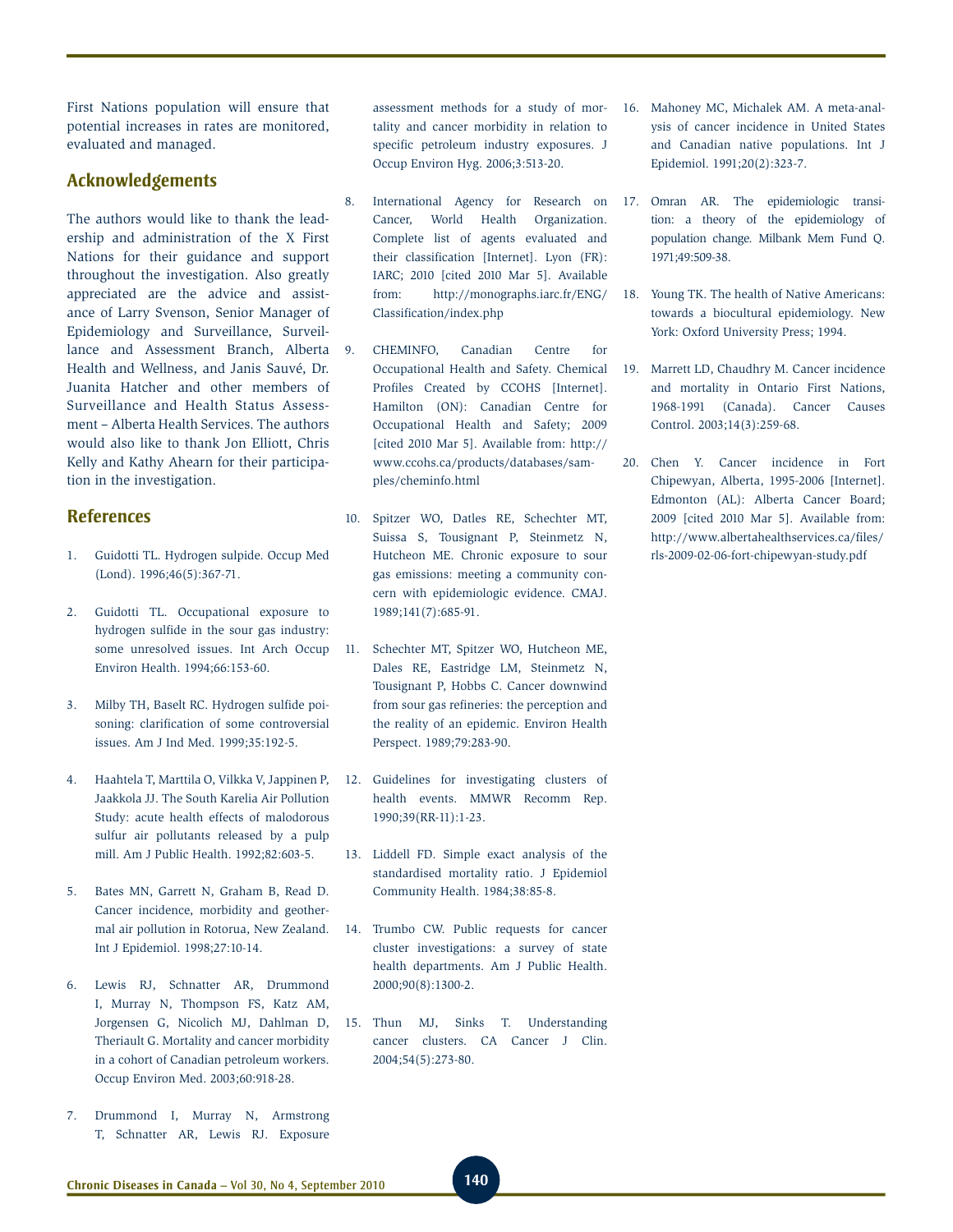# **Myocardial infarction and the validation of physician billing and hospitalization data using electronic medical records**

*K. Tu, MD (1,2,3); T. Mitiku, MSc (1); H. Guo, MSc (1); D. S. Lee, MD, PhD (1,4); J.V. Tu, MD, PhD (1,5)*

### **Abstract**

**Objective:** Population-based identification of patients with a myocardial infarction is limited to patients presenting to hospital with an acute event. We set out to determine if adding physician billing data to hospital discharge data would result in an accurate capture of patients who have had a myocardial infarction.

**Methods:** We performed a retrospective chart abstraction of 969 randomly selected adult patients using data abstracted from primary care physicians on an electronic medical record in Ontario, Canada, as the reference standard.

**Results:** An algorithm of 3 physician billings in a one-year period with at least one being by a specialist or within a hospital or emergency room plus one hospital discharge abstract performed with a sensitivity of 80.4% (95% CI: 69.5-91.3), specificity of 98.0% (95% CI: 97.1-98.9), positive predictive value of 69.5% (95% CI: 57.7-81.2), negative predictive value of 98.9% (95% CI: 98.2% to 99.6%) and kappa statistic of 0.73 (95% CI: 0.63-0.83).

**Conclusion:** Using a combination of hospital discharge abstracts and physician billing data may be the best way of assessing trends of MI occurrence over time since it increases the capture of MI beyond those patients who have been hospitalized.

*Keywords: myocardial infarction, medical care costs, electronic health records, patient discharge, validation studies, Ontario*

### **Introduction**

The validity of using hospital claims data to identify myocardial infarction (MI) patients compared to hospital records varies depending on where the validation took place, what hospital code was assessed and how the patient population was selected.<sup>1-5</sup> Similarly, the validity of hospital claims data compared to registry data varies widely.6-11 Regardless, estimates indicate that at least a quarter of all MIs are silent or unrecognized.12-15 Some patients have MIs out of country or province that, as a result, are not captured in a provincial hospital discharge abstract database. Since the prognosis of silent or unrecognized MIs is worse than that of recognized MIs of similar severity, this has very important clinical implications.14,16,17 Previous administrative data validation studies have neither looked at using outpatient clinic data in a primary care or family practice setting nor assessed the use of outpatient physician billing claims data to identify patients with MIs. As a result, when we report on the occurrence of MIs within a province or across the country, we are restricted to methods for reporting acute MIs that present to hospital or that are in mortality records.

All provinces in Canada keep a record of both hospitalization data and physician billing data. However, physician billing data only require recording of one diagnostic code with each patient visit despite that patients often present with multiple reasons for a visit and often have multiple medical conditions. Validated algorithms using both physician billing data and hospital discharge abstracts have been successfully used to identify patients with chronic disease conditions who do not necessarily require hospitalization, such as hypertension<sup>18</sup> and diabetes.19

Using data from primary care physician electronic medical records (EMRs) as a reference standard, we set out to determine if the addition of physician billing data to hospital discharge abstracts could accurately identify patients who have had an MI, which could then be applied to determine the occurrence of MI at a population level.

### **Methods**

We collected data from 17 physicians who had been using Practice Solutions® EMR for at least 2 years; this ensured that their EMRs were populated with a full practice of patients. Data from the EMR were extracted from June to December of 2007, de-identified, encrypted and then transferred electronically to the Institute for Clinical Evaluative Sciences (ICES) in a secure fashion. ICES is a prescribed entity under the *Personal Health Information Protection Act,*20 and the data were handled

#### **Author References**

<sup>1.</sup> Institute for Clinical Evaluative Sciences (ICES), Toronto, Canada

<sup>2.</sup> Department of Family and Community Medicine, University of Toronto, Toronto, Canada

<sup>3.</sup> Toronto Western Hospital Family Health Team, University Health Network, Toronto, Canada

<sup>4.</sup> Department of Medicine, University Health Network, University of Toronto, Toronto, Canada

<sup>5.</sup> Department of Medicine, Sunnybrook Health Sciences Centre, University of Toronto, Toronto, Canada

**Correspondence:** Karen Tu, c/o ICES, G1 06, 2075 Bayview Avenue, Toronto, Ontario M4N 3M5; Tel.: (416) 480-4055 x 3871; Fax: (416) 480-6048; Email: karen.tu@ices.on.ca.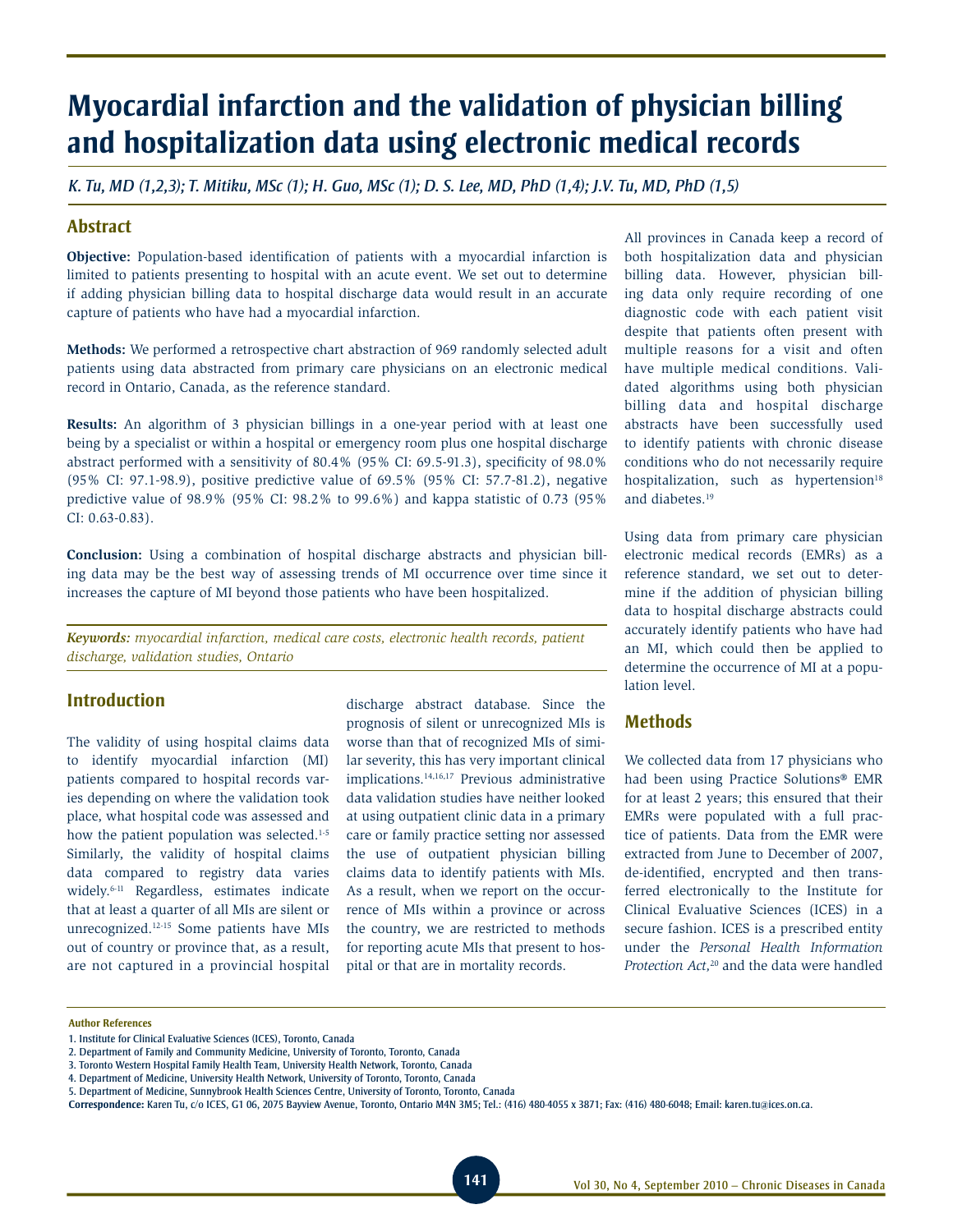as per ICES's standard operating procedures to preserve patient privacy and confidentiality.21

Our convenience sample of 17 physicians was 29.4% female, 41.7% in rural practice, and all but one in a group practice. The average number of years in practice was 20.5 years (standard deviation [SD] = 10.2) and the average length of time using the EMR was 7.4 years (SD =  $7.3$ ). The average age of our patient cohort was 49.0 years  $(SD = 17.2)$  and 53.7% were female.

We took a 5% random sample of the EMR patients aged 20 years and over as of Dec 31, 2006, with valid health card numbers and with at least two progress note entries in the three years prior to the date the data were downloaded. Three trained chart abstractors reviewed all of the 969 patient records in this random sample up to March 31, 2007, and each entry was scored to indicate a definite MI, a possible MI, a family history of MI, or not an MI. A definite MI was defined as having an MI recorded in the cumulative patient profile, in a progress note, on an electrocardiogram (ECG), in a diagnostic test or procedure, or in a hospital discharge summary, emergency record, consultation letter or operative note. The resulting abstraction classification for each patient was tabulated; patients were classified as having had an MI if there were one or more entries denoting definite MI and as a possible MI if there were only entries scored as possible MI and no entries scored as definite MI. Intraobserver reliability testing resulted in kappa statistic values exceeding 0.80, indicating very good agreement; interobserver reliability testing resulted in kappa statistic values exceeding 0.85 for all comparisons between the three abstractors, also indicating very good agreement.

Next, all the MIs that were classified as definite or possible were reviewed by a physician expert on the research team and classified according to the level of evidence for MI: 1) solid MI evidence—a hospital discharge summary, or a consultation letter describing an MI or listing an MI in the past medical history, or a catheterization report

describing complete occlusion of a coronary artery; 2) MIs that were only recorded in the cumulative patient profile entered in the family physician office; 3) weaker MI evidence—MIs that were described in a diagnostic test such as an echocardiogram ("wall motion abnormality in keeping with infarct") or a sestamibi cardiac scan, but not interpreted as depicting an MI as reported in a consultation letter; and 4) ECG evidence of an MI with no other supporting documentation. The aim of this classification was to assess the quality of MI evidence in the EMR; sensitivity analysis was performed using differing levels of evidence for MI as the reference standard.

Patient health card numbers were replaced with a unique identification number and anonymously linked to the Ontario administrative data holdings housed at ICES. The data holdings include the Canadian Institute for Health Information hospital discharge abstract database (CIHI DAD) that records the diagnosis most responsible for a hospital admission and up to 15 comorbid conditions using the *International Classification of Diseases and Related Health Problems, 9th* and *10th Revisions* (ICD-9 codes 410 and 412 prior to fiscal year 2002 and ICD-10 codes I21, I22, I25.2 after fiscal year 2002). We used the most responsible diagnostic codes or any of the secondary diagnostic codes to indicate that a patient had had an MI, and CIHI data from 1988 until fiscal 2006.

The random sample of 969 patients became the reference standard against which we compared various case definitions using combinations of data from CIHI, the Ontario Health Insurance Plan (OHIP), the National Ambulatory Care Reporting System (NACRS) and the Same Day Surgery (SDS) databases. OHIP physician billing claims data records over 95% of the outpatient visits for the residents of Ontario,<sup>22</sup> as well as the type of physician billing a claim (e.g. type 00 = general practitioner or family physician) and the location of the encounter (i.e. hospital, emergency room, out-patient clinic, nursing home); OHIP data are available from mid-1991 until the most recent quarter. NACRS is a data collection tool that is used to capture information on patient visits to hospital and community-based ambulatory care, outpatient clinics and emergency departments from July 2000 to March 2007. NACRS also includes same day surgery procedures as of April 2003; prior to this the SDS database captured this information.

We also assessed whether restricting the physician billing claim to only those billed by a specialist or by a general practitioner/ family physician in a hospital or emergency room affected the results.

We calculated the sensitivity of the administrative data as the proportion of MI patients identified according to the reference standard of manual EMR abstraction compared to those identified by the administrative algorithm. Specificity was calculated in the same manner except that it was based on individuals without an MI. Positive predictive value (PPV) was defined as the proportion of MI patients identified by the administrative algorithm that was confirmed by the reference standard, and negative predictive value (NPV) was defined similarly for patients who did *not*  have an MI according to the manual EMR abstraction. Since both data sources have limitations, we calculated kappa between the EMR data and the administrative data. All proportions were calculated with 95% confidence intervals (CI) using the binomial approximation method in SAS version 9.1.\* All analyses were conducted using SAS version 9.1.

This study received ethics approval from the Sunnybrook Health Sciences Centre Research Ethics Board.

### **Results**

Of the 969 patients included in our study, 51 had solid evidence of an MI documented in the EMR and 918 did not. On examining the strength of the evidence for MI, excluding patients with only ECG evidence or weaker evidence resulted in the highest sensitivity (60.8%, 95% CI: 47.4-74.2) with the least sacrifice of PPV (88.6%, 95% CI: 78.0-99.1) (see Table 1). Accordingly,

\* http://www.sas.com/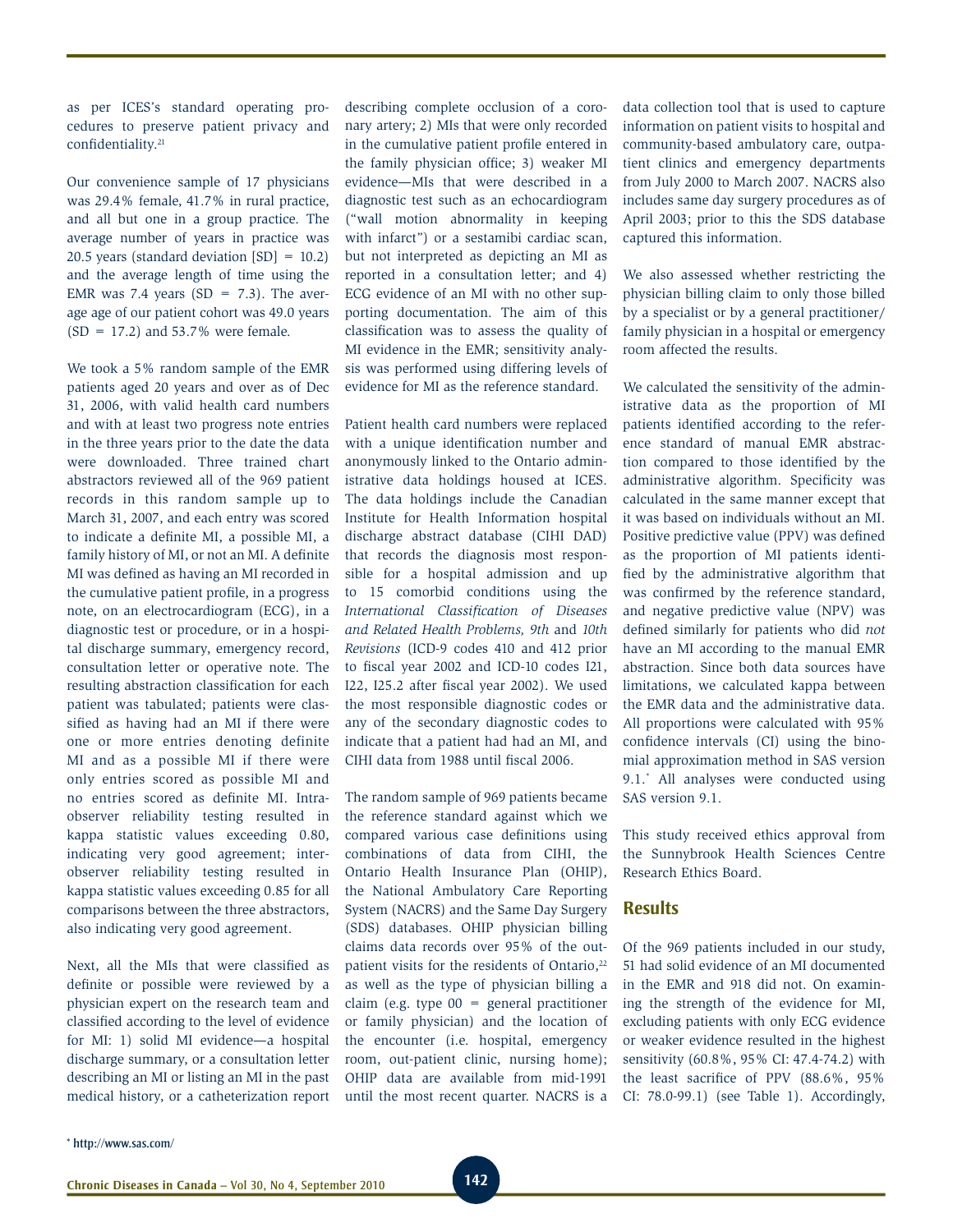we adopted this level of EMR evidence to identify patients who have had an MI to compare with the accuracy of other administrative data sources to identify such patients (see Table 2). Generally, we found that using hospital discharge abstracts alone to identify patients who have had an MI was not sensitive enough and likely underestimates the true population occurrence of MIs. For instance, only 31 of the 51 patients in our reference group who had an MI had a discharge abstract that mentioned the MI.

The results of accuracy tests using secondary administrative data sources plus hospital discharge data are presented in Table 3. The small gain in sensitivity with the addition of NACRS or SDS (62.7%, 95% CI: 49.5-76.0) was reflected in a similar drop in PPV (84.2%, 95% CI: 72.6-95.8), indicating that using these administrative databases did not contribute to the accuracy of the calculations.

Adding a single physician billing claim to the hospital discharge abstract substantially increased the sensitivity (86.3%, 95% CI: 76.8-95.7) but decreased the PPV to an unacceptably low rate (41.5%, 95% CI: 32.1-50.9). Requiring two physician billing claims for MI increased the sensitivity by 20 percentile points (82.4%, 95% CI: 71.9-92.8) but dropped the PPV by more than 25 percentile points (60.9%, 95% CI: 49.4-72.4) compared to using the hospital discharge abstract alone. Adding an additional year for the second MI physician billing claim to meet the case definition did not improve sensitivity (82.4%, 95% CI: 71.9-92.8) and slightly decreased PPV (59.2%, 95% CI: 47.7-70.6) compared to using 2 physician billing claims within one year. Requiring a third physician billing claim dropped the sensitivity by 2 percentile points (80.4%, 95% CI: 69.5-91.3) but increased the PPV by 6 percentile points (66.1%; 95% CI: 54.3-77.9) compared to using only 2 physician billing claims in a one-year period or a hospital discharge abstract (see Table 4).

Requiring the physician billing claims to be from a specialist or a general practitioner/ family physician with an encounter in a hospital or an emergency room slightly

**TABLE 1** 

dropped the sensitivity (84.3%, 95% CI: 74.3-94.3) but increased the PPV slightly more (48.9%, 95% CI: 38.4-59.3) compared to using physician billing claims without regard to location of encounter or type of physician. Only requiring one of the physician billing claims to meet this criteria increased the PPV slightly more (65.6%, 95% CI: 54.0-77.3) with less of a sacrifice of sensitivity (82.4%, 95% CI: 71.9-92.8). Three physician billing claims in one year with at least one of the claims from an encounter in a hospital or an emergency room or by a specialist resulted in the largest increase in sensitivity (80.4%, 95% CI: 69.5-91.3) combined with the least sacrifice of specificity (98.0%, 95% CI: 97.1-98.9) and PPV (69.5%, 95% CI: 57.7-81.2) compared to using a hospital discharge abstract alone to identify patients who have had an MI (see Table 4).

### **Discussion**

Similar to other chronic disease conditions such as diabetes $19$  and hypertension, $18$  this validation study shows that physician billing data help identify patients who have

| Tests of various levels of EMR evidence of MI for use as a reference standard for hospital discharge abstract data                     |               |                                  |                                      |                          |                      |  |  |  |  |  |
|----------------------------------------------------------------------------------------------------------------------------------------|---------------|----------------------------------|--------------------------------------|--------------------------|----------------------|--|--|--|--|--|
| <b>Levels of EMR evidence</b>                                                                                                          | <b>Number</b> | <b>Sensitivity %</b><br>(95% CI) | Specificity %<br>$(95\% \text{ CI})$ | <b>PPV</b> %<br>(95% CI) | NPV %<br>(95% CI)    |  |  |  |  |  |
| Patients with any evidence of an MI                                                                                                    | 58            | $53.4(40.6 - 66.3)$              | $99.6(99.1 - 100.0)$                 | $88.6(78.0-99.1)$        | $97.1 (96.0 - 98.2)$ |  |  |  |  |  |
| Patients with an MI excluding people with only ECG evidence                                                                            | 56            | $55.4(42.3 - 68.4)$              | $99.6(99.1 - 100.0)$                 | $88.6(78.0-99.1)$        | $97.3(96.3-98.4)$    |  |  |  |  |  |
| Patients with an MI excluding people with only ECG evidence<br>or weaker evidence                                                      | 51            | $60.8(47.4 - 74.2)$              | $99.6(99.1 - 100.0)$                 | $88.6(78.0-99.1)$        | $97.9(96.9-98.8)$    |  |  |  |  |  |
| Patients with an MI excluding people with only ECG evidence, weaker<br>evidence, or MI only recorded in the cumulative patient profile | 45            | $62.2(48.1 - 76.4)$              | $99.2(98.7 - 99.8)$                  | $80.0(66.7-93.3)$        | $98.2(97.3-99.0)$    |  |  |  |  |  |

Abbreviations: CI, confidence interval; ECG, electrocardiogram; EMR, electronic medical record; MI, myocardial infarction; N, sample size; NPV, negative predictive value; PPV, positive predictive value.

Note: N = 969 (reference sample).

# **Table 2**

| Patients with an MI excluding people with only ECG evidence or weaker evidence |
|--------------------------------------------------------------------------------|
| versus patients identified by one hospital discharge abstract for MI.          |

|                                   |                 |                   | Patients with an MI according to EMR chart abstraction<br>excluding people with only ECG evidence or weaker evidence |           |
|-----------------------------------|-----------------|-------------------|----------------------------------------------------------------------------------------------------------------------|-----------|
|                                   |                 | <b>Positive</b>   | <b>Negative</b>                                                                                                      |           |
| Patients with an MI identified by | <b>Positive</b> | 31                | 4                                                                                                                    | 88.6% PPV |
| a hospital discharge abstract     | <b>Negative</b> | 20                | 914                                                                                                                  | 97.9% NPV |
|                                   |                 | 60.8% Sensitivity | 99.6% Specificity                                                                                                    |           |

Abbreviations: ECG, electrocardiogram; EMR, electronic medical record; MI, myocardial infarction; N, sample size; NPV, negative predictive value; PPV, positive predictive value. Note: N = 969 (reference sample).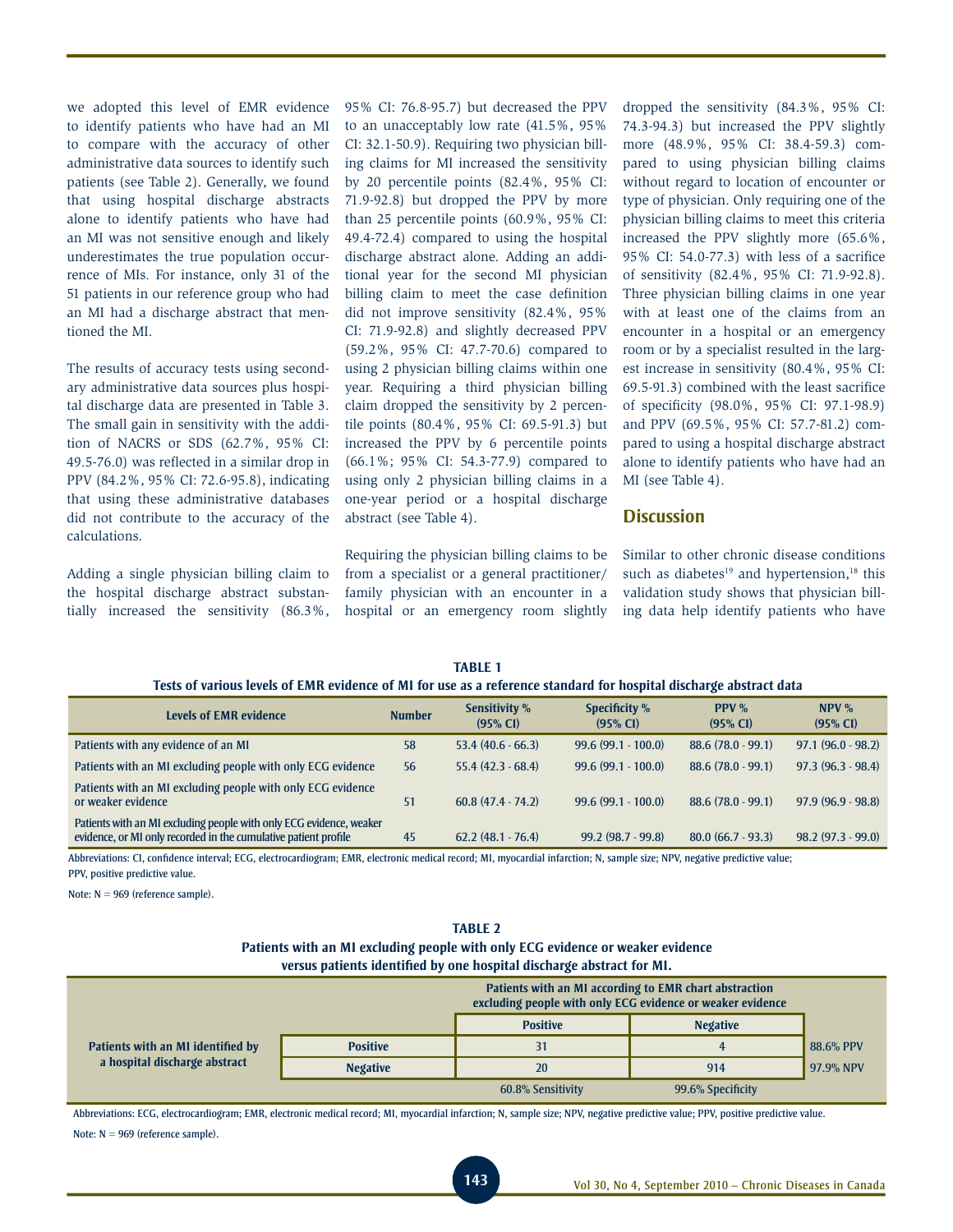**Table 3** Tests of accuracy adding a claim from NACRS or SDS to a hospital discharge abstract<sup>a</sup>

| Administrative data algorithm               | <b>Sensitivity %</b><br>(95% CI) | Specificity %<br>$(95\% \text{ Cl})$ | $PPV\%$<br>$(95\% \text{ Cl})$ | $NPV\%$<br>$(95% \text{ CI})$ | Kappa statistic<br>$(95\% \text{ CI})$ |
|---------------------------------------------|----------------------------------|--------------------------------------|--------------------------------|-------------------------------|----------------------------------------|
| Hospital discharge abstract or NACRS        | $62.7(49.5 - 76.0)$              | $99.3(98.8-99.9)$                    | $84.2(72.6-95.8)$              | $98.0(97.1-98.9)$             | $0.71(0.60 - 0.82)$                    |
| Hospital discharge abstract or SDS          | $60.8(47.4-74.2)$                | $99.6(99.1 - 100.0)$                 | $88.6(78.0-99.1)$              | $97.9(96.9 - 98.8)$           | $0.71(0.60 - 0.82)$                    |
| Hospital discharge abstract or NACRS or SDS | $62.7(49.5 - 76.0)$              | $99.3(98.8-99.9)$                    | $84.2(72.6-95.8)$              | $98.0(97.1-98.9)$             | $0.71(0.60 - 0.82)$                    |

Abbreviations: CI, confidence interval; MI, myocardial infarction; NACRS, National Ambulatory Care Reporting System; NPV, negative predictive value; SDS, Same Day Surgery; PPV, positive predictive value.

a Evidence for MI as documented in a cardiac specialist note or hospital discharge summary, or recorded in the cumulative patient profile (prevalence = 5.3%) as the reference standard.

**Table 4**

| Tests of accuracy for physician billing claims added to hospital discharge abstracts <sup>a</sup>                                                      |                                  |                                           |                                      |                      |                             |                                      |  |  |  |
|--------------------------------------------------------------------------------------------------------------------------------------------------------|----------------------------------|-------------------------------------------|--------------------------------------|----------------------|-----------------------------|--------------------------------------|--|--|--|
| Administrative data algorithm                                                                                                                          | <b>Sensitivity %</b><br>(95% CI) | <b>Specificity %</b><br>(95% CI)          | PPV $%$<br>(95% CI)                  | NPV $%$<br>(95% CI)  | Kappa statistic<br>(95% CI) | <b>Prevalence</b><br>estimate $(\%)$ |  |  |  |
| 1 hospital discharge abstract <sup>a</sup>                                                                                                             |                                  | $60.8(47.4 - 74.2)$ 99.6 (99.1 - 100.0)   | $88.6(78.0-99.1)$                    | $97.9(96.9 - 98.8)$  | $0.71(0.60 - 0.82)$         | 5.3                                  |  |  |  |
| 1 physician billing claim or a hospital discharge<br>abstract                                                                                          | $86.3(76.8-95.7)$                | $93.2 (91.6 - 94.9)$ $41.5 (32.1 - 50.9)$ |                                      | $99.2 (98.6 - 99.8)$ | $0.53(0.43 - 0.62)$         | 10.9                                 |  |  |  |
| 2 physician billing claims in 1 year or a hospital<br>discharge abstract                                                                               | $82.4(71.9-92.8)$                | $97.1 (96.0 - 98.2)$                      | $60.9(49.4 - 72.4)$                  | $99.0(98.3 - 99.7)$  | $0.68(0.58 - 0.78)$         | 7.1                                  |  |  |  |
| 2 physician billing claims in 2 years or a hospital<br>discharge abstract                                                                              | $82.4(71.9-92.8)$                | $96.8(95.7 - 98.0)$                       | $59.2(47.7 - 70.6)$                  | $99.0(98.3-99.6)$    | $0.67(0.57 - 0.77)$         | 7.3                                  |  |  |  |
| 3 physician billing claims in 1 year or a hospital<br>discharge abstract                                                                               | $80.4(69.5-91.3)$                | $97.7(96.7-98.7)$                         | $66.1 (54.3 - 77.9)$                 | 98.9 (98.2 - 99.6)   | $0.71(0.61 - 0.81)$         | 6.6                                  |  |  |  |
| 1 physician billing claim in a hospital or<br>emergency room or by a specialist or a hospital<br>discharge abstract                                    | $84.3(74.3-94.3)$                | $95.1 (93.7 - 96.5)$                      | $48.9(38.4-59.3)$                    | $99.1 (98.5 - 99.7)$ | $0.59(0.49 - 0.69)$         | 9.1                                  |  |  |  |
| 2 physician billing claims in 1 year in a hospital<br>or emergency room or by a specialist or a<br>hospital discharge abstract                         | $80.4(69.5-91.3)$                | $97.6(96.6-98.6)$                         | $65.1(53.3 - 76.9)$                  | $98.9(98.2-99.6)$    | $0.70(0.60 - 0.80)$         | 6.5                                  |  |  |  |
| 2 physician billing claims in 1 year with at least<br>one being in a hospital or emergency room or<br>by a specialist or a hospital discharge abstract | $82.4(71.9-92.8)$                | $97.6(96.6-98.6)$                         | $65.6(54.0 - 77.3)$                  | $99.0(98.4-99.7)$    | $0.71(0.62 - 0.81)$         | 6.6                                  |  |  |  |
| 3 physician billing claims in 1 year in a hospital<br>or emergency room or by a specialist or a<br>hospital discharge abstract                         | $78.4(67.1-89.7)$                | $98.1 (97.3 - 99.0)$                      | $70.2(58.3 - 82.1)$                  | $98.8(98.1-99.5)$    | $0.73(0.63 - 0.82)$         | 5.9                                  |  |  |  |
| 3 physician billing claims in 1 year with at least<br>one being in a hospital or emergency room or<br>by a specialist or a hospital discharge abstract | $80.4(69.5-91.3)$                |                                           | $98.0(97.1-98.9)$ 69.5 (57.7 - 81.2) | $98.9(98.2-99.6)$    | $0.73(0.63 - 0.83)$         | 6.1                                  |  |  |  |
| Abbasiations, CL southbase intoniol. ML unconsided informion. NDV modeling modiation colors, DDV modification modiation colors                         |                                  |                                           |                                      |                      |                             |                                      |  |  |  |

Abbreviations: CI, confidence interval; MI, myocardial infarction; NPV, negative predictive value; PPV, positive predictive value.

a Evidence for MI as documented in a cardiac-related specialist note or hospital discharge summary, or recorded in the cumulative patient profile (prevalence = 5.3%) as the reference standard.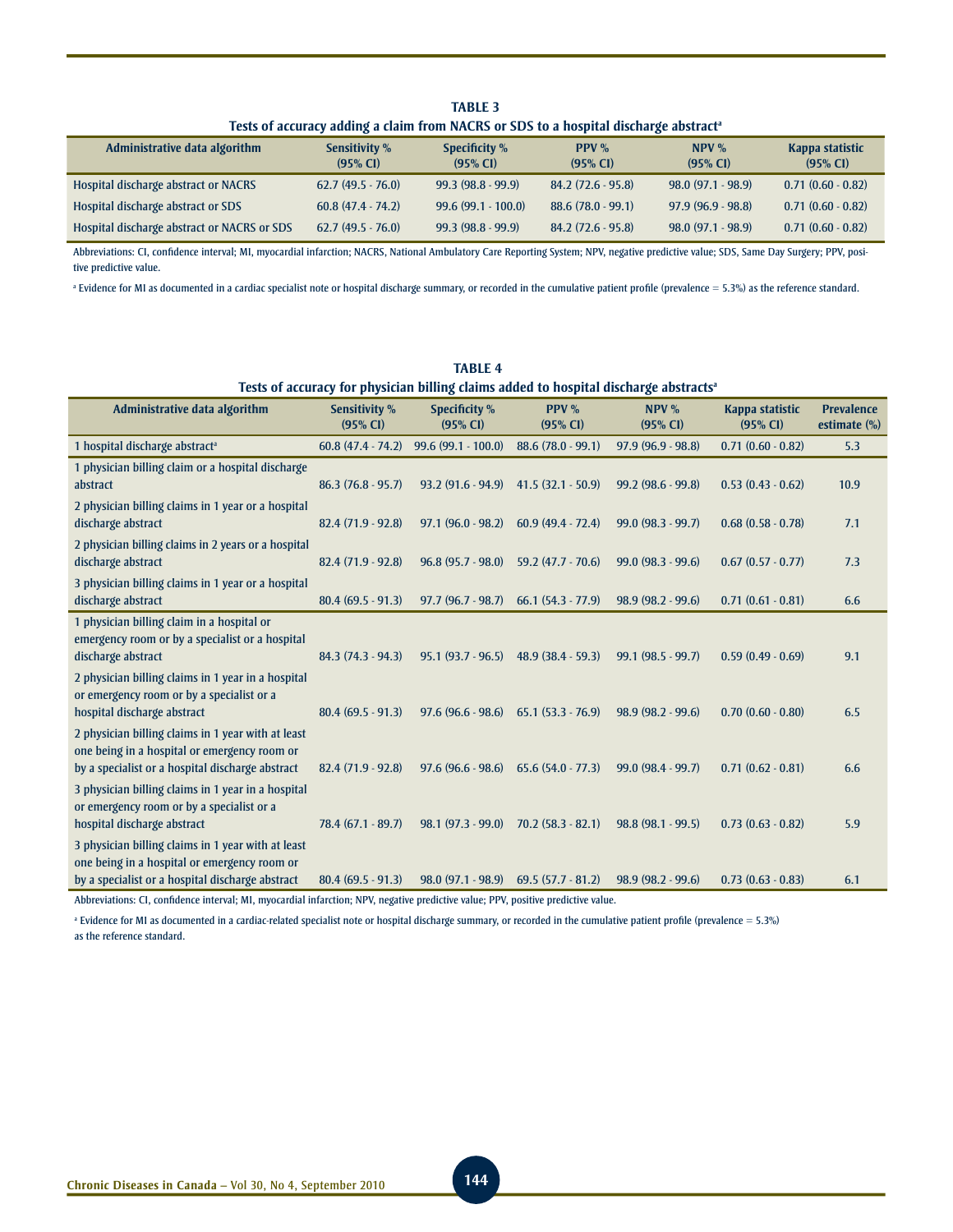had a silent or unrecognized MI or an MI not recorded in the hospital discharge data that would not otherwise be captured. Given the detrimental effect of unrecognized MIs on long-term mortality and major cardiac events,<sup>14,16,17</sup> knowing the occurrence of these events in a population has important implications for health service planning and for assessment of secondary treatment and prevention strategies and quality measurement. Our findings also show that the addition of emergency room records does not improve the accuracy of identifying patients with an MI; thus provinces without such records would not be at a disadvantage in identifying MI patients through their administrative data.

Administrative data have the potential to facilitate the assessment of MI occurrence in a population. Note that the PPV in the administrative data algorithms using physician billing claims may not be high enough to avoid the accumulation of false positives and therefore these may overestimate the true occurrence of MI in a population. However, given that the sensitivity of these algorithms is in the 80% range—suggesting that not all cases are picked up—the possible over-reporting may not be that high. Further, administrative data are confined to patients who have come in contact with the medical system; it is possible that there are patients in the general population who have had an unrecognized MI but who have never sought medical attention or had their MI diagnosed by a physician.

It is difficult to compare our findings with previous validation studies as they used a reference standard derived from either hospital charts or clinical patient registries based upon hospitalization, and none have looked at using physician billing claims to identify MIs that did not result in hospitalization. Another Ontario-based validation study looked for ICD-10 code I21 for acute MI as the most responsible and secondary diagnoses and found a sensitivity of 89% and PPV of 87% for the most responsible diagnosis, but a sensitivity of 78% and PPV of 76% when using the hospital chart as the reference standard. These results are higher than ours since the data sources were restricted to patients who were hospitalized for their MI.<sup>1</sup> Our results, which used physician claims data plus hospital discharge abstracts compared to family physician charts, performed similarly to a study in Australia that used registry data as the reference standard and showed a sensitivity of 79% and PPV of 66% for acute MI using hospital diagnostic codes.10 Our study also had similar results to one in the US that compared hospital coding to hospital discharge records as a reference standard with a sensitivity of 81% and a PPV of 55%.5

#### *Limitations*

We only used data from a convenience sample of physicians who were on one particular EMR. We do not know if physicians on this particular EMR code differently to physicians who are not on an EMR or are on a different one. However, it is unlikely that the patient population or disease occurrence is different for physicians who are on an EMR compared to those who are not.

Second, it is possible that some of the weaker evidence for MI or the ECG-only evidence may, with time, turn out to be real or silent MIs; capture of MIs in the EMR may depend on the length of time the patient has been on the EMR, how well the physician captured historic patient medical information in the EMR, or when the abnormalities were captured in relation to the date the EMR data were downloaded.

Third, we were unable to fully apply WHO criteria for MI as only the interpretation of ECG wave forms are typically captured in the EMR; troponin values are also generally not captured in the EMR. Fourth, data were only available from CIHI as of 1988 and from OHIP as of 1991. Thus patients who had an MI before then may not be captured in the administrative data.

Last, our analysis did not take into account the 52.1 per 100 000 people who die of an MI on the way to the hospital $23$  as our data were confined to patients registered on the physician EMR; patients who died may have been taken out of the physician EMR.

Nonetheless, data contained within an EMR appear to be rich and reasonably comprehensive and can be used to validate case ascertainment algorithms using administrative data. Using a combination of hospital discharge abstracts and physician billing data increases the capture of MI beyond patients who have been hospitalized and may best be used for assessing trends of MI occurrence over time.

### **Acknowledgements**

This work was funded by a Canadian Institutes of Health Research Team grant in Cardiovascular Outcomes Research to the Canadian Cardiovascular Outcomes Research Team (CCORT) and a grant from the Public Health Agency of Canada.

This study was supported by the Institute for Clinical Evaluative Sciences (ICES), which is funded by an annual grant from the Ontario Ministry of Health and Long-Term Care (MOHLTC). The opinions, results and conclusions reported in this paper are those of the authors and are independent from the funding sources. No endorsement by ICES or the Ontario MOHLTC is intended or should be inferred.

Dr. Douglas Lee is a Clinician Scientist of the Canadian Institutes of Health Research. Dr. Jack Tu is supported by a Canada Research Chair in Health Services Research and a Career Investigator award from the Heart and Stroke Foundation of Ontario.

### **References**

- 1. Juurlink D, Preyra C, Croxford R, Chong A, Austin P, Tu J, Laupacis A. Canadian Institute for Health Information Discharge Abstract Database: a validation study. Toronto (ON): Institute for Clinical Evaluative Sciences; 2006 Jun.
- 2. Humphries KH, Rankin JM, Carere RG, Buller CE, Kiely FM, Spinelli JJ. Co-morbidity data in outcomes research: are clinical data derived from administrative databases a reliable alternative to chart review? J Clin Epidemiol. 2000;53:343-9.
- 3. Quan H, Li B, Saunders LD, Parsons GA, Nilsson CI, Alibhai A, Ghali WA; IMECCHI Investigators. Assessing validity of ICD-9-CM and ICD-10 administrative data in recording clinical conditions in a unique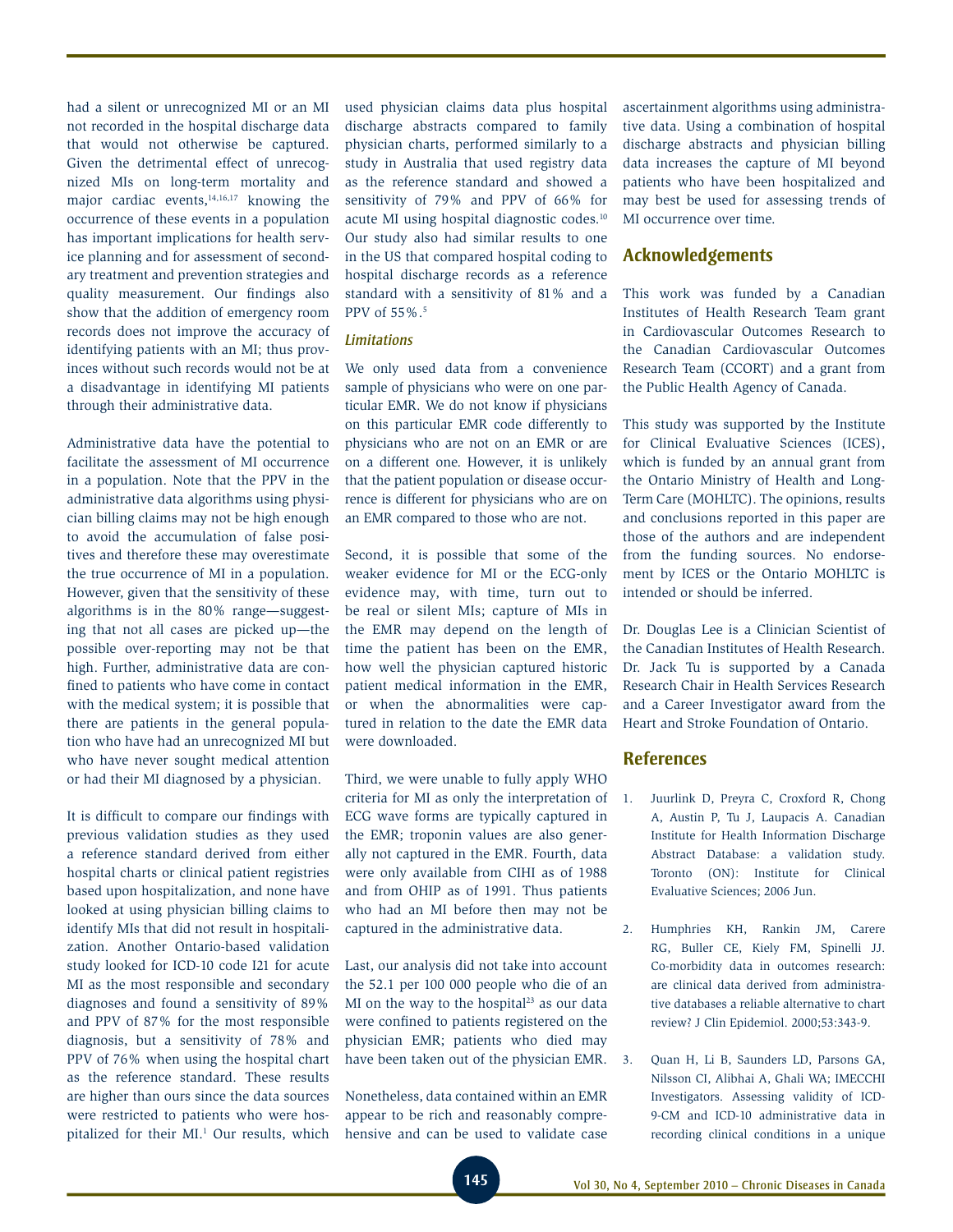dually coded database. Health Serv Res. 2008;43:1424-41.

- 4. Kennedy GT, Stern MP, Crawford MH. Miscoding of hospital discharges as acute myocardial infarction: implications for surveillance programs aimed at elucidating trends in coronary artery disease. Am J Cardiol. 1984;53:1000-2.
- 5. Pladevall M, Goff DC, Nichaman MZ, Chan F, Ramsey D, Ortiz C, Labarthe DR. An assessment of the validity of ICD Code 410 to identify hospital admissions for myocardial infarction: The Corpus Christi Heart Project. Int J Epidemiol. 1996;25:948-52.
- 6. Tu JV, Austin P, Naylor CD, Iron K, Zhang H. Acute myocardial outcomes in Ontario. In: Naylor CD, Slaughter PM, editors. Cardiovascular health and services in Ontario: an ICES atlas. Toronto (ON): Institute for Clinical Evaluative Sciences; 1999. p. 25-9.
- 7. Austin PC, Daly PA, Tu JV. A multicenter study of the coding accuracy of hospital discharge administrative data for patients admitted to cardiac care units in Ontario. Am Heart J. 2002;144:290-6.
- 8. Madsen M, Davidsen M, Rasmussen S, Abildstrom SZ, Osler M. The validity of the diagnosis of acute myocardial infarction in routine statistics: a comparison of mortality and hospital discharge data with the Danish MONICA registry. J Clin Epidemiol. 2003;56:124-30.
- 9. Lindblad U, Rastam L, Ranstam J, Peterson M. Validity of register data on acute myocardial infarction and acute stroke: the Skaraborg Hypertension Project. Scand J Soc Med. 1993;21:3-9.
- 10. Boyle CA, Dobson AJ. The accuracy of hospital records and death certificates for acute myocardial infarction. Aust N Z J Med. 1995;25:316-23.
- 11. Beaglehole R, Stewart AW, Walker P. Validation of coronary heart disease hospital discharge data. Aust N Z J Med. 1987;17:43-6.
- 12. Kannel WB, Abbott RD. Incidence and prognosis of unrecognized myocardial infarction. An update on the Framingham study. N Engl J Med. 1984;311:1144-7.
- 13. Sheifer SE, Manolio TA, Gersh BJ. Unrecognized myocardial infarction. Ann Intern Med. 2001;135:801-11.
- 14. Feringa HH, Karagiannis SE, Vidakovic R, Elhendy A, ten Cate FJ, Noordzij PG, van Domburg RT, Bax JJ, Poldermans D. The prevalence and prognosis of unrecognized myocardial infarction and silent myocardial ischemia in patients undergoing major vascular surgery. Coron Artery Dis. 2007;18:571-6.
- 15. de Torbal A, Boersma E, Kors JA, G van Herpen G, Deckers JW, van der Kuip DA, Stricker BH, Hofman A, Witteman JC. Incidence of recognized and unrecognized myocardial infarction in men and women aged 55 and older: the Rotterdam Study. Eur Heart J. 2006;27:729-36.
- 16. Sheifer SE, Gersh BJ, Yanez ND, Ades PA, Burke GL, Manolio TA. Prevalence, predisposing factors and prognosis of clinically unrecognized myocardial infarction in the elderly. J Am Coll Cardiol. 2000;35:119-26.
- 17. Kim HW, Klem I, Shah DJ, Wu E, Meyers SN, Parker MA, Crowley AL, Bonow RO, Judd RM, Kim RJ. Unrecognized non-Qwave myocardial infarction: prevalence and prognostic significance in patients with suspected coronary disease. PLoS Medicine. 2009;6:e1000057.
- 18. Tu K, Campbell NRC, Chen Z, Cauch-Dudek KJ, McAlister FA. Accuracy of administrative databases in identifying patients with hypertension. Open Med. 2007;1:e18-26.
- 19. Hux JE, Ivis F, Flintoft V, Bica A. Diabetes in Ontario: determination of prevalence and incidence using a validated administrative data algorithm. Diabetes Care. 2002;25:512-6.
- 20. Personal Health Information Protection Act, 2004. S.O. 2004, c.3, s A [Internet]. [cited 2009 Jun 17]. Available from: http:// www.e-laws.gov.on.ca/html/statutes/english/elaws\_statutes\_04p03\_e htm.
- 21. Institute for Clinical Evaluative Sciences. Privacy code: protecting personal health information at ICES. Toronto (ON): Institute for Clinical Evaluative Sciences; 2008 Sep [cited 2009 Jun 17]. Available from: http:// www.ices.on.ca/file/ICES%20Privacy%20 Code%20Version%204.pdf
- 22. Chan BT, Schultz SE. Supply and utilization of general practitioner and family physician services in Ontario. ICES Investigative Report. Toronto (ON): Institute for Clinical Evaluative Sciences; 2005 Aug.
- 23. Nichol G, Thomas E, Callaway CW, Hedges J, Powell JL, Aufderheide TP, Rea T, Lowe R, Brown T, Dreyer J, Davis D, Idris A, Stiell I; Resuscitation Outcomes Consortium Investigators. Regional variation in out-ofhospital cardiac arrest incidence and outcome. JAMA. 2008;300:1423-31.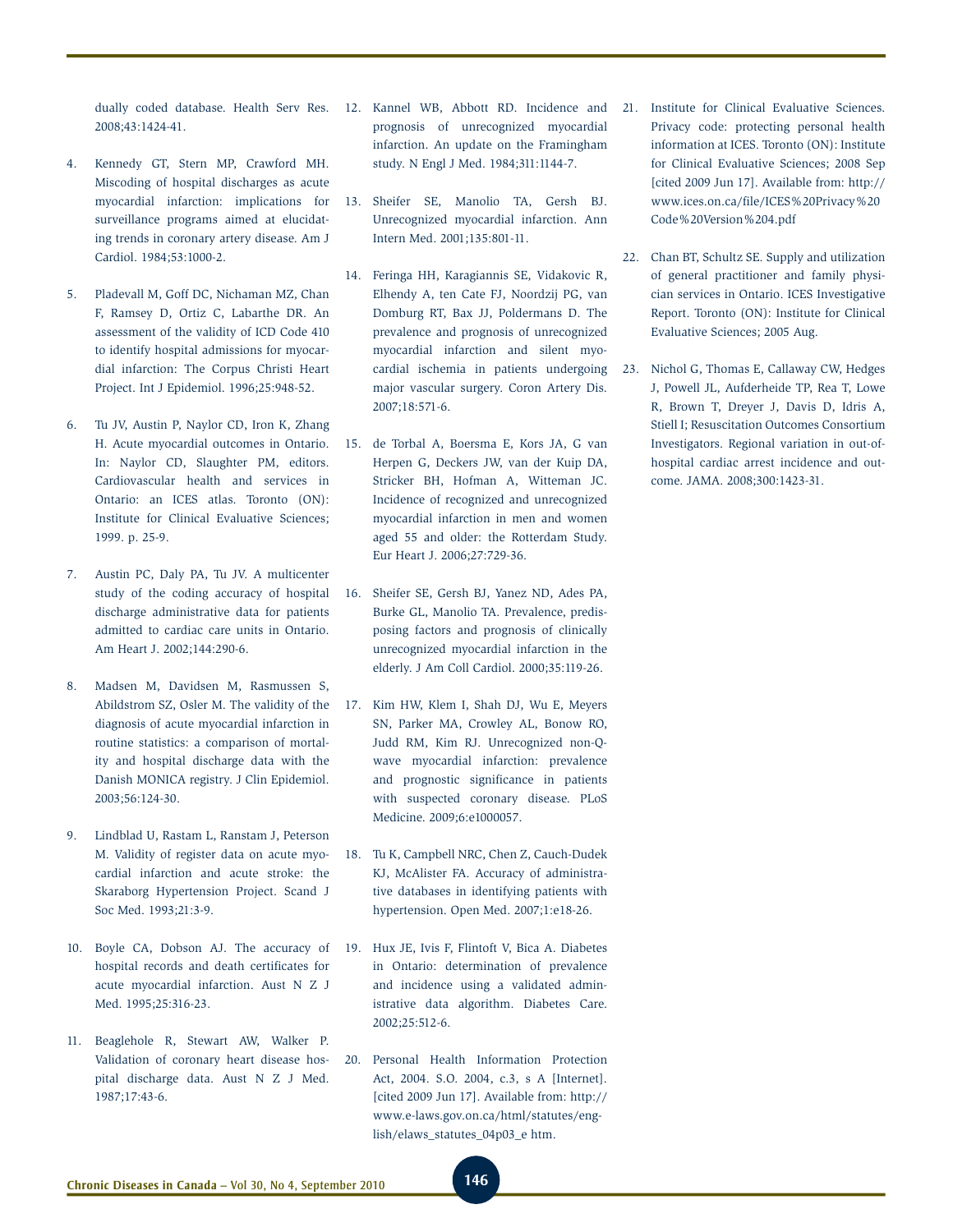# **Executive Summary**

# **Meals and snacks consumed by young Quebecers**

In June 2010, the Institut de la statistique du Québec, in collaboration with Brigitte Bédard and Lise Dubois of the University of Ottawa's Institute of Population Health published *Les jeunes québécois à table : regard sur les repas et collations*, 1 its second report based on analysis of the data from Statistics Canada's 2004 *Canadian Community Health Survey – Nutrition*. This publication looks at important facets of the diet of Quebec children and adolescents (1 to 18 years old): meals, snacks and consumption of food prepared outside the home.

The results point to several problems with the young people's diet. The report reveals, among other things, that approximately 14% of Quebec children and adolescents (nearly 20% of the 9-18 year-olds) skipped at least one meal during the day. Skipping a meal is not without nutritional consequences. Lower average intakes of several nutrients were observed in young people who skipped at least one meal during the day, compared with those who ate three meals. This was the case, for example, for proteins, carbohydrates, fibre, calcium and vitamins C and D in girls 14 to 18 years old. Such results suggest that, when a meal is skipped, it is more difficult to obtain a level of nutritional intake equivalent to that obtained by eating three meals, even if snacks are eaten. Thus, young people who skip a meal may have more difficulty meeting their needs for certain nutrients.

That said, consuming food or beverages between meals is a very popular practice among young Quebecers. Depending on age and sex, between 54% and 73% of children and adolescents consumed at least three snacks during the day. Dietary intakes between meals contributes to over one fifth or even one quarter of the daily energy intake, i.e. slightly more than breakfast, which accounts for between 17% and 21% of energy intake.

In terms of content, the analyses reveal that the snacks consumed are often foods that are less nutritious and that are higher in sugar, fat or salt, particularly among 14-18 year-olds. The "Other foods" category (not belonging to the four *Food Guide* groups) accounts for as much as 48% of the energy intake from snacks in this age group.

A relatively large proportion of Quebec children and adolescents consume food prepared outside the home: 39% of 4-8 year-olds, 45% of 9-13 year-olds and 57% of 14-18 year-olds, for a given day. Moreover, foods from fast food restaurants were consumed by 11% of 4-8-yearolds, 16% of 9-13 year-olds and 28% of 14-18 year-olds. Nutritionally, consuming fast food was associated with a lowerquality diet. For example, among boys 14 to 18 years old, the results reveal that having consumed foods from fast food restaurants, compared to foods prepared exclusively at home, is associated with higher average intakes of energy, fat and saturated fats.

At a time when the vision for healthy eating<sup>2</sup> proposed by the Ministère de la Santé et des Services sociaux du Québec is emphasizing the overall food environment, these results confirm the importance of taking action on the food supply to which young people are exposed.

The publication *Les jeunes québécois à table: regard sur les repas et collations* is available on the Web site of the Institut de la statistique du Québec. It complements the dietary and nutritional portrait of young people, *L'alimentation des jeunes québécois: un premier tour de table,*<sup>3</sup> published in 2008.

The *Canadian Community Health Survey (CCHS) – Nutrition* is a large national survey with two separate and complementary

components: a general health component and a dietary component. The dietary data were collected by means of a complete questionnaire on foods and drinks consumed during a 24-hour period, the day before the interview (24-hour dietary recall). The results presented in the ISQ publications are based on 2014 respondents 1 to 18 years old.

### **References**

- 1. Bédard B, Dubois L, Baraldi R, Plante N, et al. Les jeunes québécois à table : regard sur les repas et collations [Internet]. Québec, QC: Institut de la statistique du Québec; 2010 Jun [cited on June 29, 2010]. Available from: http://www.stat. gouv.qc.ca/publications/sante/pdf2010/ nutrition\_jeunes\_queb.pdf
- 2. Ministère de la Santé et des Services sociaux. Vision de la saine alimentation : pour la création d'environnements alimentaires favorables à la santé [Internet]. 2010 Mar [cited on June 29, 2010]. Available from : http://www.msss.gouv.qc.ca/sujets/ santepub/nutrition/index.php?accueil&PH PSESSID=2aba5b2c8f8fa0e29873b73f0554 b262
- 3. Bédard B, Dubois L, Baraldi R, Plante N, et al. L'alimentation des jeunes québécois : un premier tour de table [Internet]. Québec, QC: Institut de la statistique du Québec; 2008 Oct [cited on June 29, 2010]. Available from : http://www.stat. gouv.qc.ca/publications/sante/pdf2008/ alimentation\_jeunes.pdf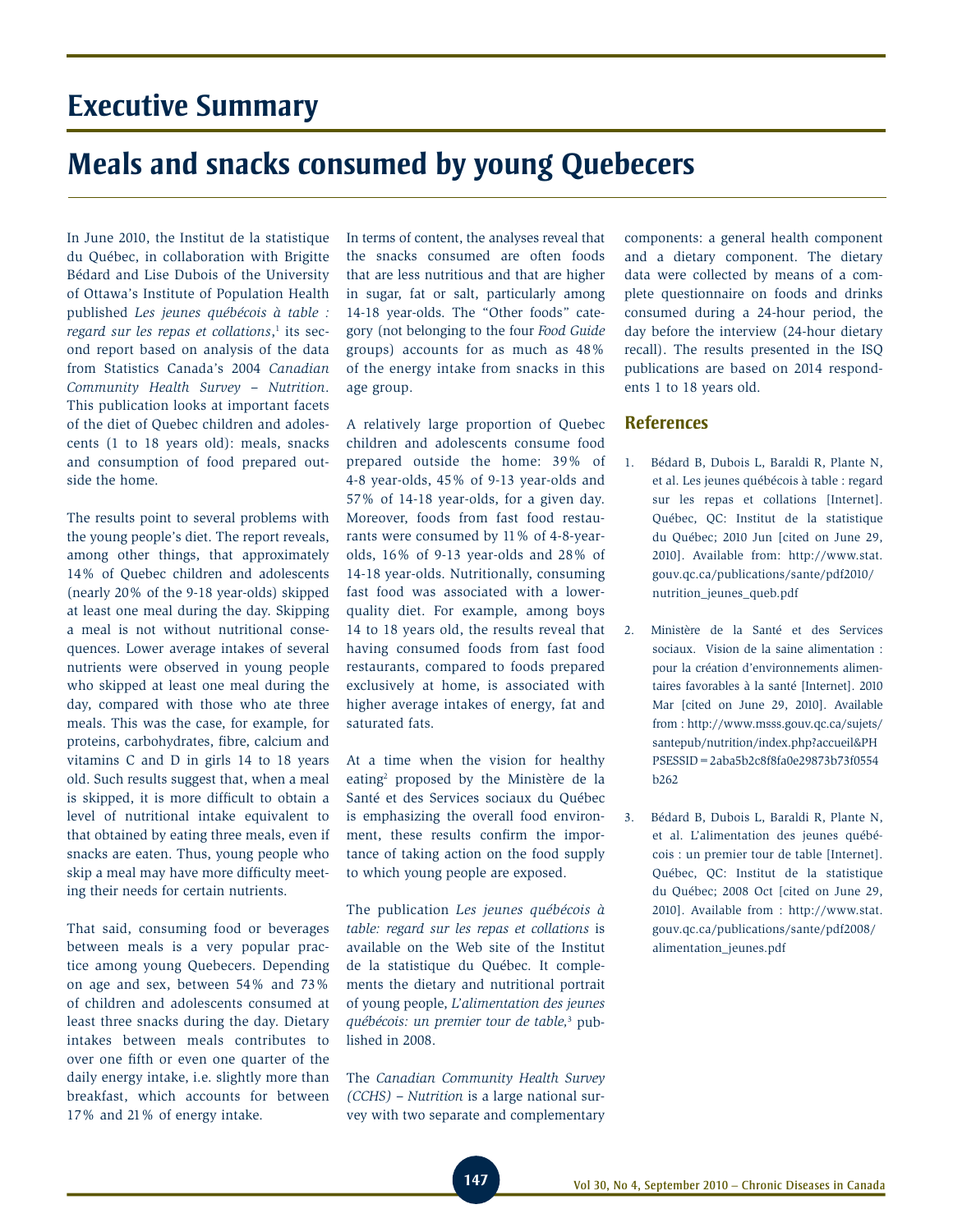# **Book review**

# **Culture and Health: Applying Medical Anthropology**

### *G. Ko, BScH, MD candidate (1); A. Kukaswadia, MSc (1)*

**Author:** Michael Winkelman, MPH, PhD **Publisher:** Jossey-Bass, USA **Publication date:** November 2008 **Number of pages:** 512 **Format:** Paperback **Price:** \$90 CAD **ISBN (13):** 978-0-4702-8355-4 **ISBN (10):** 0-4702-8355-6

*Culture and Health: Applying Medical Anthropology* compares and contrasts models of health around the world with the Western biomedical model. The text goes beyond individual factors affecting health care and explores macrolevel effects on health, such as government policies and economic issues. While the book is written for those with a health sciences background, scientific jargon is kept to a minimum, and the author aims to broaden the reader's understanding of health from different ethnocultural perspectives.

The self-assessment questions included at the end of each chapter highlight the focus on students as readers. However, these questions encourage all readers to reflect on their own experiences and critically evaluate their own cultural competence in comparison to the information in the chapters. The most interesting aspect of the text, however, are the practitioner profiles, case studies and examples of cultural concepts in health that supplement and illustrate the information provided.

The ten chapters of the book can be grouped into two categories: the first five chapters provide an introduction to medical anthropology, while the remainder focus on applying these concepts to explain the complex cultural, ecological, political and psychological factors affecting physiological responses and health.

In the first two chapters, the author compares and contrasts cultural concepts of health and illness, highlighting how these can be affected by the physical and cultural environment. While our understanding of health is effective in certain situations, these chapters illustrate how the biomedical definition of disease is extremely limited and can be complimented by the Cultural Systems Model, where a person's cultural milieu is also considered. This is illustrated in the book with the example of increased prevalence of cardiovascular disease among African Americans compared to their Hispanic American counterparts.

The author investigates the implications of cultural competency in health care, advocacy, research and administration in Chapters 3 and 4. He also discusses guidelines for developing culturally sensitive policies and programs, as well as how communities can act to support treatment and assist with the healing process.

Introducing ethnomedical systems in health care in the fifth chapter, the author discusses how various cultures have different interpretations of symptoms, and analyzes folk and alternative medicine. He points out how the professional sector of medicine can be considered a culture by itself because of the traditions it adheres to. The author uses transcultural psychiatry in Chapter 6 as an example of how there are different ethnomedical views of psychology and psychiatry, and how "normal" behaviour should be considered in the cultural context. The in-depth example used to highlight this was particularly interesting given the policies being currently developed in Canada to help combat stigma associated with mental illness.

Chapters 7 and 8 delve into the ecological factors affecting health, such as race, ethnicity and social contexts. The argument used in this discussion is the analysis of alcoholism from a critical medical anthropology perspective. Oftentimes, the focus is on the individual, using terminology such as "their drinking problem"; historical and societal values that may cause the individual to be more susceptible to alcoholism are not considered by health care professionals. The author raises a compelling argument in favour of this approach when designing interventions and programs.

**Author References**

<sup>1.</sup> Queen's University, Kingston, Ontario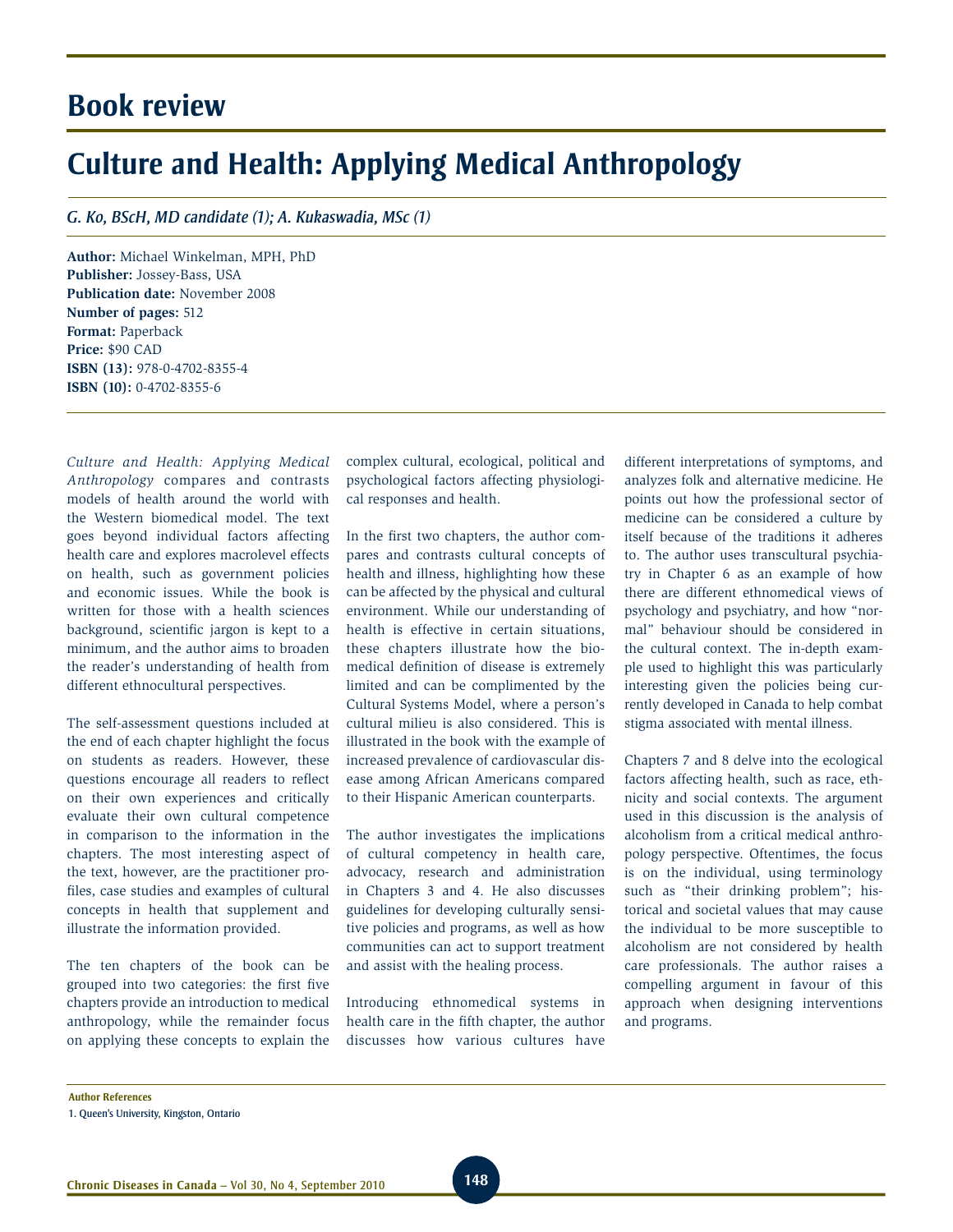Chapter 9 discusses psychobiological dynamics of health, focusing specifically on how religion, rituals and symbolic healing can affect our bodily processes. In this chapter, the physiological response to various symbols is discussed alongside the effects of placebos and other non-prescription medications. Lastly, the author introduces the field of psychoneuroimmunology, a relatively new area focusing on how symbols, personal expectations and social relations can affect our immune systems.

The book concludes with a discussion of shamanism, a relatively foreign concept in Western medicine. The author demystifies the practices of shamans by explaining how they achieve their altered state of consciousness. At the end of the chapter, he highlights the benefits shamanism has for current psychotherapy practices, including highlighting specific aspects of shamanism that are currently used.

The author's purpose for writing this book is to advocate that many issues affecting multicultural communities have social, economic and cultural origins. Established clinical or pharmacological solutions provide a "band-aid" solution and, in order for the issues to be resolved completely, we need to manage the social and cultural conditions affecting health. His analysis provides an alternative way of conceptualizing the etiology of a disease, and he uses literature to support his arguments.

As medical students and researchers, we found the examples of cultural concepts in health, health care and expressions of illness and the biocultural interactions most applicable to our work. This approach is not emphasized in Western medical education and should be considered as a potential alternative to current medical practices. Using this approach could lead to novel interdisciplinary research approaches to existing healthcare problems.

The main limitation of the book was the lack of diversity in the health practitioner profiles. While they may be applicable to students of anthropology, the significant focus on successful academic researchers does not offer concrete methods that could be used by non-anthropologists

while developing interventions or research programs. In future editions of the book, the author may want to consider expanding the profiles to include front-line health care professionals discussing the cultural issues they have faced in their careers.